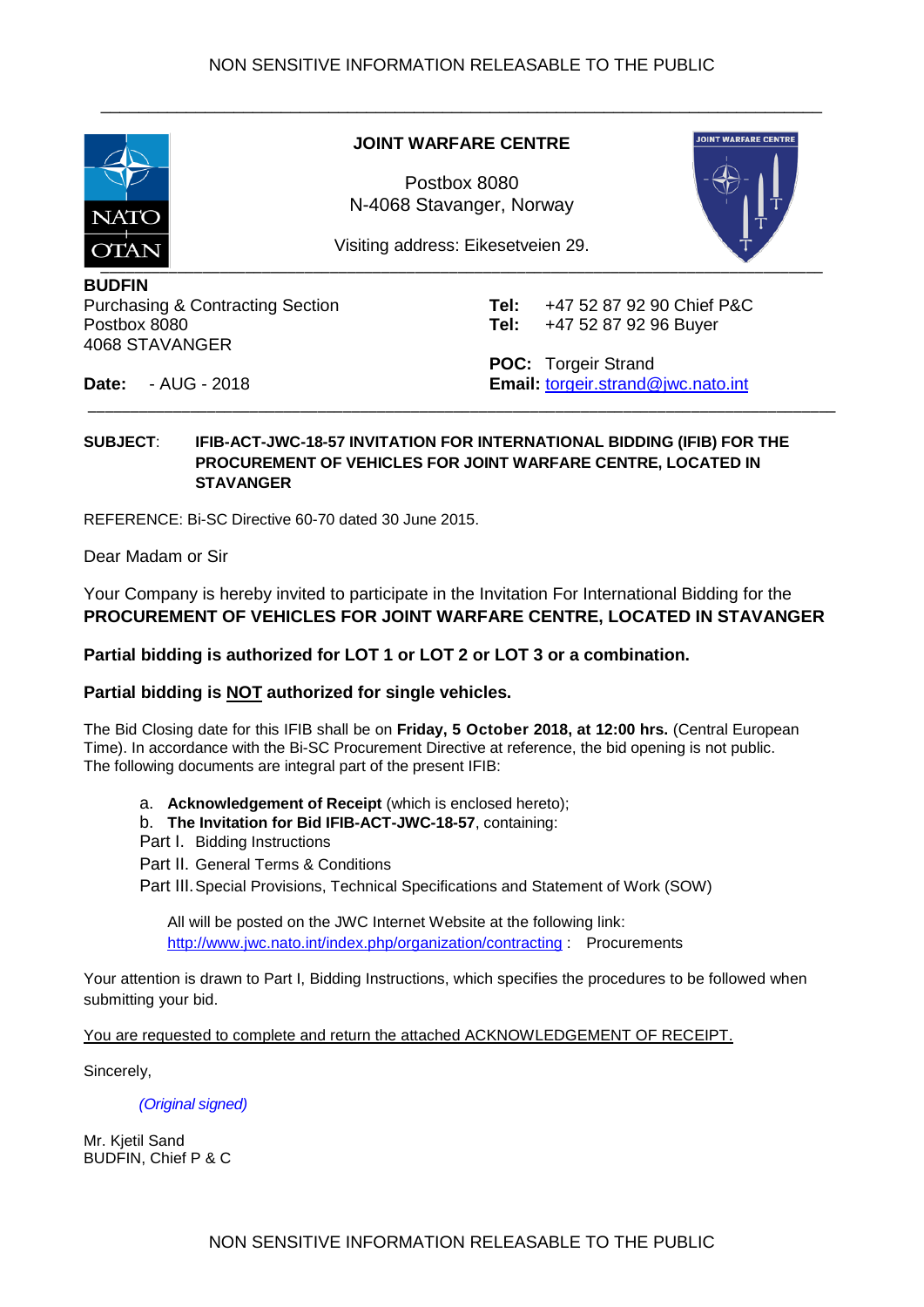#### **Acknowledgement of Receipt**

JOINT WARFARE CENTRE (JWC) PO Box 8080 4068 STAVANGER NORWAY

**EMAIL TO:** [pcs@jwc.nato.int](mailto:pcs@jwc.nato.int)

### **Attention: IFIB-ACT-JWC-18-57**

## **Subject: Acknowledgement of Receipt of Request for Proposal**

We hereby advise that we have received Invitation for Bid **IFIB-ACT-JWC-18-57**

on ........................................., together with all enclosures listed in the cover letter.

#### **CHECK ONE**

- { } As of this date and without commitment on our part, **we do** intend to submit a bid.
- { } **We do not** intend to submit a bid.
	- **NOTE:** Only bidders indicating their intention to participate in the bidding will continue to receive all further correspondence related to this IFIB. Unless specified differently, it will be e-mailed to the mentioned address.

| Title:   |  |
|----------|--|
|          |  |
| Address: |  |
|          |  |
|          |  |
|          |  |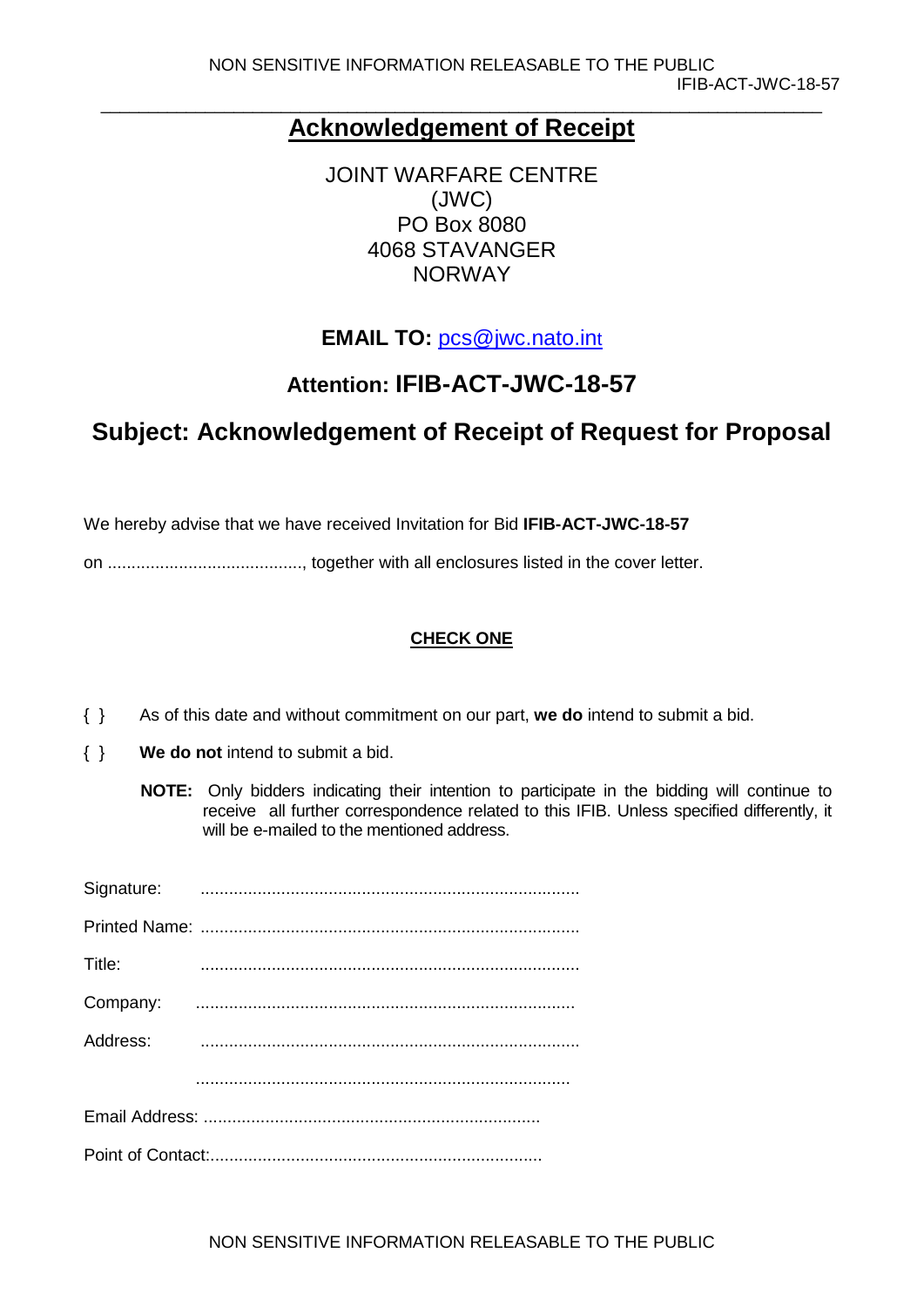<span id="page-2-0"></span>

#### **JOINT WARFARE CENTRE**

\_\_\_\_\_\_\_\_\_\_\_\_\_\_\_\_\_\_\_\_\_\_\_\_\_\_\_\_\_\_\_\_\_\_\_\_\_\_\_\_\_\_\_\_\_\_\_\_\_\_\_\_\_\_\_\_\_\_\_\_\_\_\_\_\_\_\_\_\_\_\_\_\_\_\_\_

Postbox 8080 N-4068 Stavanger, Norway



Visiting address: Eikesetveien 29.

# **PROCUREMENT OF VEHICLES FOR JOINT WARFARE CENTRE, TRANSPORTATION BRANCH, LOCATED IN STAVANGER**

#### **PART I**

#### **BIDDING INSTRUCTIONS**

**IFIB-ACT-JWC-18-57**

NON SENSITIVE INFORMATION RELEASABLE TO THE PUBLIC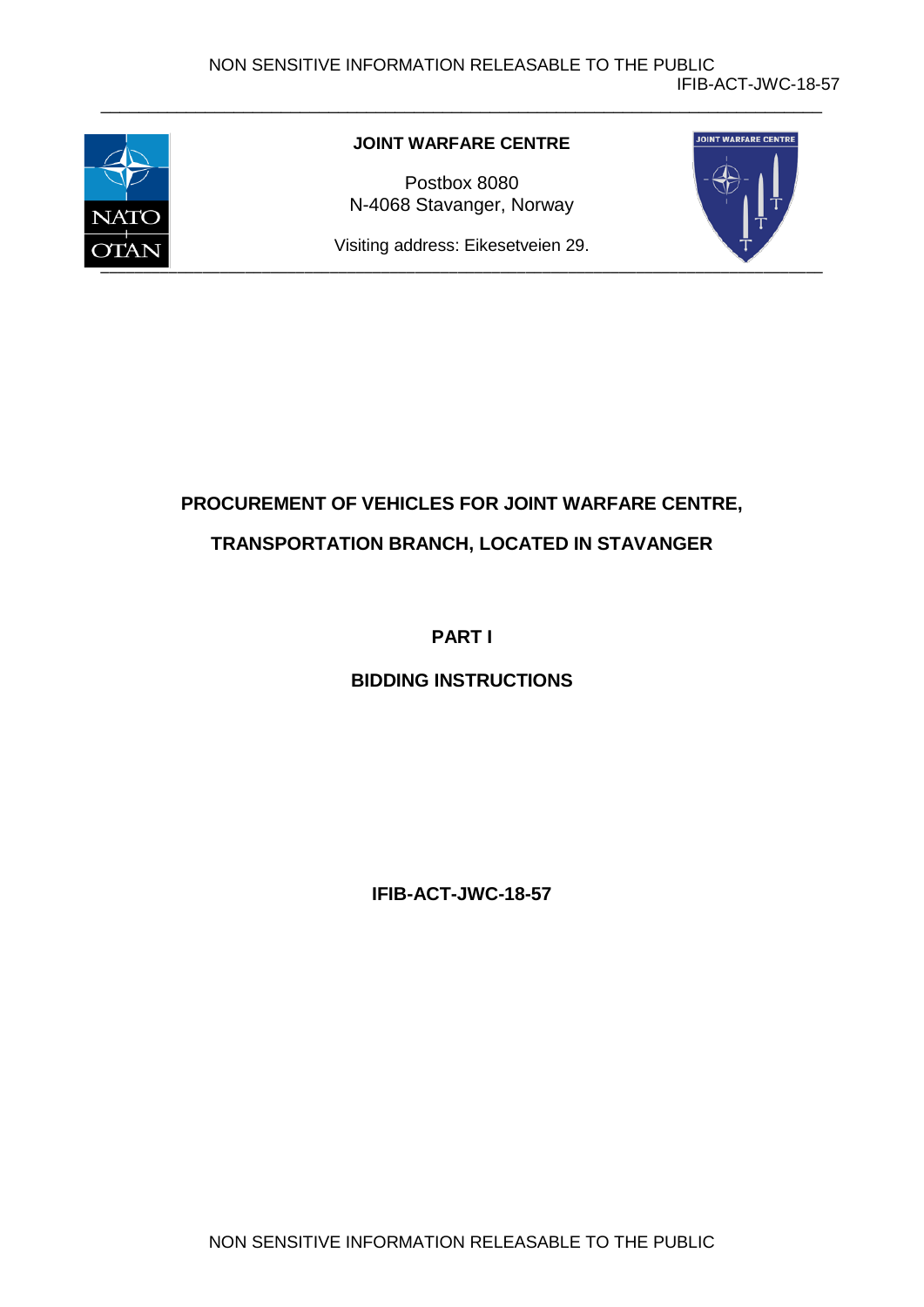#### NON SENSITIVE INFORMATION RELEASABLE TO THE PUBLIC

| Part I. |  |
|---------|--|
| 1.      |  |
|         |  |
|         |  |
|         |  |
|         |  |
|         |  |
|         |  |
|         |  |
|         |  |
|         |  |
|         |  |
|         |  |
|         |  |
|         |  |
|         |  |
|         |  |
|         |  |
|         |  |
|         |  |
|         |  |
|         |  |
|         |  |
|         |  |
|         |  |
|         |  |
|         |  |
|         |  |
|         |  |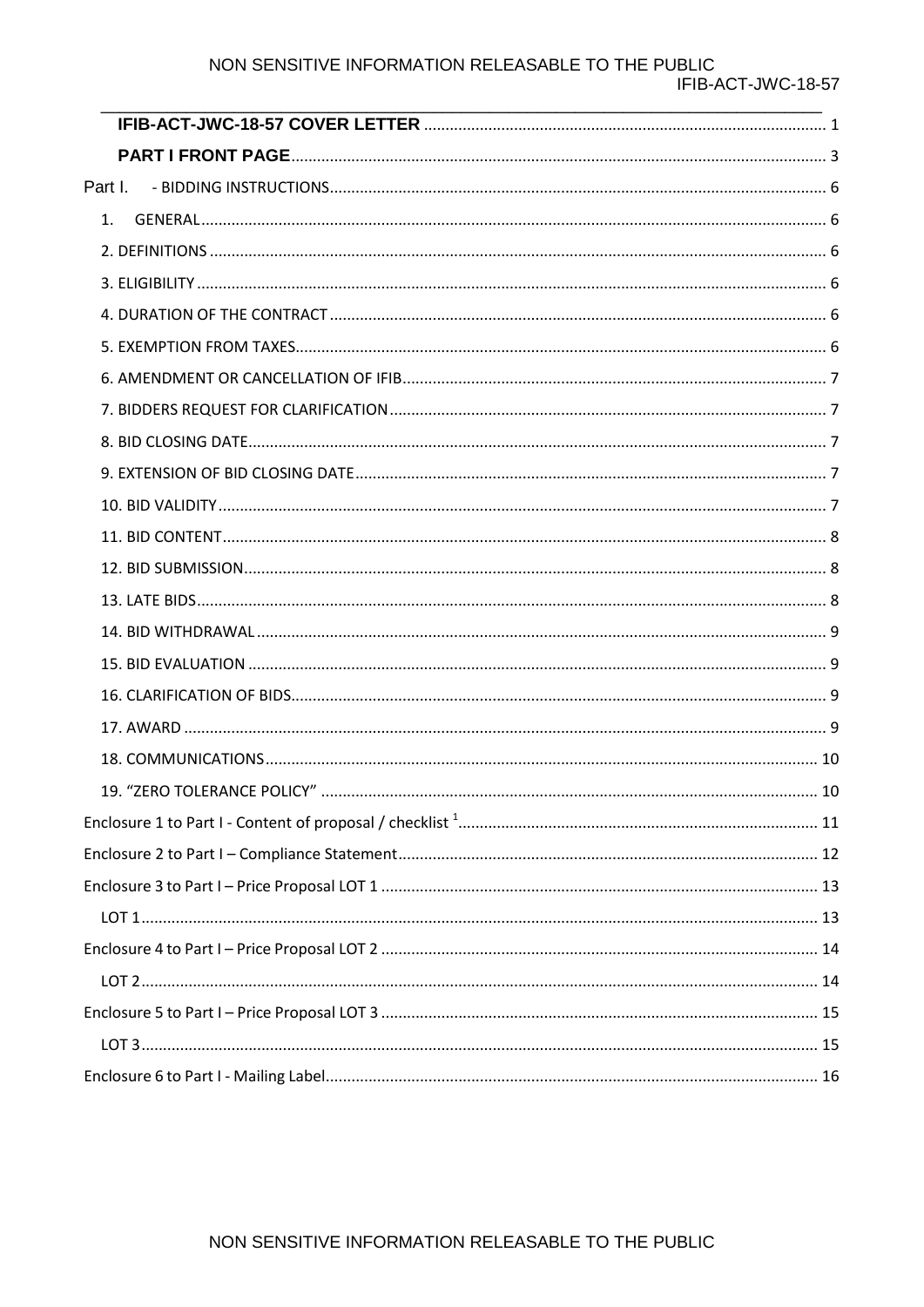#### **Part I. - BIDDING INSTRUCTIONS**

#### <span id="page-4-1"></span><span id="page-4-0"></span>**1. GENERAL**

This is a firm fixed-price type of contract for the procurement of COMPACT cars and UTILITY vehicles for JWC located in Stavanger Norway, in accordance with the technical specifications set out in Part III hereto (Special Provisions, Technical Specifications/Statement of Work).

#### <span id="page-4-2"></span>**2. DEFINITIONS**

As used throughout this IFIB, the following terms shall have meanings as set forth below:

- 1. The term "Bidder" shall refer to the bidding entity that has submitted a bid in response to this IFIB;
- 2. The term "Contractor" shall refer to the bidder to whom the contract is awarded;
- 3. The term "Contracting Officer" designates the official executing this invitation for bids on behalf of JOINT WARFARE CENTRE (JWC);
- 4. The term "JWC" shall refer to the JOINT WARFARE CENTRE, located at Jåtta, Stavanger Norway;
- 5. The term "NATO" shall refer to the North Atlantic Treaty Organization;
- 6. The term "days" as used in this IFIB shall, unless otherwise stated, be interpreted as meaning calendar days.
- 7. "Purchase Order" means the contractual document used by JWC to order supplies and services;

#### <span id="page-4-3"></span>**3. ELIGIBILITY**

This IFIB is open to bids from firms that:

- originate and are chartered/incorporated the NATO-member nations  $(29)^1$ ;
- maintain a professionally active facility (i.e.: office/factory/laboratory, etc.) within NATOmember nations (29);
- work in the field of required services and are legally authorized to operate at the time of bidding;

#### <span id="page-4-4"></span>**4. DURATION OF THE CONTRACT**

The contract awarded through this IFIB shall be effective upon award and consequently a proper Purchase Order will be issued to the selected contractor.

#### <span id="page-4-5"></span>**5. EXEMPTION FROM TAXES**

According to the agreements (Article VIII of the Paris Protocol dated 28 Aug 1952, Article 151 of the COUNCIL DIRECTIVE 2006/112/EC dated 28 November 2006), goods and services under the contract are exempt from taxes, duties and similar charges. Where notwithstanding, these are imposed by national regulations, bidders will enclose the list and the amounts of taxes, duties and similar charges which have been included in their bid, with a justification.

<sup>1</sup> The eligible countries are: Albania, Belgium, Bulgaria, Canada, Croatia, Czech Rep, Denmark, Estonia, France, Germany, Greece, Hungary, Iceland, Italy, Latvia, Lithuania, Luxembourg, Montenegro, The Netherlands, Norway, Poland, Portugal, Romania, Slovakia, Slovenia, Spain, Turkey, United Kingdom and United States of America.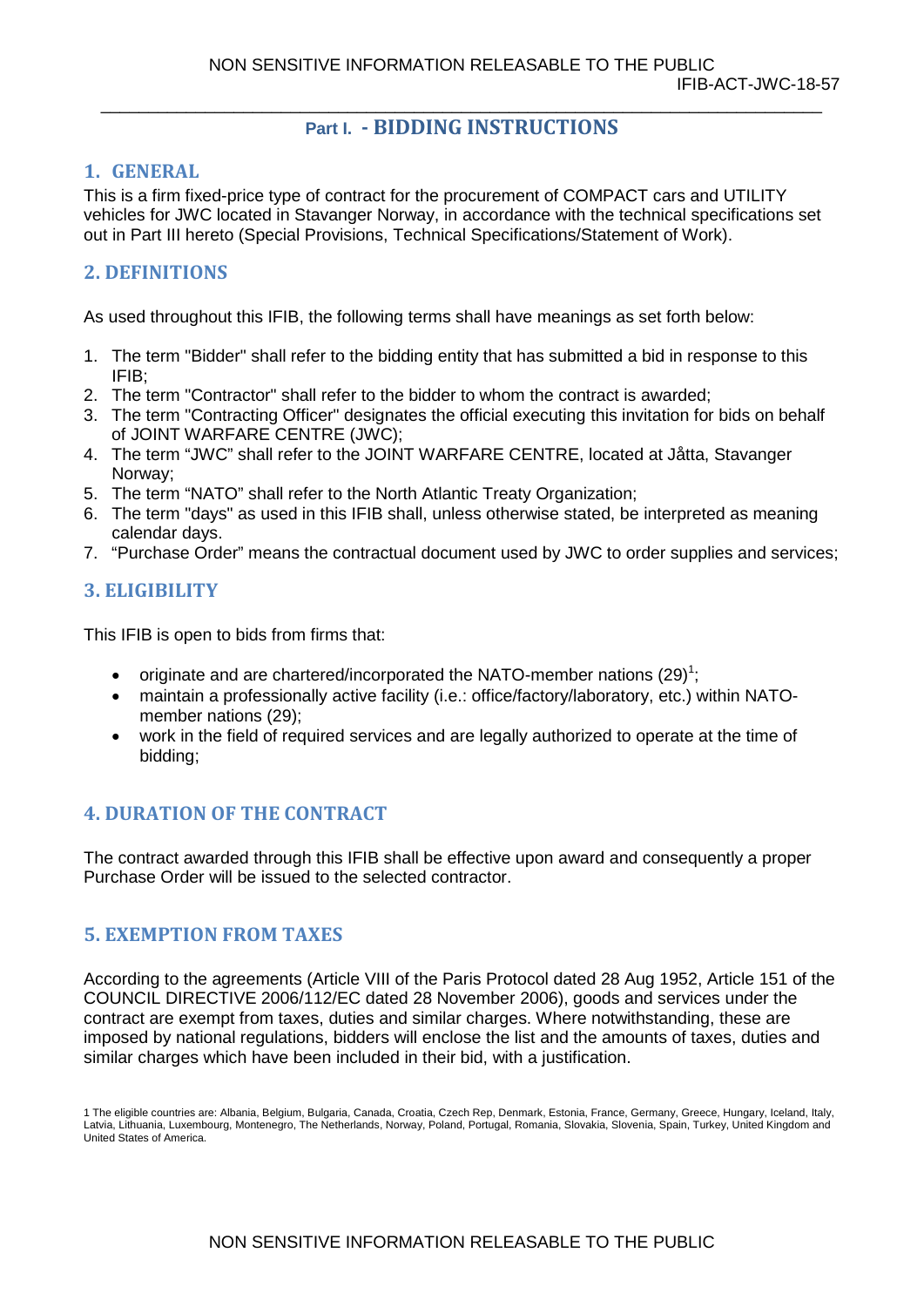#### <span id="page-5-0"></span>**6. AMENDMENT OR CANCELLATION OF IFIB**

- 1. JWC reserves the right to amend or delete any one or more of the terms, conditions or provisions of the IFIB prior to the date set for the bid closing. An amendment or amendments to this IFIB will announce such action;
- 2. JWC reserves the right to cancel, at any time, this IFIB partially or in its entirety. No legal liability on the part of JWC for payment of any sort shall arise and in no event will a cause of action lie with any bidder for the recovery of any costs incurred in connection with preparing or submitting a bid in response hereto. All effort initiated or undertaken by the bidder shall be done considering and accepting this fact. If this IFIB is cancelled prior to the bid opening, the bids already received will be returned un-opened to the senders upon their request.

#### <span id="page-5-1"></span>**7. BIDDERS REQUEST FOR CLARIFICATION**

- 1. Prospective bidders should seek clarification as soon as possible. Any explanation desired by a bidder regarding the meaning or interpretation of this IFIB, clauses, specifications etc., shall be requested in writing (letter or email) from the Contracting Officer. The Contracting Officer shall receive such requests for clarification no later than 14 calendar days before the bid closing date;
- 2. Information given to a prospective bidder will be furnished to all prospective bidders, as an amendment to this IFIB, only if such information is necessary to bidders in submitting offers or if the lack of such information would be prejudicial to other bidders. Oral explanations or instructions will not be binding unless confirmed in writing by the Contracting Officer.

#### <span id="page-5-2"></span>**8. BID CLOSING DATE**

Bids shall be received at JWC no later than **Friday, 5 October 2018, at 12:00 hrs.** (Central European Time) as indicated on the transmittal letter of this IFIB, or the authorized extension thereof. At that date and time the bidding will be closed.

#### <span id="page-5-3"></span>**9. EXTENSION OF BID CLOSING DATE**

Any bidder may request directly to the JWC Contracting Officer an extension of the bid closing date. However, the request shall reach the Contracting Officer, in writing (an email suffices), no later than fourteen (14) calendar days prior to the bid closing date and shall include a strong justification for the request. The JWC Contracting Officer may, at his/her own discretion, grant an extension of the bid closing date.

#### <span id="page-5-4"></span>**10. BID VALIDITY**

Bids submitted shall remain valid for a period of ninety (90) calendar days counted from the bid closing date. JWC reserves the right to request an extension of validity if a decision cannot be made within this time. Bidder will be entitled to either grant or deny this extension of validity; JWC will automatically consider a denial as a withdrawal of the bid.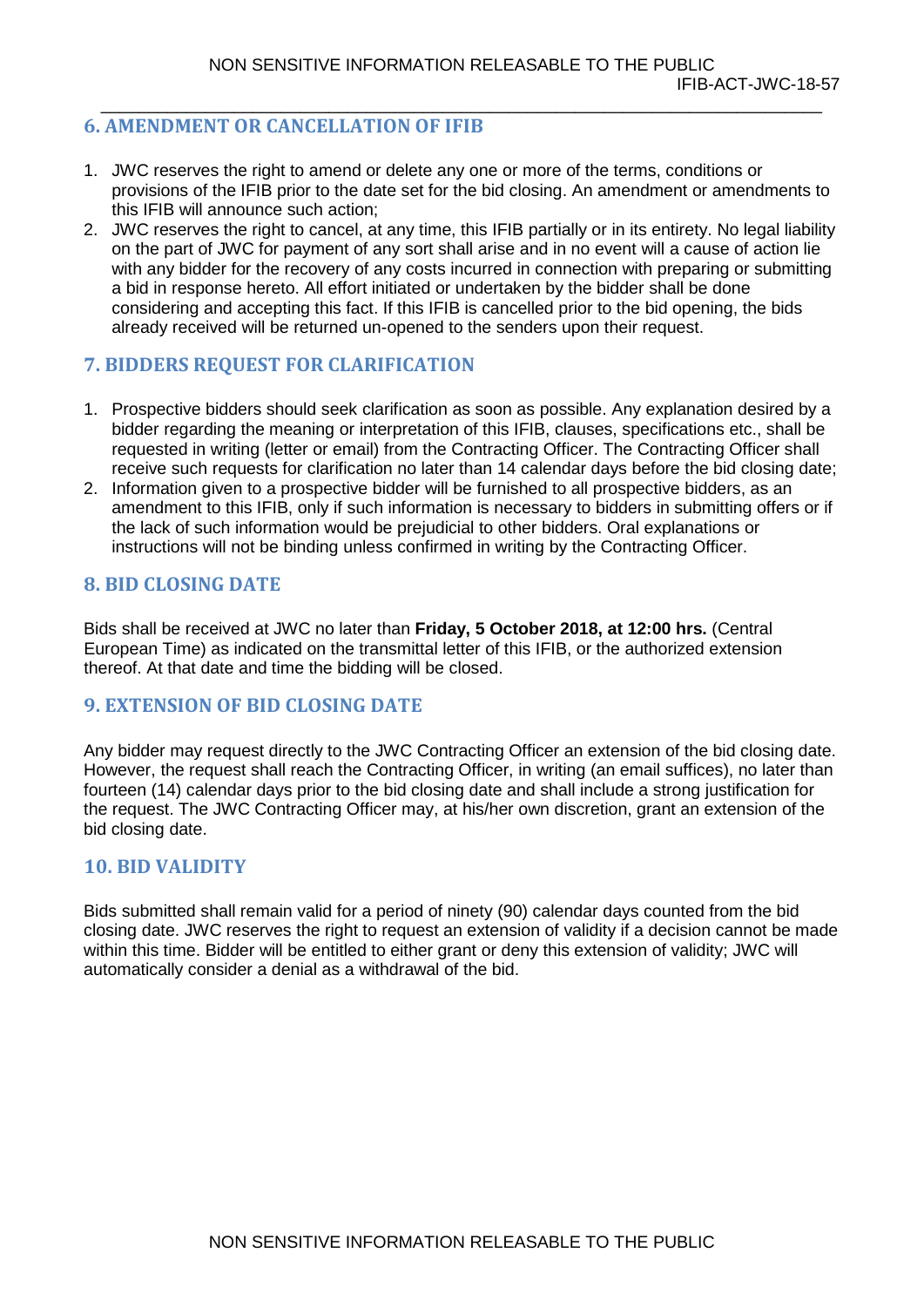#### <span id="page-6-0"></span>**11. BID CONTENT**

The proposal shall consist of the following minimum documents (please see and tick the checklist provided at Enclosure 1 hereto):

\_\_\_\_\_\_\_\_\_\_\_\_\_\_\_\_\_\_\_\_\_\_\_\_\_\_\_\_\_\_\_\_\_\_\_\_\_\_\_\_\_\_\_\_\_\_\_\_\_\_\_\_\_\_\_\_\_\_\_\_\_\_\_\_\_\_\_\_\_\_\_\_\_\_\_\_

- 1. A table of contents for the entire proposal (please see and tick the checklist provided at Enclosure 1 hereto);
- 2. Compliance Statement for the intended contract (Enclosure 2 hereto);
- 3. Provision of technical documents: any other appropriate technical information to determine whether Bidder's proposed products, terms, and conditions comply with all the requirements of the IFIB.
- 4. Price Proposal.
- 5. The Price Proposal shall be submitted in NOK currency on the attached PRICE FORMAT (Enclosure 3, 4, 5 hereto) or a similar format. Although bidders are authorized to adapt the format according to their needs, they must keep in mind that basic presentation must not change. **The Price Proposal shall be placed in a sealed envelope.**
- 6. Bidders shall note that partial bidding is authorized. Pr. LOT.
- 7. Annex A-2 Certificate of Legal Name of Bidder
- 8. Annex A-3 Certificate of Independent Determination
- 9. Annex A-4 Certificate of Bid Validity
- 10. Annex A-5 Certificate of Exclusion of Taxes and Charges
- 11. A CD-ROM / DVD containing an electronic copy of all the documentation submitted listed above (**with the exclusion of the Price Proposal**). **For security reasons, USB keys are not authorized.**

#### <span id="page-6-1"></span>**12. BID SUBMISSION**

- 1. The whole proposal, to include any submittals, shall be written in English.
- 2. The submission package shall consist of a sealed envelope / package **whose size shall not exceed 10x30x37cm.**
	- 2.1. **The sealed envelope / package shall contain all the documents listed in Enclosure 1 to Part I hereto**. Amongst these documents, **the "Price proposal" shall be placed in a separate sealed envelope.**
	- 2.2. The submission package shall be labelled with the mailing label at Enclosure 6 hereto.
- 3. Bids may be submitted through the postal system no later than five (5) calendar days before the Bid Closing Date, or by courier or hand-carried. Bids can also be handed over to a representative of the JWC Contract Management Section, if available, located in E-Block, JWC during working days and this between 09.00 to 11.30 hrs. and 13.30 to 15.30 hrs.
	- 3.1.1. In case there is no representative from the JWC P&C Section available, then bids shall be handed over to JWC Registry.

#### <span id="page-6-2"></span>**13. LATE BIDS**

- 1. The bidder shall make every effort to ensure that his bid reaches JWC before or on the exact date and time set for the bid closing. Any Bid received after this time is considered a late bid. Late bids shall be considered only before the Contract has been awarded and on condition that their failure to arrive on time is solely the result of:
- 2. A delay in the government channels, i.e., governmental courier service or mail for which the bidder was not responsible. However the bid should have been sent no later than five (5) calendar days before the bid closing, by Registered Mail or by Certified Mail, for which an official Post Office date stamp or the receipt for certification has been obtained. Note: commercial courier or parcel - delivery companies are not considered to be government channels;
- 3. Mishandling by JWC personnel upon or after receipt;
- 4. Other late proposals cannot be considered for award;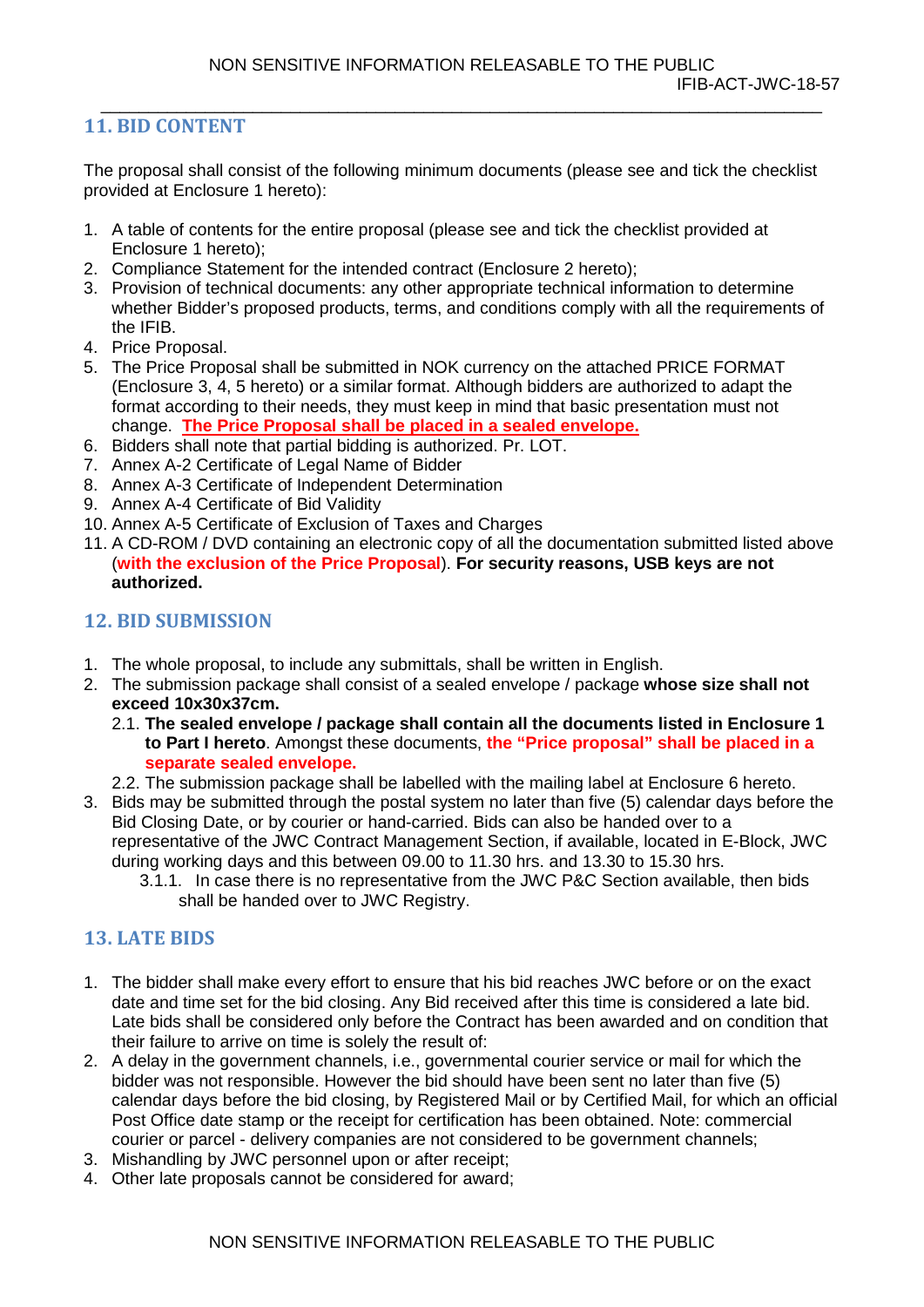\_\_\_\_\_\_\_\_\_\_\_\_\_\_\_\_\_\_\_\_\_\_\_\_\_\_\_\_\_\_\_\_\_\_\_\_\_\_\_\_\_\_\_\_\_\_\_\_\_\_\_\_\_\_\_\_\_\_\_\_\_\_\_\_\_\_\_\_\_\_\_\_\_\_\_\_ 1) Late bids will be held unopened (unless opened for identification) until after award and then retained with other unsuccessful bids.

#### <span id="page-7-0"></span>**14. BID WITHDRAWAL**

A bidder may withdraw his bid up to the date and time specified for the bid closing, by written or facsimile notice to the JWC Contracting Officer. The bid will be returned un-opened to the bidder, at his expense.

#### <span id="page-7-1"></span>**15. BID EVALUATION**

- 1. The evaluation of bids and the determination as to the responsiveness and technical adequacy of the services, products and materials offered shall be the responsibility of JWC and shall be based on information provided by the bidders. JWC is not responsible for seeking any information that is not easily identified and available in the bid package.
- 2. Bids will be evaluated in accordance with the following process whose aim is to select the lowest technically compliant bidder:
- 3. Selection criteria (**PASS or FAIL**):
	- 3.1. Thorough administrative, financial and technical evaluation to ensure bidders compliance with the JWC Terms & Conditions (Part I, Part II and Part III of this Invitation for Bidding). This step will also include the determination of the bidder's responsibility<sup>1</sup>, to make sure that they:
		- have adequate financial resources to perform the contract;
		- are able to comply with the required or proposed delivery or performance schedule.
	- 3.2. Assessment of technical compliancy with bidding, contractual and technical provisions / specifications / required performance criteria (**PASS or FAIL**);
- 4. Award criteria: cost/price (lowest price tender).

#### <span id="page-7-2"></span>**16. CLARIFICATION OF BIDS**

During the entire bid evaluation process JWC reserves the right to clarify any bid with the bidders in order to clearly identify what is being offered and to resolve any potential areas of non-compliance.

#### <span id="page-7-3"></span>**17. AWARD**

- 1. JWC contemplates to make an award for all vehicles in the proposal.
- 2. JWC will award the contract to the Bidder whose conforming proposal represents the lowest technically compliant solution for JWC, and demonstrates that the Bidder can fully accomplish the IFIB requirements.
- 3. Notwithstanding the provisions of the paragraph 17.1 above, JWC reserves the right, at any time, to reject any or all bid and/or to not proceed with any award as a result of this IFIB.

1 JWC reserves the right to verify the results of Bidder's financial analysis through direct use of the Dun and Bradstreet (D&B) reporting system. The D&B analysis of the Bidder shall not highlight risk of business failure.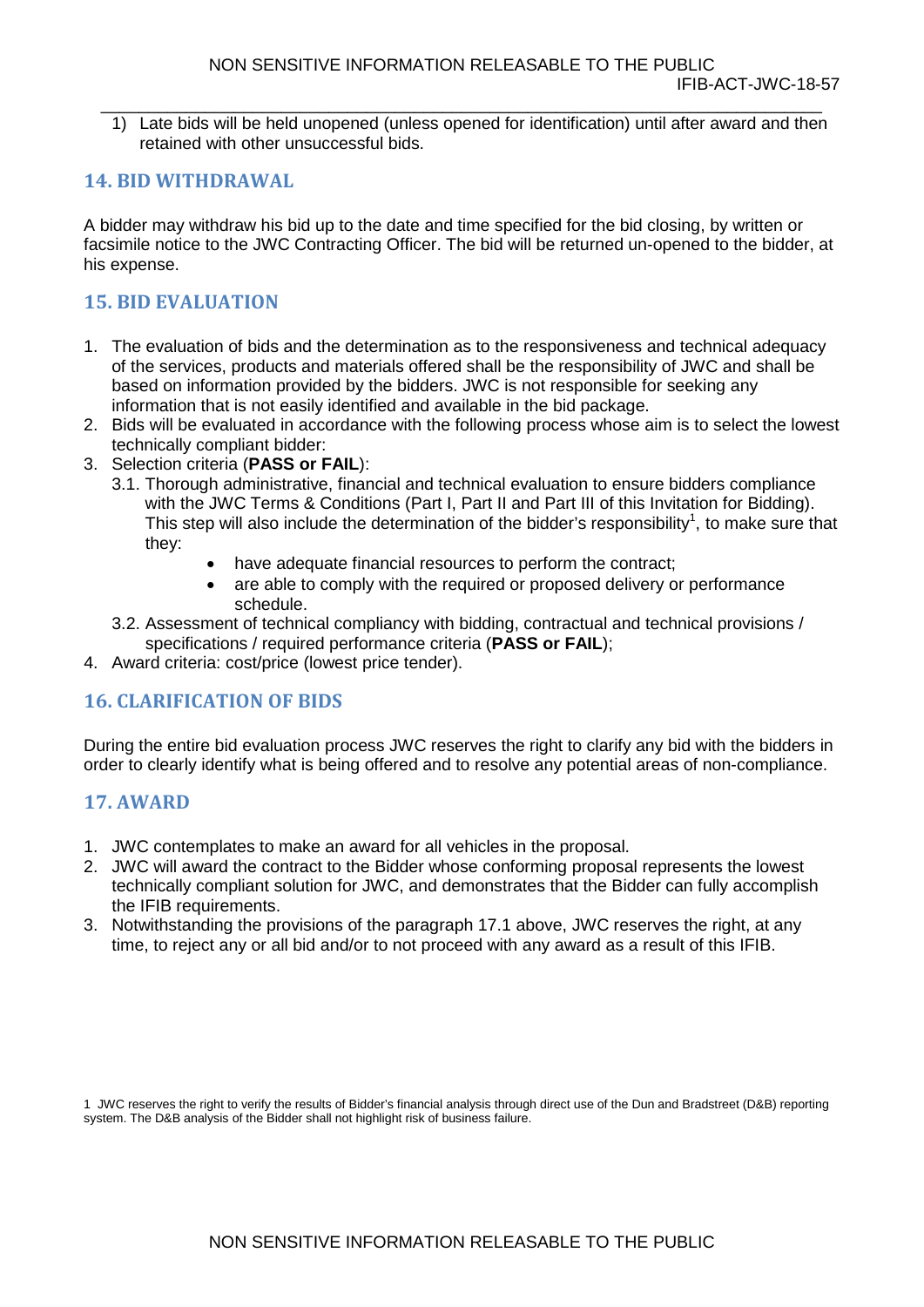#### <span id="page-8-0"></span>**18. COMMUNICATIONS**

- 1. Any communication related to this IFIB, between a prospective bidder or a bidder and JWC shall only be through the JWC Contracting Officer in the first instance. Designated JWC personnel will assist the Contracting Officer in the administration of this IFIB. There shall be no contact with other JWC personnel. This is to maintain all bidders on equal and competitive footing;
- 2. POINTS OF CONTACT:

Mr. Kjetil Sand, Contracting Officer Telephone: +47 5287 9290 Facsimile: +47 5287 9295 Email address: [kjetil.sand@jwc.nato.int](mailto:kjetil.sand@jwc.nato.int)

or

Mr. Torgeir Strand Contract Administrator Telephone: +47 5287 9296 Facsimile: +47 5287 9295 Email address: [torgeir.strand@jwc.nato.int](mailto:torgeir.strand@jwc.nato.int)

3. All correspondence will be forwarded to:

JOINT WARFARE CENTRE BUDFIN PURCHASING AND CONTRACTING POSTBOKS 8080 4068 STAVANGER NORWAY

#### <span id="page-8-1"></span>**19. "ZERO TOLERANCE POLICY"**

- 1. All ACT Purchasing and Contracting personnel observes a "zero tolerance" policy and does not accept any type of gift or any offer of hospitality. Bidders are therefore expected not to offer any gift or hospitality during any phase of the acquisition process (i.e. pre-award, award, postaward).
- 2. By submitting a proposal in response to this IFIB the bidders implicitly certify that neither the bidders nor their agents or representatives have offered or given any gratuity whatsoever to any NATO personnel with a view to securing a contract or favorable treatment with regard to the award, modification or execution of any contract under this solicitation.
- 3. The Contracting Officer may, by registered letter, terminate any contract awarded as a result of this solicitation at no cost to JWC without notice if it is found, after an investigation that gratuities such as, but not limited to entertainment and gifts were offered or given by the Contractor to JWC personnel with the respect to the award of any contract under this solicitation, or to the taking of any decision regarding its execution.
- 4. If the Contracting Officer established that the provisions stated in paragraphs 19.1, 19.2 and 19.3 above have been disregarded, the bidder(s) may be removed from any NATO source list after JWC will have informed both NATO Commands and the relevant national authorities.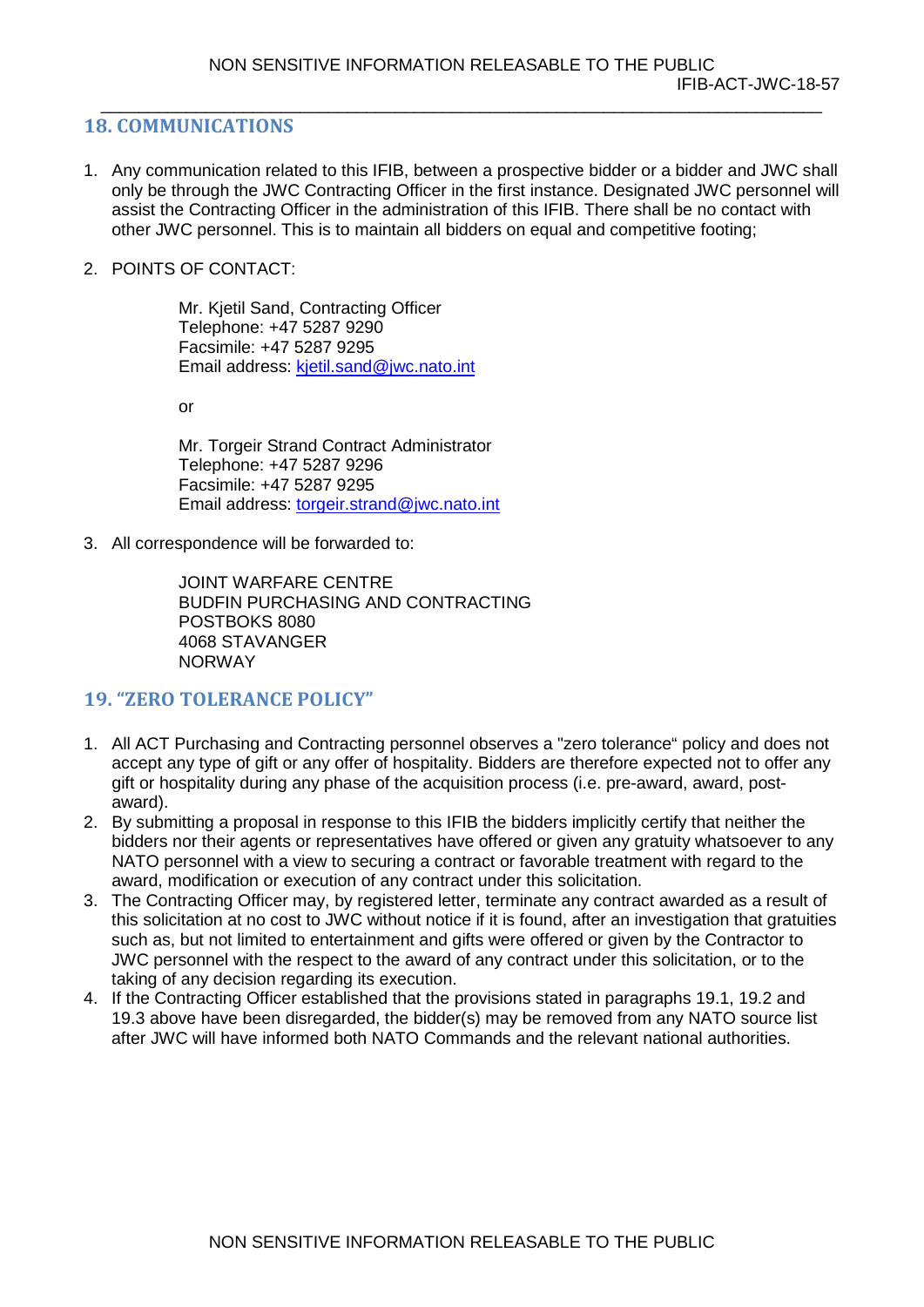<span id="page-9-0"></span>**Enclosure 1 to Part I - Content of proposal / checklist 1**

- $\Box$  Enclosure 2 to part I hereto Compliance Statement for the intended contract
- Enclosure 3 to part I hereto Price Proposal LOT 1
- $\Box$  Enclosure 4 to part I hereto Price Proposal LOT 2
- Enclosure 5 to part I hereto Price Proposal LOT 3
- $\Box$  Enclosure 6 to part I hereto Mailing label
- □ Annex A-2 to Part I Certificate of Legal Name of Bidder
- □ Annex A-3 to Part I Certificate of Independent Determination
- □ Annex A-4 to Part I Certificate of Bid Validity
- □ Annex A-5 to Part I Certificate of Exclusion of Taxes and Charges

<sup>1</sup> This enclosure is meant to help you ascertain that you are providing JWC **with all documents/information required**. For more information regarding these titles, please refer to detailed description previously provided in Part I.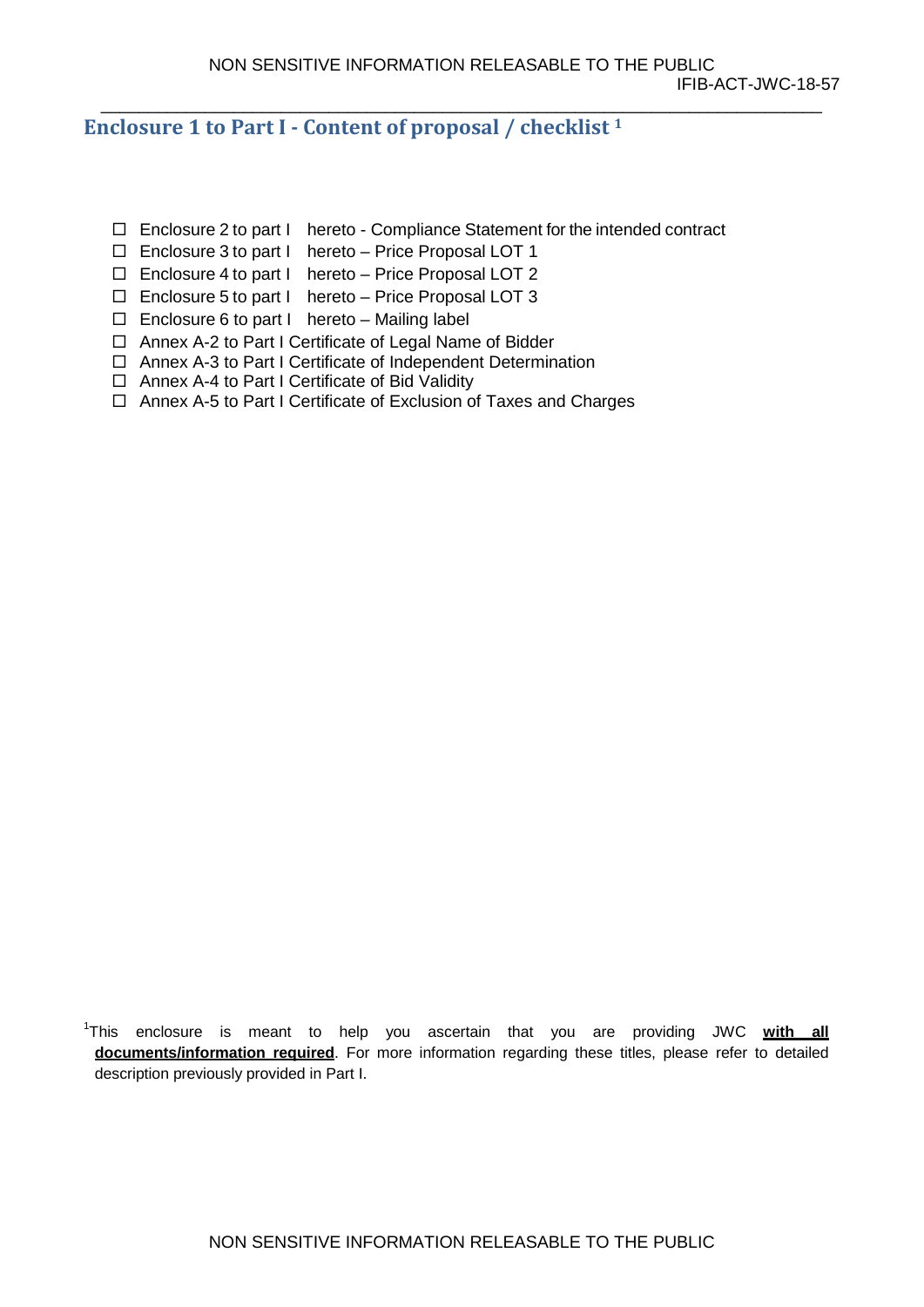#### <span id="page-10-0"></span>**Enclosure 2 to Part I – Compliance Statement**

#### **JOINT WARFARE CENTRE**

Postbox 8080 N-4068 Stavanger, Norway

Visiting address: Gamle Eikesetvei 29. \_\_\_\_\_\_\_\_\_\_\_\_\_\_\_\_\_\_\_\_\_\_\_\_\_\_\_\_\_\_\_\_\_\_\_\_\_\_\_\_\_\_\_\_\_\_\_\_\_\_\_\_\_\_\_\_\_\_\_\_\_\_\_\_\_\_\_\_\_\_\_\_\_\_\_\_\_

#### **PROCUREMENT OF VEHICLES FOR JOINT WARFARE CENTRE**

#### PART I BIDDING INSTRUCTIONS,

#### ENCLOSURE 2 COMPLIANCE STATEMENT

It is hereby stated that our bid to IFIB-ACT-JWC-18-57 is fully compliant with the Bidding Instructions, General Provisions and Statement of Work as contained in Part I, II and III of this document, with:

No exceptions

Or

 $\mathbf{I}$ 

The following exception(s):

| Part | Paragraph | <b>Description of Deviation</b> |
|------|-----------|---------------------------------|
|      |           |                                 |
|      |           |                                 |
|      |           |                                 |
|      |           |                                 |
|      |           |                                 |
|      |           |                                 |
|      |           |                                 |
|      |           |                                 |
|      |           |                                 |
|      |           |                                 |
|      |           |                                 |
|      |           |                                 |
|      |           |                                 |
|      |           |                                 |

| ∩ate∙ |  |  |  |  |
|-------|--|--|--|--|
|       |  |  |  |  |

| Company: |  |  |  |
|----------|--|--|--|
|          |  |  |  |

Signature:

Name & Title:

Bid Reference: IFIB-ACT-JWC-18-57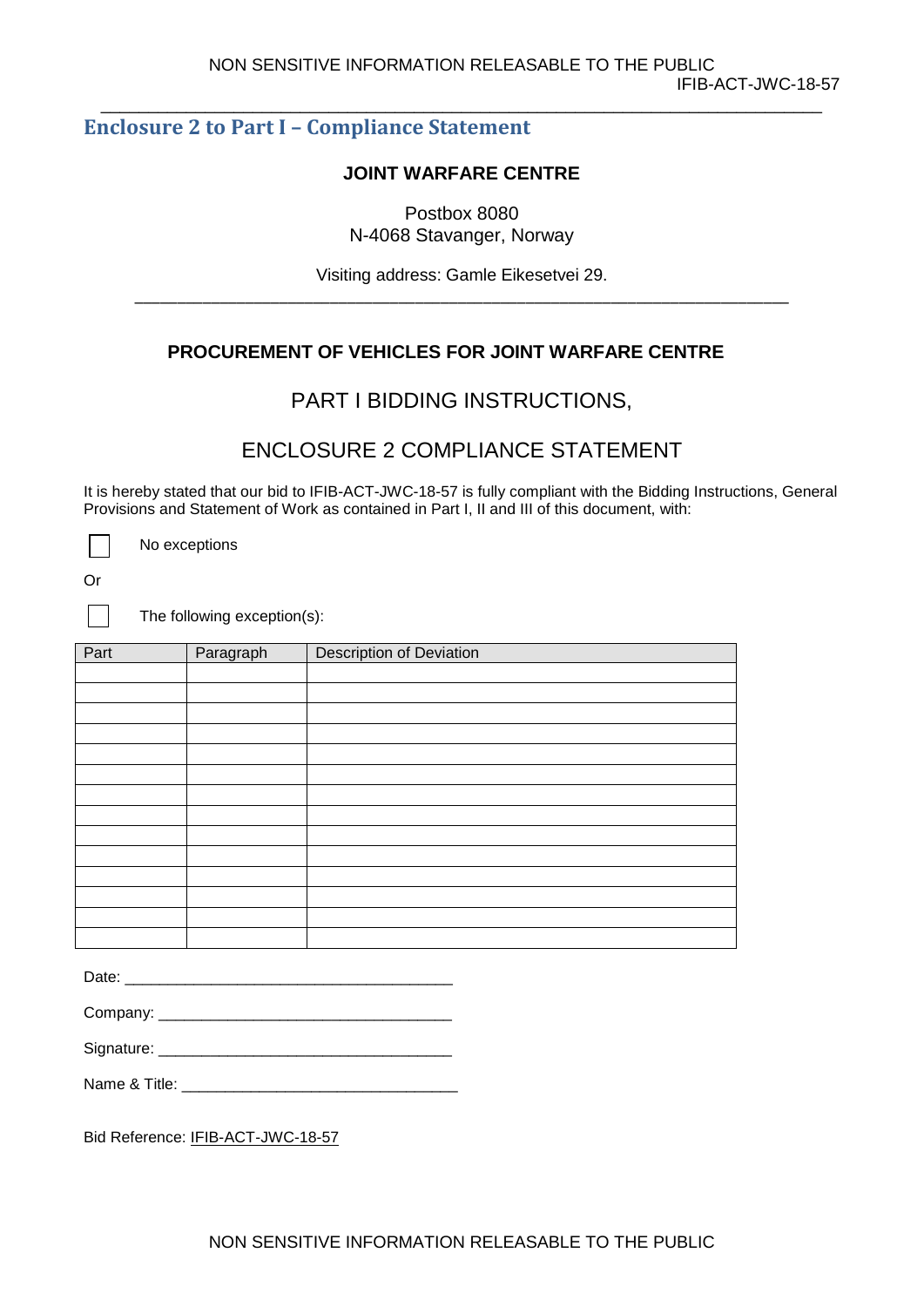#### <span id="page-11-0"></span>**Enclosure 3 to Part I – Price Proposal LOT 1**

Ms./Mr.

firm **proposes to apply the proposes** to apply the

following **for the Vehicle Procurement for JWC** as per the estimated quantities indicated in Part III hereto (Special Provisions, Technical Specifications/Statement of Work):

#### <span id="page-11-1"></span>**LOT 1**

| #            | <b>DESCRIPTION</b>                                                                                                        | <b>UNIT PRICE</b><br>(NOK) |
|--------------|---------------------------------------------------------------------------------------------------------------------------|----------------------------|
|              | Passenger vehicles 9 seat, long version, as per the attached<br>vehicle specifications                                    |                            |
|              | Administrative documents (e.g.: certificate of conformity or<br>other documents/certificates foreseen by EU legislation). |                            |
|              | 1 Manual in English language<br>۰                                                                                         |                            |
|              | 1 Manual in Norwegian language                                                                                            |                            |
| $\mathbf{2}$ | Delivery costs including full admin services and shipment                                                                 |                            |

| <b>PROPOSED VEHICLE TYPE:</b>                               |                   |
|-------------------------------------------------------------|-------------------|
| <b>WARRANTY</b>                                             |                   |
| <b>DELIVERY LOCATION:</b>                                   | STAVANGER, NORWAY |
| DELIVERY (No. of calendar days from order<br>confirmation): |                   |

| # | <b>DESCRIPTION</b>                                                                                  | <b>UNIT</b><br><b>PRICE</b><br>(NOK) |
|---|-----------------------------------------------------------------------------------------------------|--------------------------------------|
| 3 | Maintenance costs per vehicle during the warranty period, if any<br>(provide details, as necessary) |                                      |

(Bidder's Name and Signature) (Date)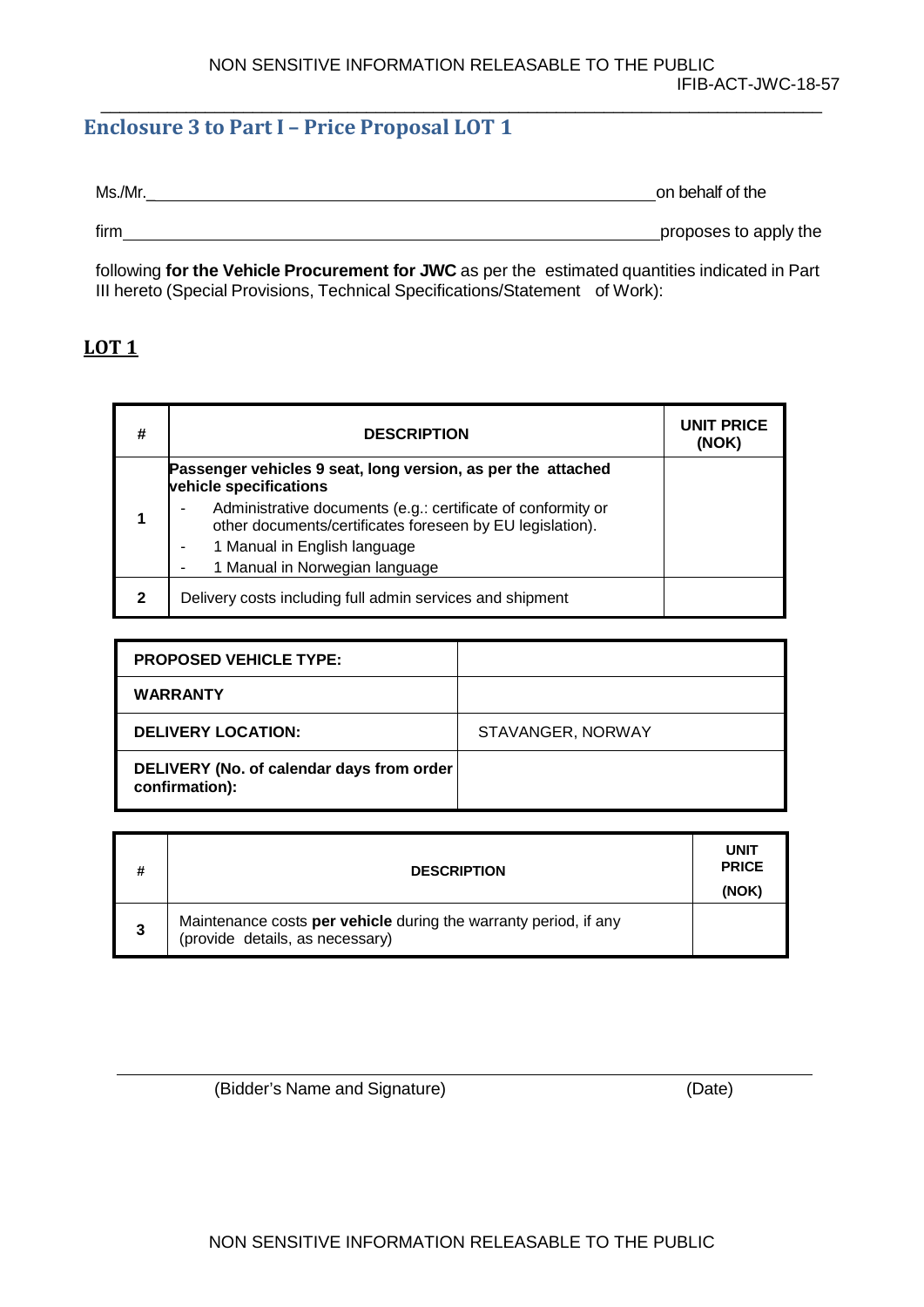#### <span id="page-12-0"></span>**Enclosure 4 to Part I – Price Proposal LOT 2**

| Ms./Mr.<br>on behalf of the |
|-----------------------------|
|-----------------------------|

firm <u>proposes</u> to apply the

following **for the Vehicle Procurement for JWC** as per the estimated quantities indicated in Part III hereto (Special Provisions, Technical Specifications/Statement of Work):

#### <span id="page-12-1"></span>**LOT 2**

| # | <b>DESCRIPTION</b>                                                                                                        | UNIT PRICE<br>(NOK) |
|---|---------------------------------------------------------------------------------------------------------------------------|---------------------|
|   | Mini Bus 16+1 seat, long version, as per the attached vehicle<br>specifications                                           |                     |
|   | Administrative documents (e.g.: certificate of conformity or<br>other documents/certificates foreseen by EU legislation). |                     |
|   | 1 Manual in English language<br>۰                                                                                         |                     |
|   | 1 Manual in Norwegian language                                                                                            |                     |
| 2 | Delivery costs including full admin services and shipment                                                                 |                     |

| <b>PROPOSED VEHICLE TYPE:</b>                               |                   |
|-------------------------------------------------------------|-------------------|
| <b>WARRANTY</b>                                             |                   |
| <b>DELIVERY LOCATION:</b>                                   | STAVANGER, NORWAY |
| DELIVERY (No. of calendar days from order<br>confirmation): |                   |

| # | <b>DESCRIPTION</b>                                                                                  | <b>UNIT</b><br><b>PRICE</b><br>(NOK) |
|---|-----------------------------------------------------------------------------------------------------|--------------------------------------|
| 3 | Maintenance costs per vehicle during the warranty period, if any<br>(provide details, as necessary) |                                      |

(Bidder's Name and Signature) (Date)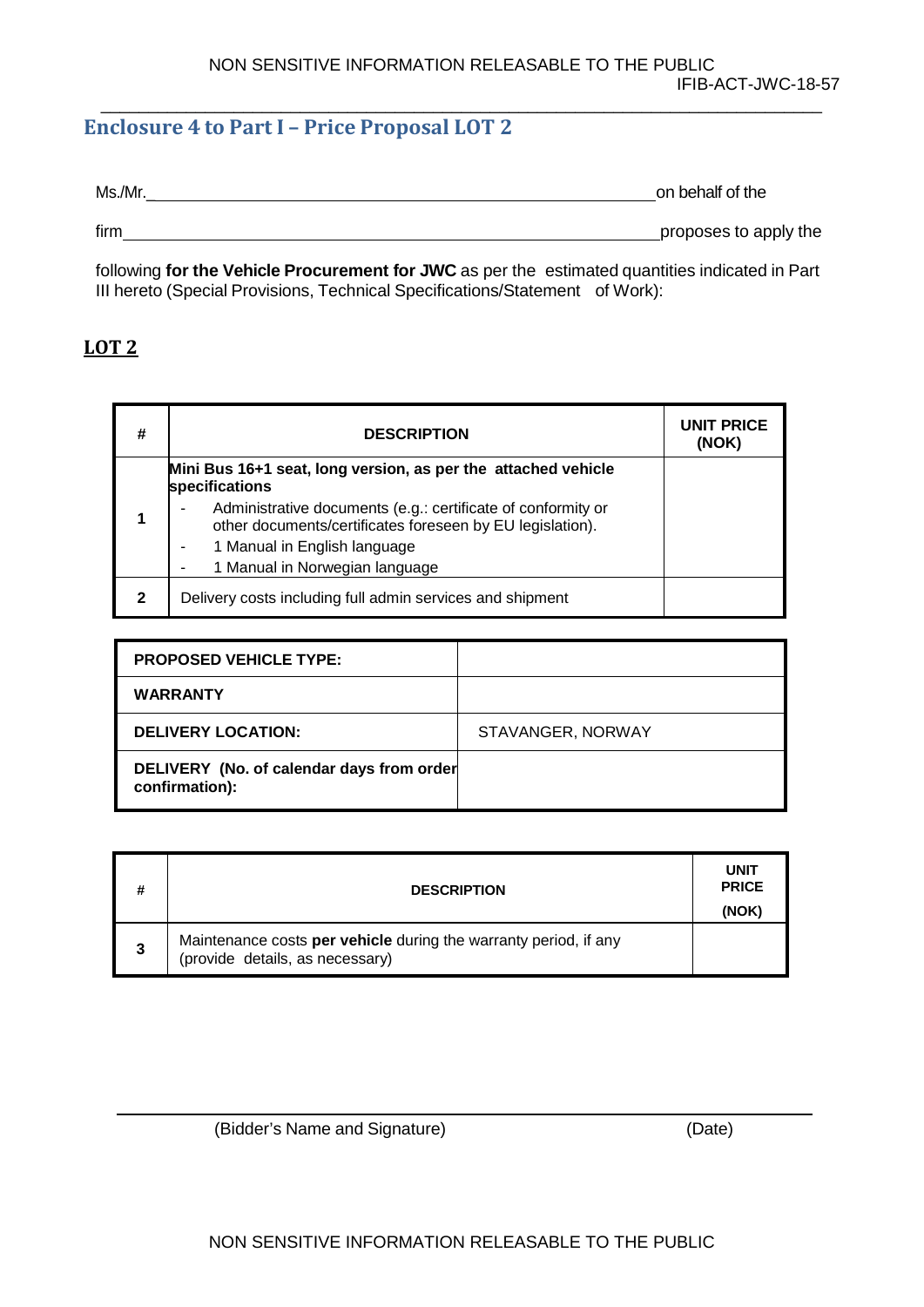#### <span id="page-13-0"></span>**Enclosure 5 to Part I – Price Proposal LOT 3**

Ms./Mr.

firm **proposes to apply the proposes** to apply the

following **for the Vehicle Procurement for JWC** as per the estimated quantities indicated in Part III hereto (Special Provisions, Technical Specifications/Statement of Work):

#### <span id="page-13-1"></span>**LOT 3**

| #            | <b>DESCRIPTION</b>                                                                                                                                                      | UNIT PRICE<br>(NOK) |
|--------------|-------------------------------------------------------------------------------------------------------------------------------------------------------------------------|---------------------|
|              | Cargo van 3 seat, long version, extra high roof capable of<br>transporting four (4) Euro Size pallets, as per the attached<br>vehicle specifications                    |                     |
| 1            | Administrative documents (e.g.: certificate of conformity or<br>other documents/certificates foreseen by EU legislation).<br>1 Manual in English language and Norwegian |                     |
| $\mathbf{2}$ | Delivery costs including full admin services and shipment                                                                                                               |                     |

| <b>PROPOSED VEHICLE TYPE:</b>                               |                   |
|-------------------------------------------------------------|-------------------|
| <b>WARRANTY</b>                                             |                   |
| <b>DELIVERY LOCATION:</b>                                   | STAVANGER, NORWAY |
| DELIVERY (No. of calendar days from order<br>confirmation): |                   |

| # | <b>DESCRIPTION</b>                                                                                  | <b>UNIT</b><br><b>PRICE</b><br>(NOK) |
|---|-----------------------------------------------------------------------------------------------------|--------------------------------------|
| 3 | Maintenance costs per vehicle during the warranty period, if any<br>(provide details, as necessary) |                                      |

(Bidder's Name and Signature) (Date)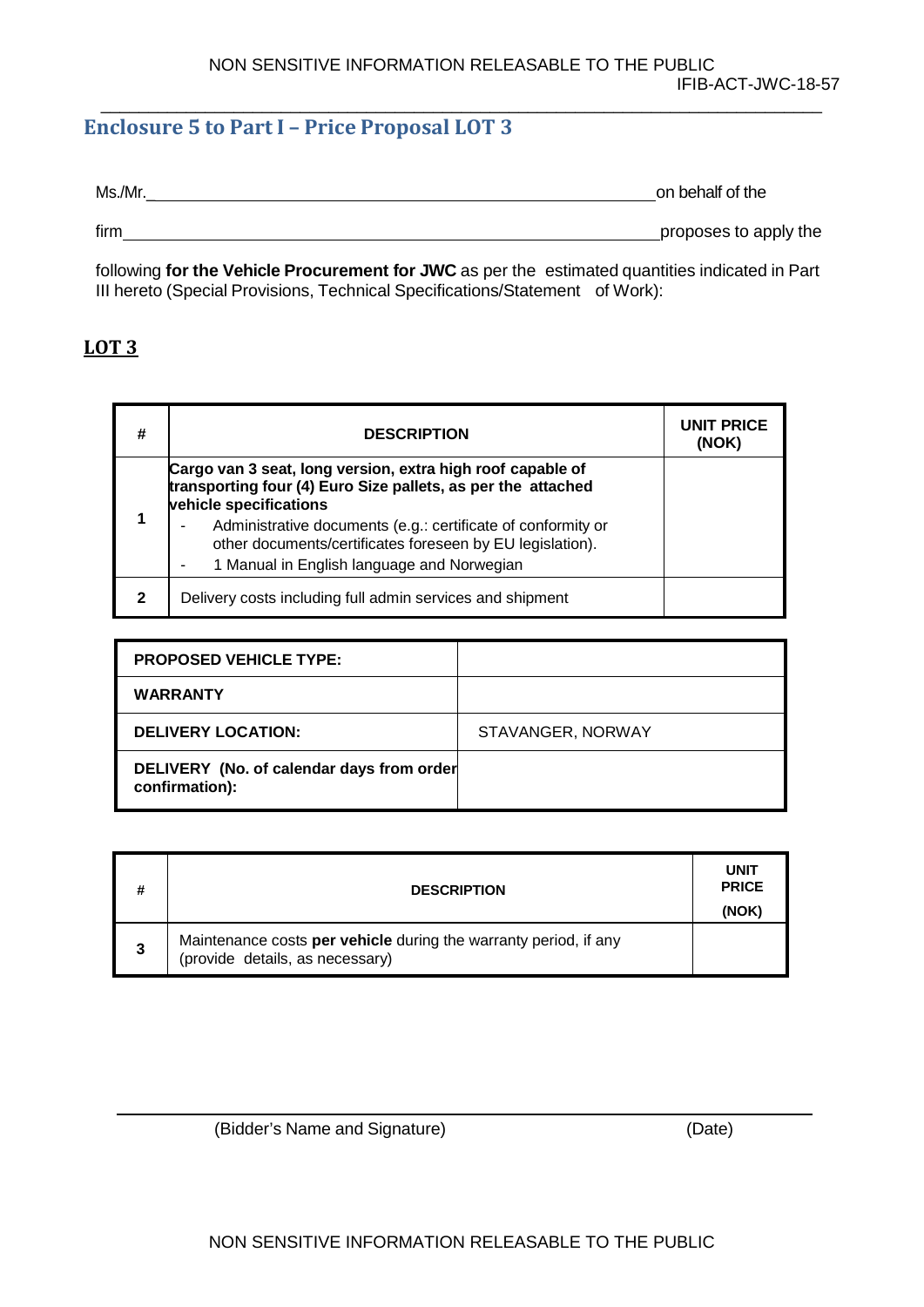#### <span id="page-14-0"></span>**Enclosure 6 to Part I - Mailing Label**

*(The label below is to be completed by the bidder and fixed/glued to the exterior envelope or parcel of the Bid Package(s) mailed to JWC).*

*(Cut along the lines)*

|                                             | SEALED BID TO IFIB-ACT-JWC-18-57 |
|---------------------------------------------|----------------------------------|
| <b>SENDER:</b>                              |                                  |
|                                             |                                  |
|                                             |                                  |
|                                             |                                  |
|                                             |                                  |
|                                             | <b>TO: JOINT WARFARE CENTRE</b>  |
| <b>BUDFIN, PURCHASING &amp; CONTRACTING</b> |                                  |
| POSTBOKS 8080                               |                                  |
|                                             | <b>4068 STAVANGER</b>            |
|                                             | <b>NORWAY</b>                    |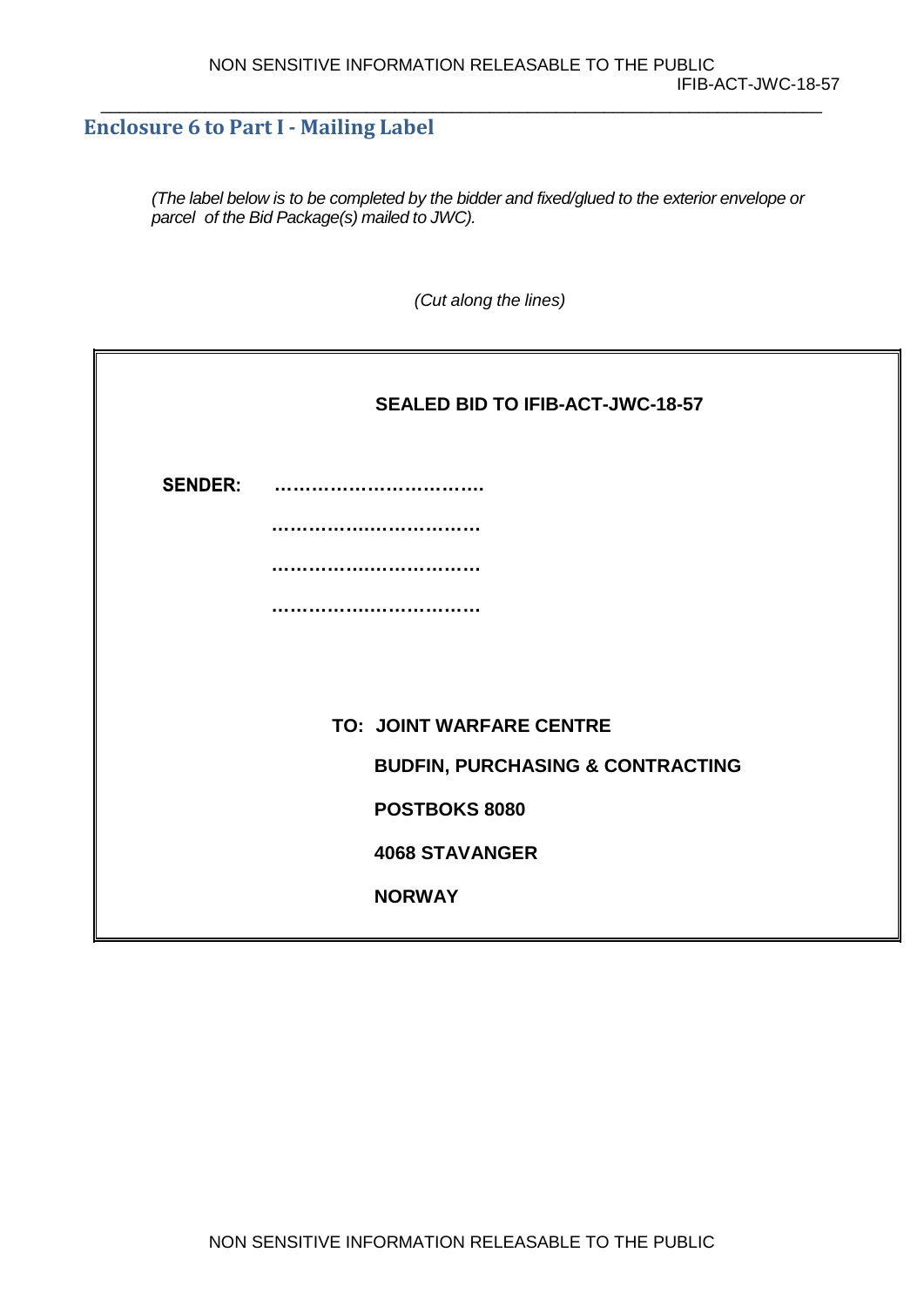

#### **JOINT WARFARE CENTRE**

Postbox 8080 N-4068 Stavanger, Norway **Telephone** Direct dial: 52879290 Chief P&C Direct dial 52879296 Buyer



# IFIB-ACT-JWC-18-57

# PROCURMENT OF VEHICLES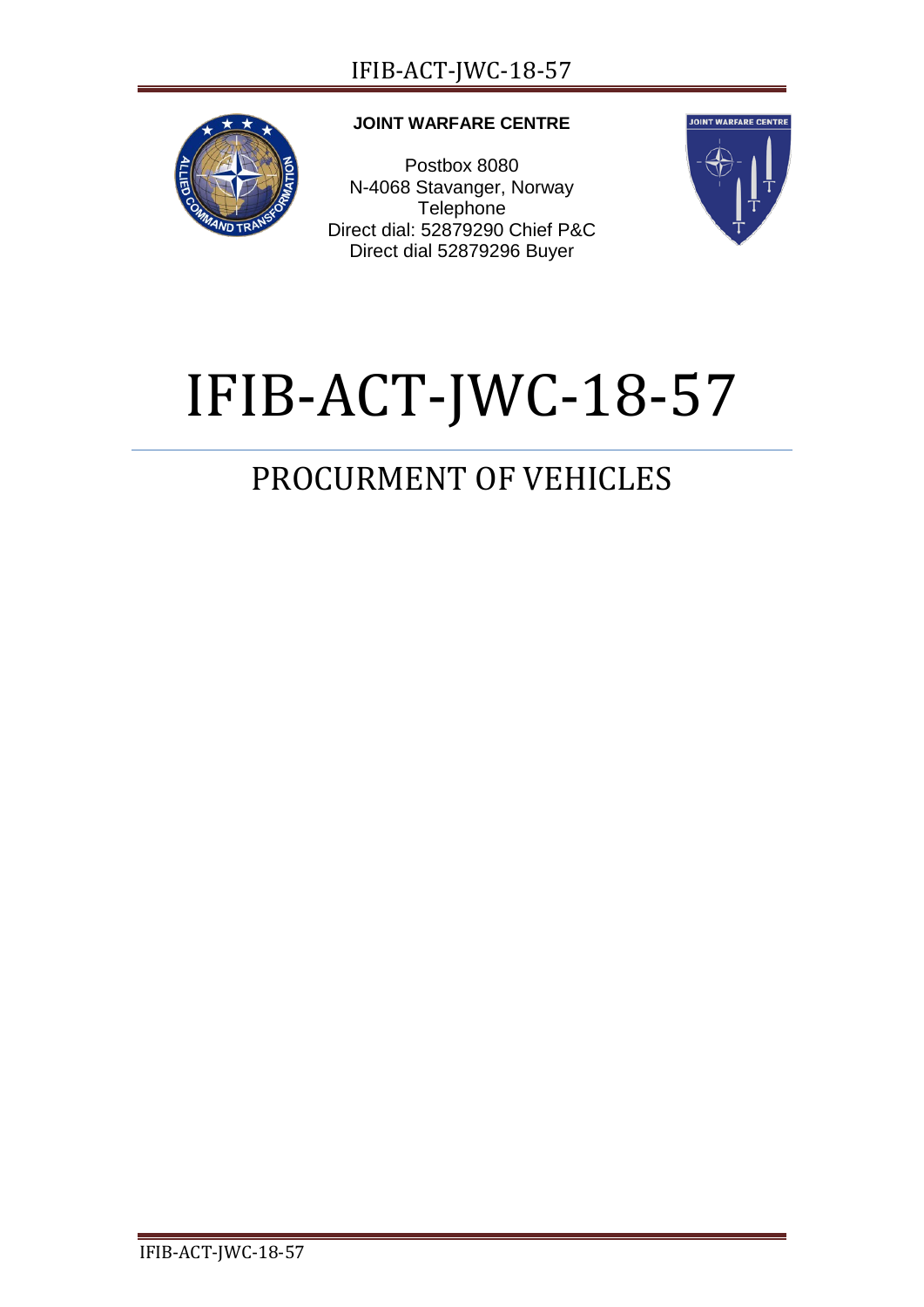#### **PART II**

#### IFIB-ACT-JWC-18-57

#### **PROCUREMENT OF VEHICLES**

#### **PART II SECTION A - GENERAL TERMS AND CONDITIONS**

| $\mathbf 1$ .           |                                                                                                            |
|-------------------------|------------------------------------------------------------------------------------------------------------|
| 2.                      |                                                                                                            |
| 3.                      |                                                                                                            |
| $\overline{4}$ .        |                                                                                                            |
| 5.                      |                                                                                                            |
| 6.                      |                                                                                                            |
| 7 <sub>1</sub>          |                                                                                                            |
| 8.                      |                                                                                                            |
| 9.                      |                                                                                                            |
| 10.                     |                                                                                                            |
| 11.                     |                                                                                                            |
| 12.                     |                                                                                                            |
| 13.                     |                                                                                                            |
| 14.                     |                                                                                                            |
| 15.                     |                                                                                                            |
| 16.                     | NOTICE OF ASSISTANCE WITH RESPECT TO PATENT AND                                                            |
|                         |                                                                                                            |
| 17.                     |                                                                                                            |
| 18.                     |                                                                                                            |
| 19.                     | QUALITY ASSURANCE AND CONTROL; AUDIT 11                                                                    |
| 22.                     | 21. HEALTH, SAFETY AND INCIDENT PREVENTION 12                                                              |
| 23.                     | DELAY NOT ATTRIBUTABLE TO THE SUPPLIER  12                                                                 |
| 24.                     |                                                                                                            |
| 25.                     |                                                                                                            |
| 25.1.<br>25.2.<br>25.3. | TERMINATION FOR CONVENIENCE OF JWC  13<br>TERMINATION FOR INSOLVENCY, BANKRUPCY, ETC.;<br><b>NOTICE 15</b> |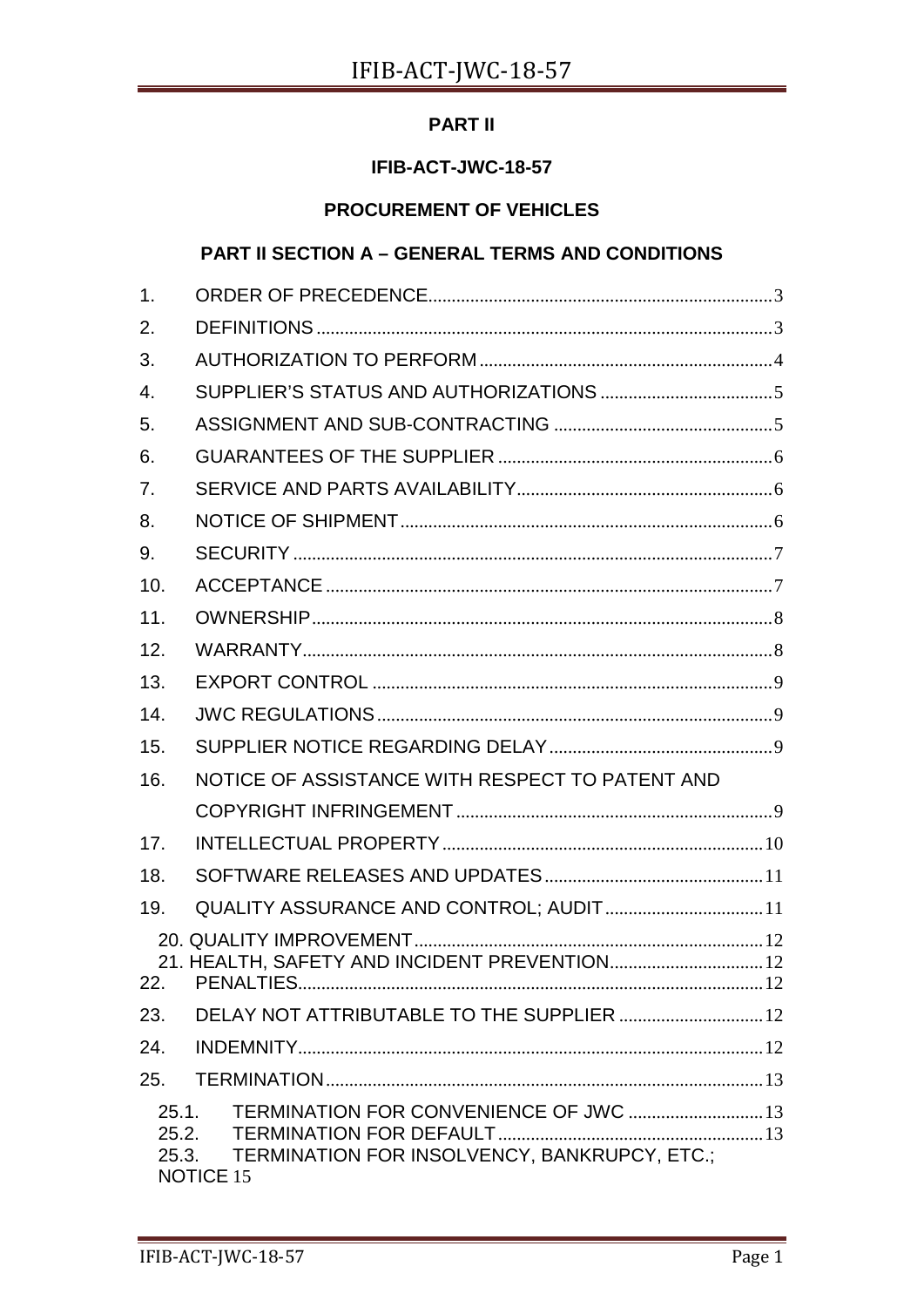# IFIB-ACT-JWC-18-57

| 26. |                                           |  |
|-----|-------------------------------------------|--|
| 27. |                                           |  |
| 28. |                                           |  |
| 29. |                                           |  |
| 30. |                                           |  |
| 31. |                                           |  |
| 32. |                                           |  |
| 33. |                                           |  |
| 34. |                                           |  |
| 35. | CONTRACT ADMINISTRATION AND AMENDMENTS 18 |  |
| 36. |                                           |  |
| 37. |                                           |  |
| 38. |                                           |  |
| 39. |                                           |  |
| 40. |                                           |  |
| 41. |                                           |  |
| 42. |                                           |  |
| 43. |                                           |  |
| 44. |                                           |  |
| 45. |                                           |  |
| 46. |                                           |  |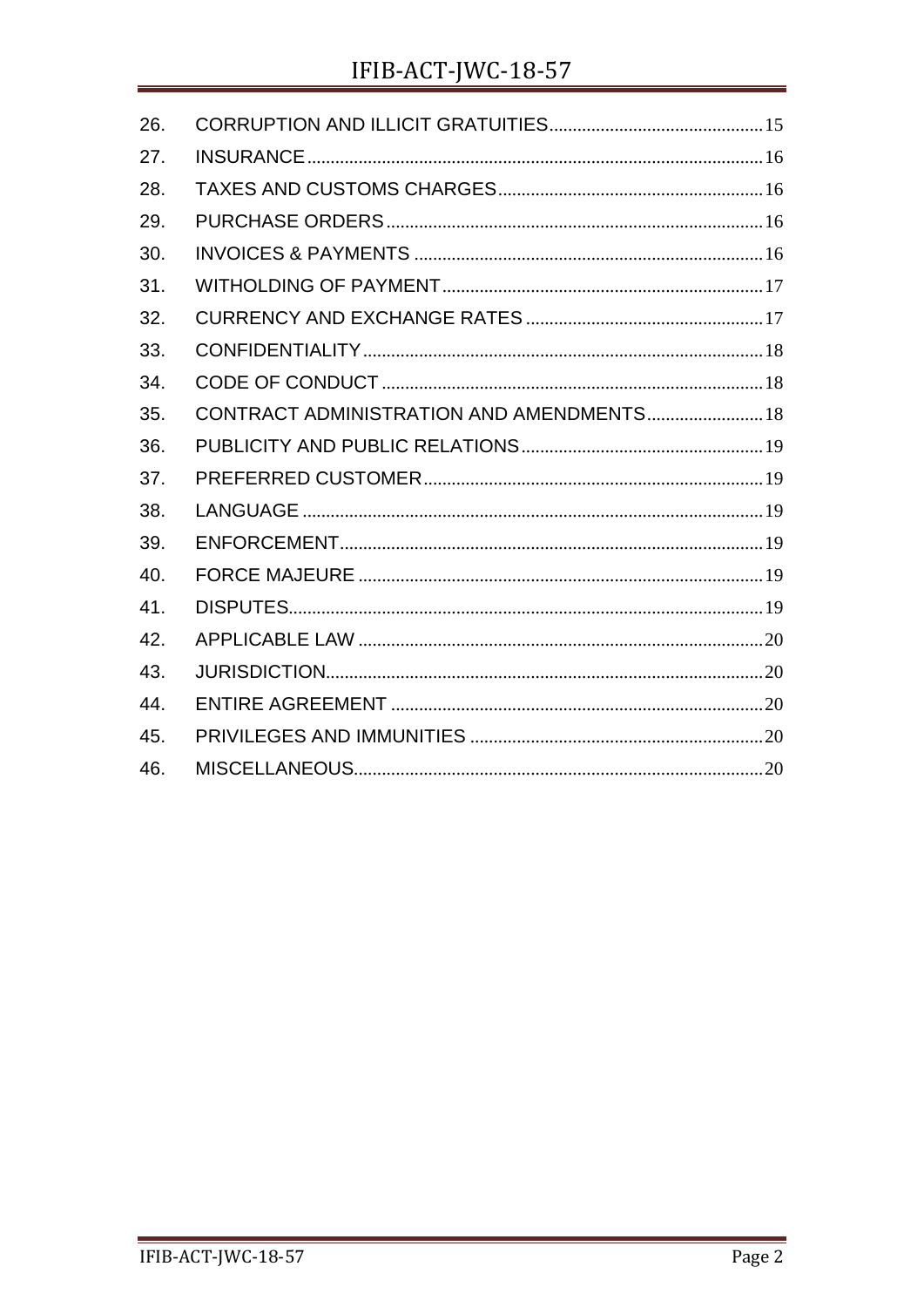#### <span id="page-18-0"></span>**1. ORDER OF PRECEDENCE**

In the event of any inconsistency in this contract, unless otherwise provided herein, the inconsistency shall be resolved giving precedence in the following descending order:

- $1<sup>st</sup>$  Purchase Order Terms<br> $2<sup>nd</sup>$  Special Terms and Con
- $2^{na}$  Special Terms and Conditions<br> $3^{rd}$  These General Provisions (Por
- $3<sup>rd</sup>$  These General Provisions (Part II)<br> $4<sup>th</sup>$  The Statement of Work (Part III)
- $4<sup>th</sup>$  The Statement of Work (Part III)<br> $5<sup>th</sup>$  The formal Bid or Proposal accord
- The formal Bid or Proposal accepted by JWC

#### <span id="page-18-1"></span>**2. DEFINITIONS**

As used throughout this Contract, the following terms shall have the meanings as set forth below;

- a. "**Acceptance**" means the action by which the JWC acknowledges that the Supplier has fully demonstrated that the Supplies delivered are complete and operational.
- b. "**JWC**" means the Joint Warfare Centre. Joint Warfare Centre (JWC) is set up by the North Atlantic Council under Article 14 of the Protocol on the Status of International Military Headquarters, 1952), (Paris Protocol).
- c. "**Contracting Officer**" means the person executing and managing this contract on behalf of JWC.
- d. "**Contract**" means the contractual instrument (purchase order or written agreement) to which these General Rules and Conditions applies.
- e. "**Delivery**" means, as applicable, the exact or latest possible date(s) by which the Supplier shall deliver Supply (Goods or provide the Services) to the JWC under the Contract.
- f. "**NATO**" means the North Atlantic Treaty Organisation.
- g. "**Supplier**" means a party that supplies Goods or Services.
- h. "**Day**" means any calendar day.
- i. "**COR/COTR**" means the Contracting Officer's Representative.
- j. "**Force Majeure**" means an event or effect that can be neither anticipated nor controlled, provided that such event or effect is not attributable to the fault or negligence of the Supplier and cannot be prevented by it. The term includes both acts of nature (e.g., floods and hurricanes) and acts of people (e.g. riots and wars). Neither strike nor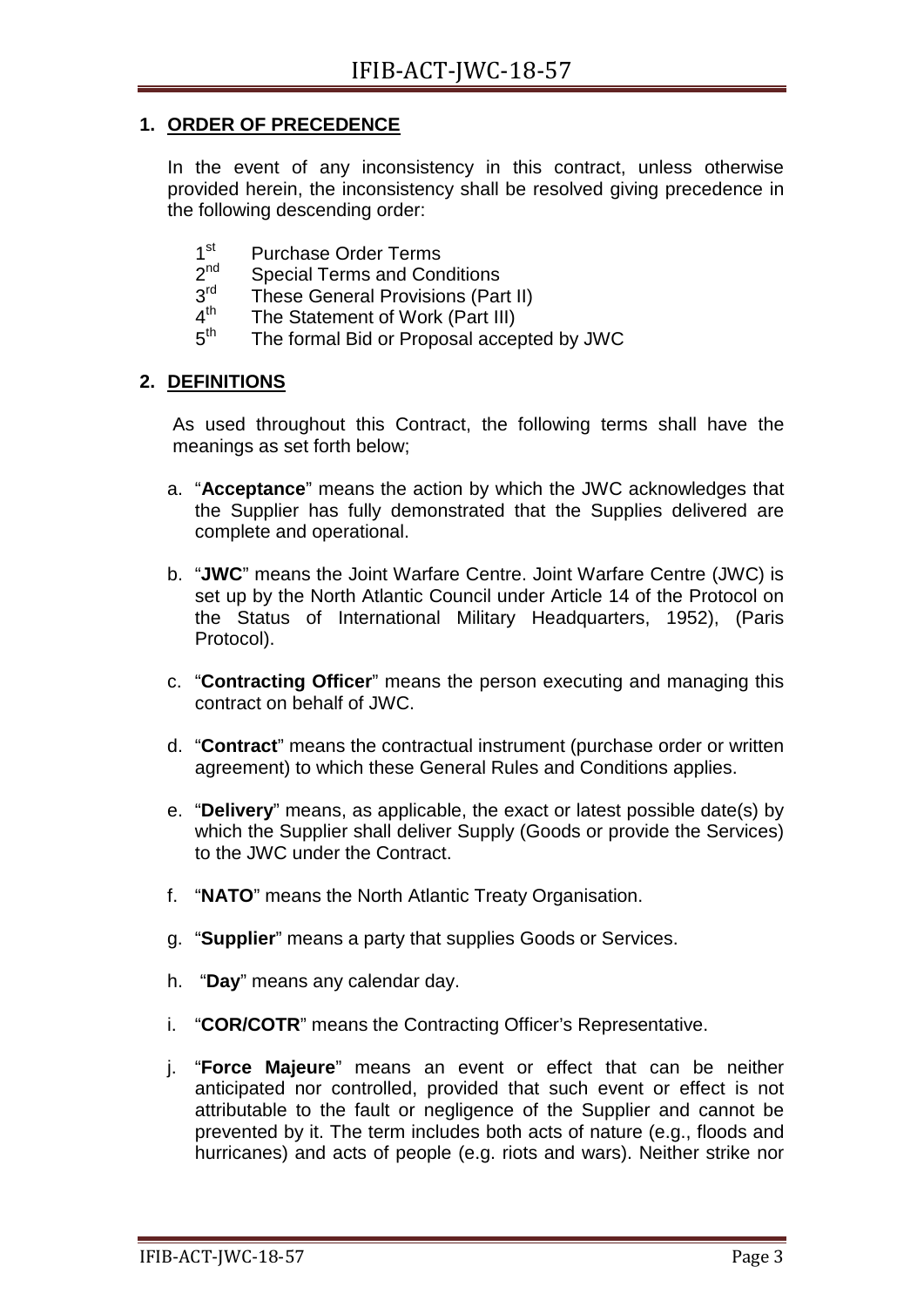labour stoppages by the Supplier's workforce nor civil unrest shall constitute Force Majeure.

- k. "**Goods**" means any and all of the products to be supplied by the Supplier to the JWC under the Contract, including any replacement parts furnished pursuant to a warranty or otherwise, regardless of whether the price(s) for such Good(s) is or are separately indicated.
- l. "**Sub-Contractor**" means a Third Party who has entered into an agreement with the Supplier for the provision of Supply under this Contract.
- m. "**Subcontract**" means, except as otherwise provided in this Contract, any agreement or contract made by the Supplier with any other party in fulfilment of any part of this Contract, and any agreement, contract or subcontract hereunder.
- n. "**Work**" means all work which the Supplier shall perform or cause to be performed under this Contract.
- o. "**Supplies**" means the Services and the Goods identified in the Contract.
- p. "**Services**" means any and all services to be provided by the Supplier to the JWC under the Contract, including but not limited to applicable consultancy, report, design work, creation or licensing of intellectual property, training, installation, maintenance, repair or other after-sales service.
- q. "**Purchase Order**" means the contractual document used by JWC to order supplies and services.

#### <span id="page-19-0"></span>**3. AUTHORIZATION TO PERFORM**

- a. The Supplier warrants that:
	- (1) it and its Sub-Contractors, if any, have been duly authorized to provide the required goods and services and to register and deliver it in Norway;
	- (2) it and its Sub-Contractors, if any, have obtained or will obtain all necessary licenses and permits required in connection with the Contract;
	- (3) it and its Sub-Contractors, if any, will fully comply with all the laws, decrees, labor standards and regulations of Norway during the performance of the Contract; and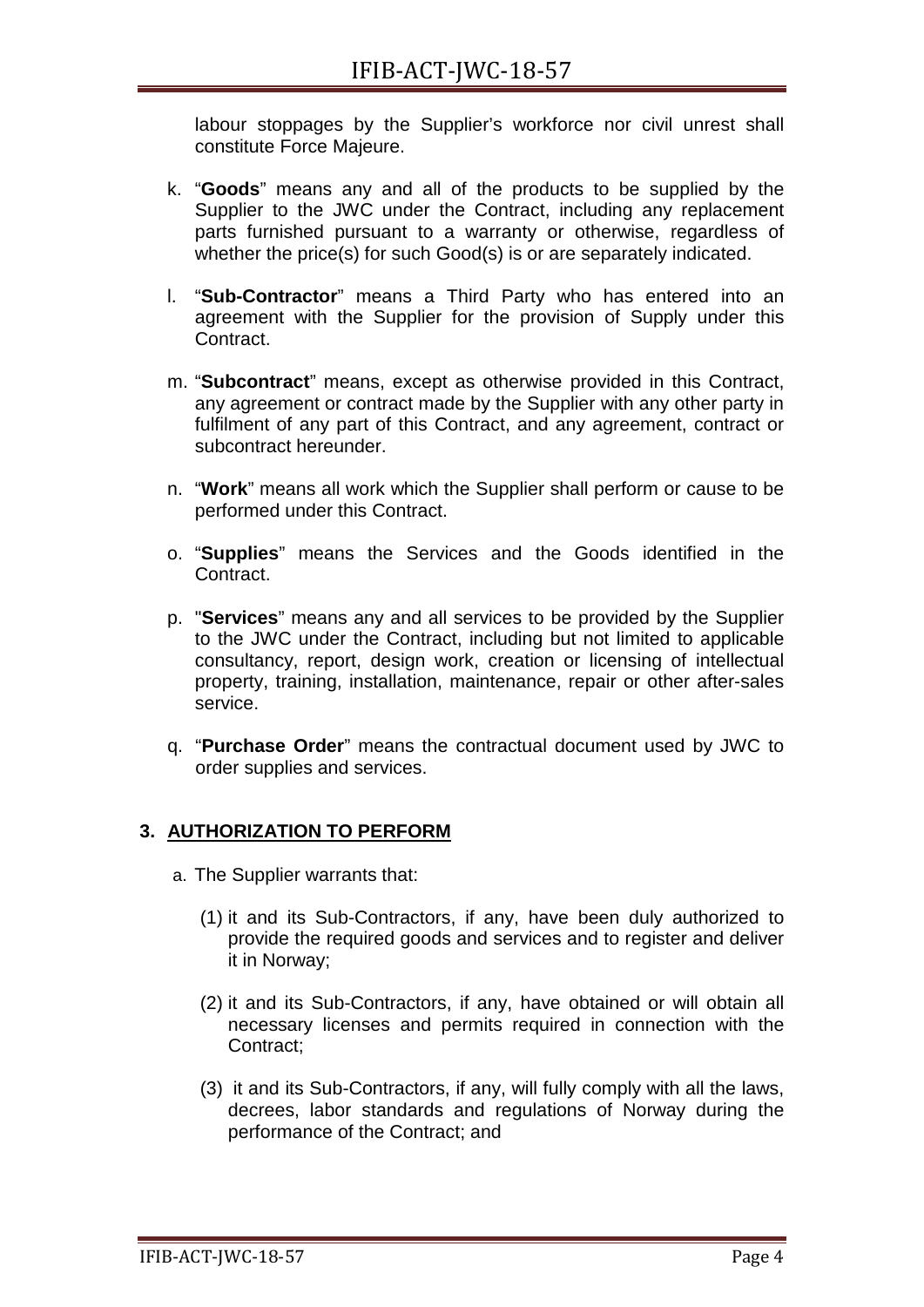- (4) attainment of any license, permit or authorization that is required for provision of the Supplies shall be sole obligation of the Supplier.
- (5) In line with these contractual terms and conditions, the supplier must provide the details/paperwork of your corporate registration in Norway. The required documentation must be provided at your earliest opportunity but not later than **10-Sep-2018**.

#### <span id="page-20-0"></span>**4. SUPPLIER'S STATUS AND AUTHORIZATIONS**

- a. The Supplier and/or its personnel nor its Sub-Contractors, if any, shall not be considered in any respect as being employees, organs or agents of the JWC or NATO. Nothing in this Contract shall be construed as creating a partnership or joint venture of any kind. Neither Party shall be authorized to bind the other Party legally, financially or otherwise except as explicitly indicated in the Contract.
- b. No NATO privileges or immunities will be granted to Suppliers or its personnel. The SUPPLIER's personnel cannot become members of NATO MWA funded activities, e.g. Jatta Community Club, Jatta International Women's Club, or the Sports Clubs.
- c. The NATO SOFA or Paris Protocol does not apply to the Supplier or sub-contractor, or to their respective personnel. Work permits and residency permissions must be obtained in accordance with Norwegian law where applicable.

#### <span id="page-20-1"></span>**5. ASSIGNMENT AND SUB-CONTRACTING**

- a. The Supplier shall not assign, transfer, pledge, subcontract or make other disposition of the Contract either in whole or in part except with the express written consent of the JWC and in accordance with the following reservations:
	- a. any modifications, including changes, additions or deletions and instructions under this Contract shall not be binding unless agreed in writing by the Contracting Officer.
	- b. Sub-Contractors' personnel shall be nationals of NATO member States, unless specifically authorized by the Contracting Officer.
	- c. the Supplier shall determine that any Sub-Contractor proposed by him for the furnishing of Supplies which shall involve access to classified information in the Supplier's custody has been granted an appropriate security clearance by the Sub-Contractor's national authorities, which is still in effect, prior to being given access to such classified information.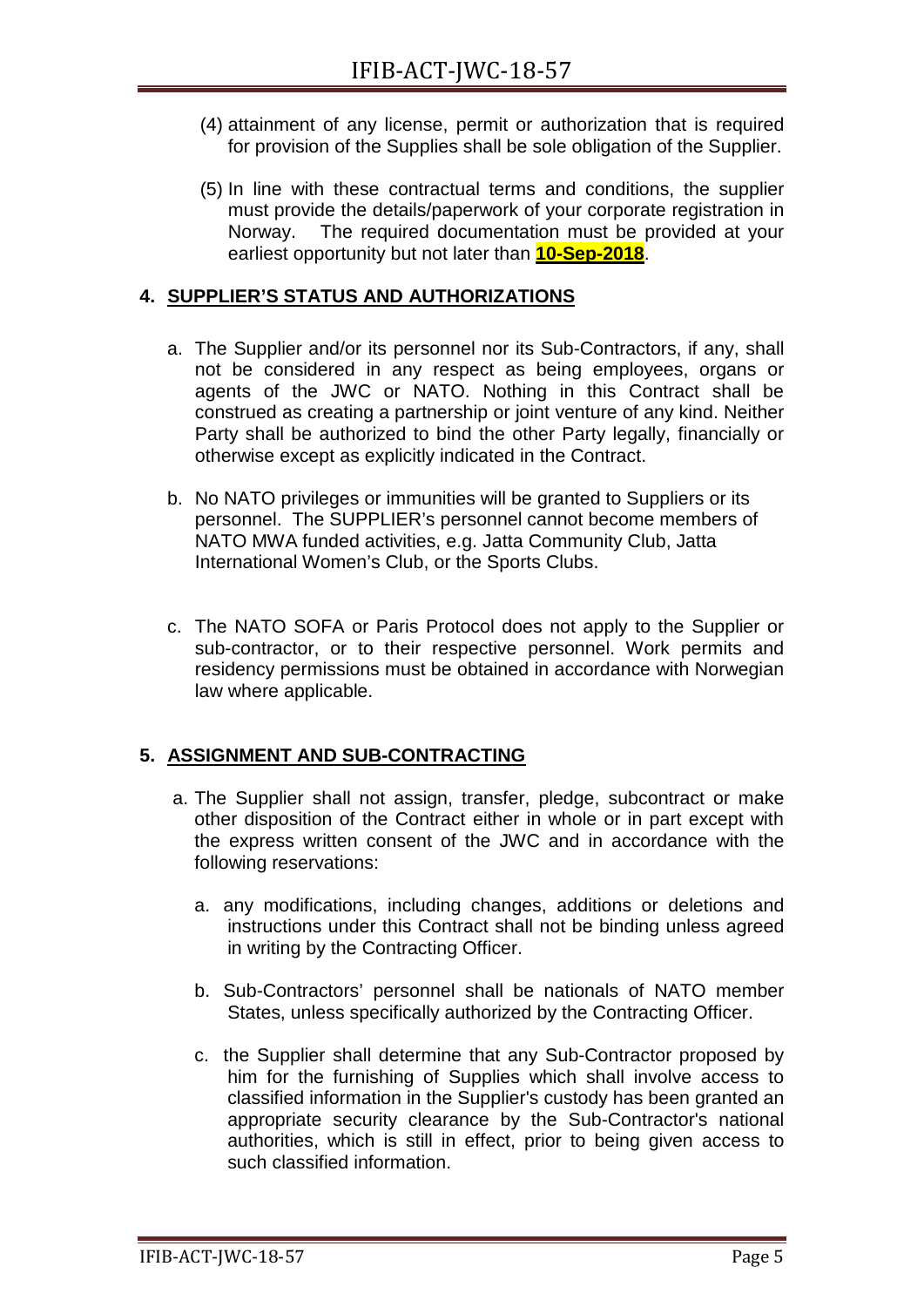d. the Supplier shall be fully responsible for its Sub-Contractors and in any Subcontract shall bind the Sub-Contractor by the same terms and conditions by which the Supplier is bound under the Contract. Any subcontracting shall not relieve the Supplier from any liability or obligation under the Contract.

#### <span id="page-21-0"></span>**6. GUARANTEES OF THE SUPPLIER**

- a. The Supplier declares that the Supplies:
	- (1) are of the quality(ies), quantity(ies) and description(s) required by, and conform to the terms or reference or technical specification of the Contract;
	- (2) fully comply with applicable laws, directives, rules and regulations; and
	- (3) are free from any right or claim of a third party, including rights based on industrial or intellectual property.
- b. The Supplier further declares that:
	- (1) it is competent to perform the Services; and
	- (2) it has necessary associated capacities and qualifications, including knowledge, certifications, skills and personnel.

#### <span id="page-21-1"></span>**7. SERVICE AND PARTS AVAILABILITY**

Unless as specified otherwise in the Technical Specifications, the Supplier and his Sub-Contractors will maintain and furnish a source of an adequate supply of services, components, spare parts and sub-assemblies to properly maintain the supplies for a period of minimum five (5) years from Contract Effective Date.

#### <span id="page-21-2"></span>**8. NOTICE OF SHIPMENT**

- a. At the time of delivery of any Supplies to a carrier for transportation, the Supplier shall give notice of shipment to the Contracting Officer and to such other persons or installations as are designated by the Contracting Officer. If such instructions have not been received by the Supplier at least one (1) working day prior to such delivery to a carrier, the Supplier shall request instructions from the Contracting Officer concerning notice of shipment to be given.
- b. The following information shall be included in such notification:
	- (1) Contract number;
	- (2) Shipping address;
	- (3) From: (Name and complete address of consignor)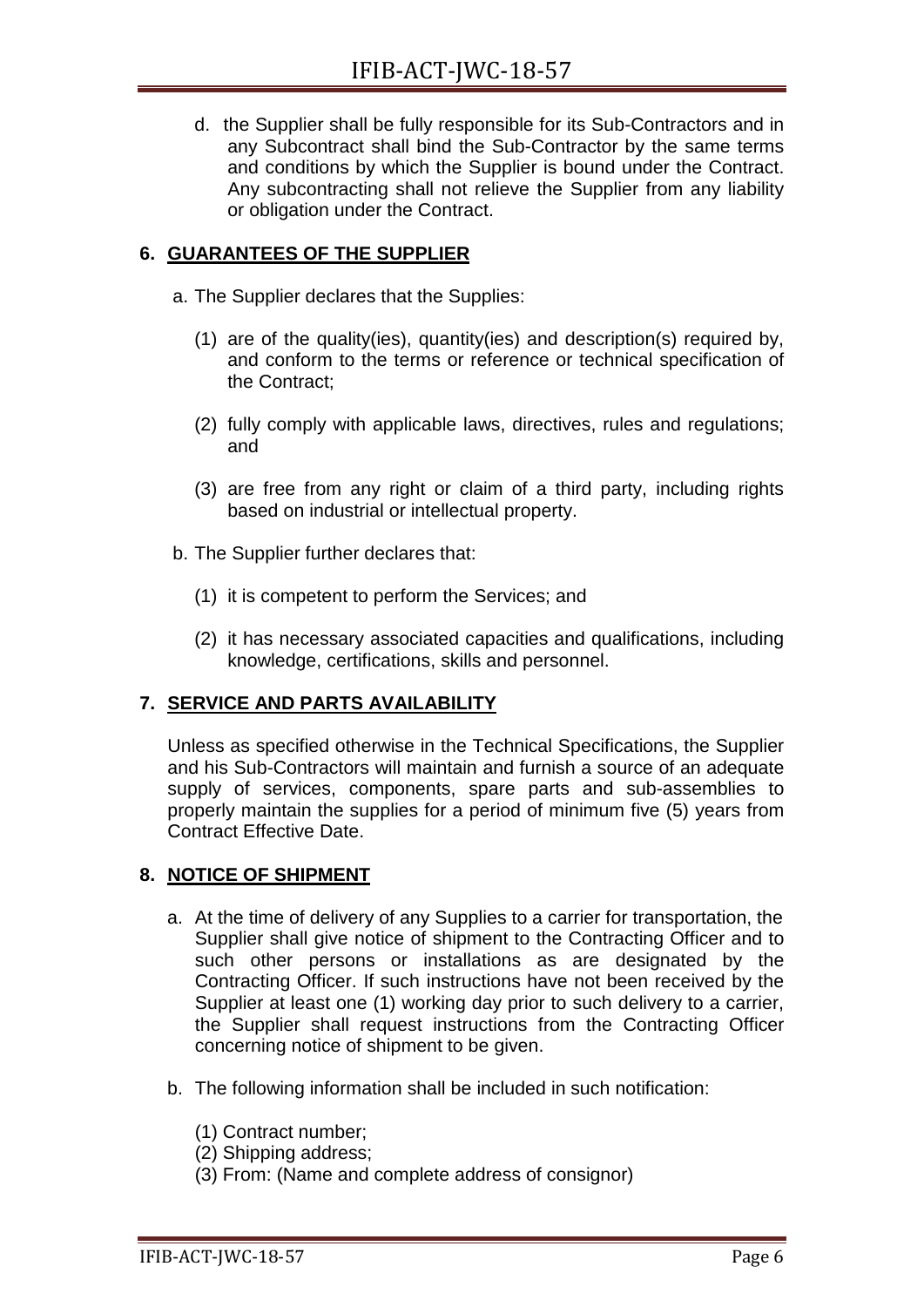- To: (Name and complete address of consignee);
- (4) Listing of supplies by Contract Items(s);
- (5) Number of and marking on packages(s);
- (6) Weight and dimensions of packages(s);

(7) Name and address of Carrier, mode and date of shipment with waybill Number;

(8) Customs documents required by the Supplier (if applicable).

#### <span id="page-22-0"></span>**9. SECURITY**

- a. The Supplier shall comply with all security requirements prescribed by the JWC and the National Security Authority or designated security agency of each NATO country in which the Contract is performed.
- b. The Supplier shall be responsible for the safeguarding of NATO classified information, material and equipment entrusted to him or generated by him in connection with the performance of the Contract.
- c. Any known or suspected breaches of security or other matters of security significance is a violation of the professional confidentiality between the Parties, and may constitute a criminal offence under Norwegian law. Violations are to be reported immediately to the other Party by the Party, who becomes aware of the violation, and to the appropriate authorities in order to institute investigations.
- d. If security violations occur, the Party being exposed to the violation is entitled to immediately declare the Contract void, and to claim penalties and compensation as set out in Article 22 below.

#### <span id="page-22-1"></span>**10.ACCEPTANCE**

- a. Acceptance or rejection of the Supplies shall be made as promptly as practicable after delivery, except as otherwise provided in this Contract.
- b. Acceptance shall be conclusive, except for latent defects, fraud, gross negligence amounting to fraud, or otherwise stated in the Contract. The formal Acceptance will take place when the following requirements have been met:
	- (1) availability at final destination of all Supplies;
	- (2) successful completion of acceptance testing;
	- (3) verification of the inventory;
	- (4) satisfactory completion of all training or other services, if any, required by that date; and
	- (5) agreement between the JWC and the Supplier on a discrepancy list (if necessary) and corresponding clearance dates.
- c. When discrepancies exist and if these do not prevent satisfactory use or operation of the Supplies, the JWC may declare the acceptance provisional. In this case the JWC is authorized to withhold from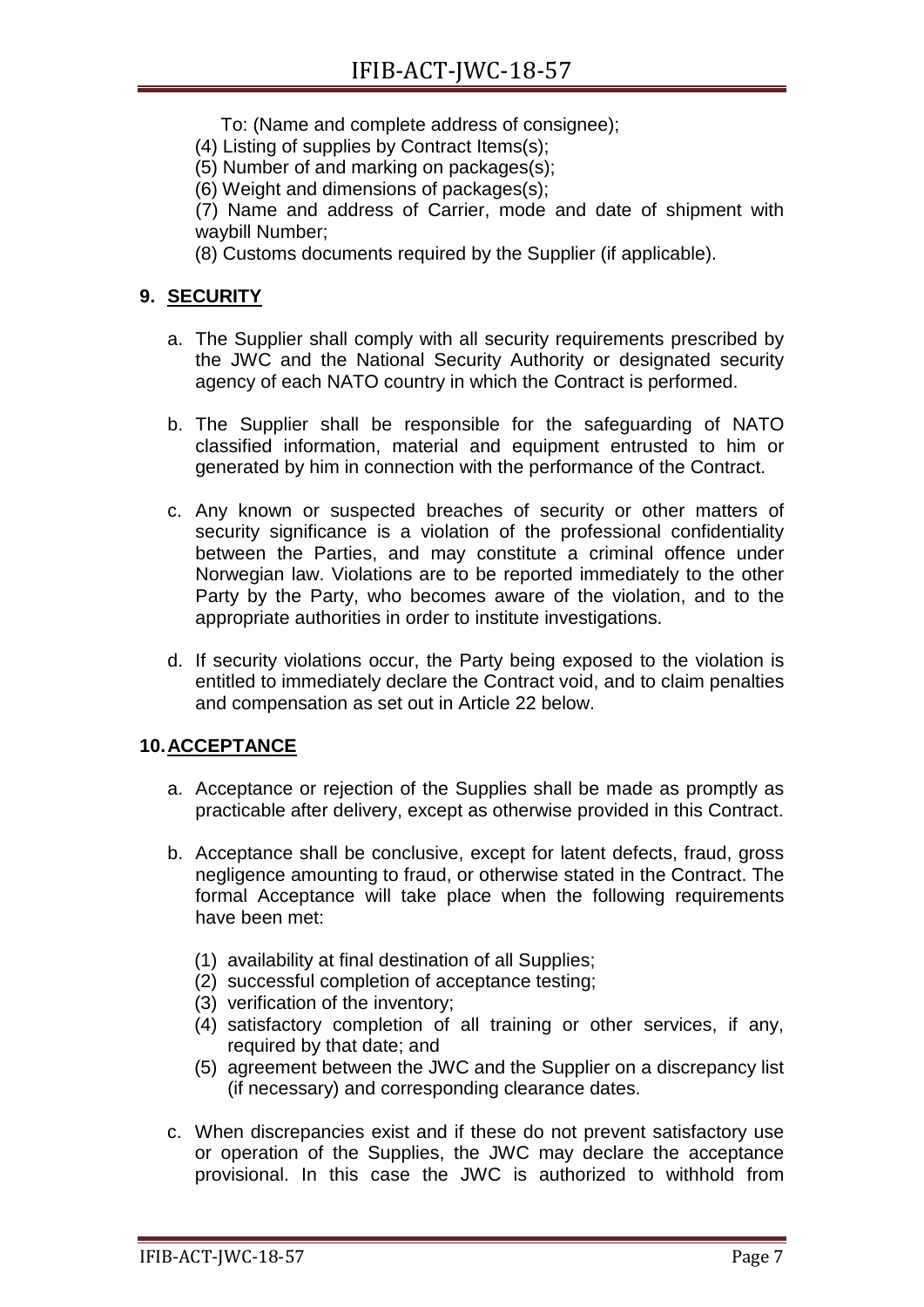payment an amount commensurate with the importance of the discrepancies but in any case not less than ten (10) percent of the total contract value and this until all discrepancies have been cleared; at that time the Acceptance becomes final.

#### <span id="page-23-0"></span>**11.OWNERSHIP**

Unless specified elsewhere in this Contract, title to Supplies furnished under this Contract shall pass to the JWC upon Acceptance, regardless of when or where the JWC takes physical possession.

#### <span id="page-23-1"></span>**12.WARRANTY**

- a. The Supplier issues a warranty on the product for a period of 5 (five) years (warranty period), from the date of Delivery and Acceptance, certifying that the product fulfils the agreed standards. Under the warranty the Company is obliged to repair or put into working order any fault or defect at Company's own expense, no matter when JWC – within the warranty period notifies Company of the fault or defect.
- b. The provisions of this Article are equally applicable to any item replaced or repaired under warranty.
- c. The Supplier is liable for any and all faults or defects depreciating value or affecting the usability of the Supplies and depreciating or compromising the standards as defined in the Contract, or by Norwegian Law.
- d. The warranty applies to all faults or defects as described in this paragraph, and reported by the JWC before the expiration of the warranty period. The procedure shall be as follows:
	- (1) JWC is obliged to notify the Company in writing, of any fault or defect no later than 14 (fourteen) days after the JWC has identified or discovered the fault or defect.
	- (2) In case the Supplier is unable to replace or repair faults or defects occurring within the warranty period, the JWC is entitled to:
		- Replacement product with equal or better specification;
		- reduce the payment corresponding to the loss of functionality and technical value, provided that the fault or defect is only partly and does not affect the general usability of the Supplies;
		- If the fault or defect affects the general usability of the Supplies, set aside and declare the Contract void and subject to compensation, or request another company to do the remaining and necessary works at Supplier's expense.
	- (3) Repairing of the defect should be reported in a protocol.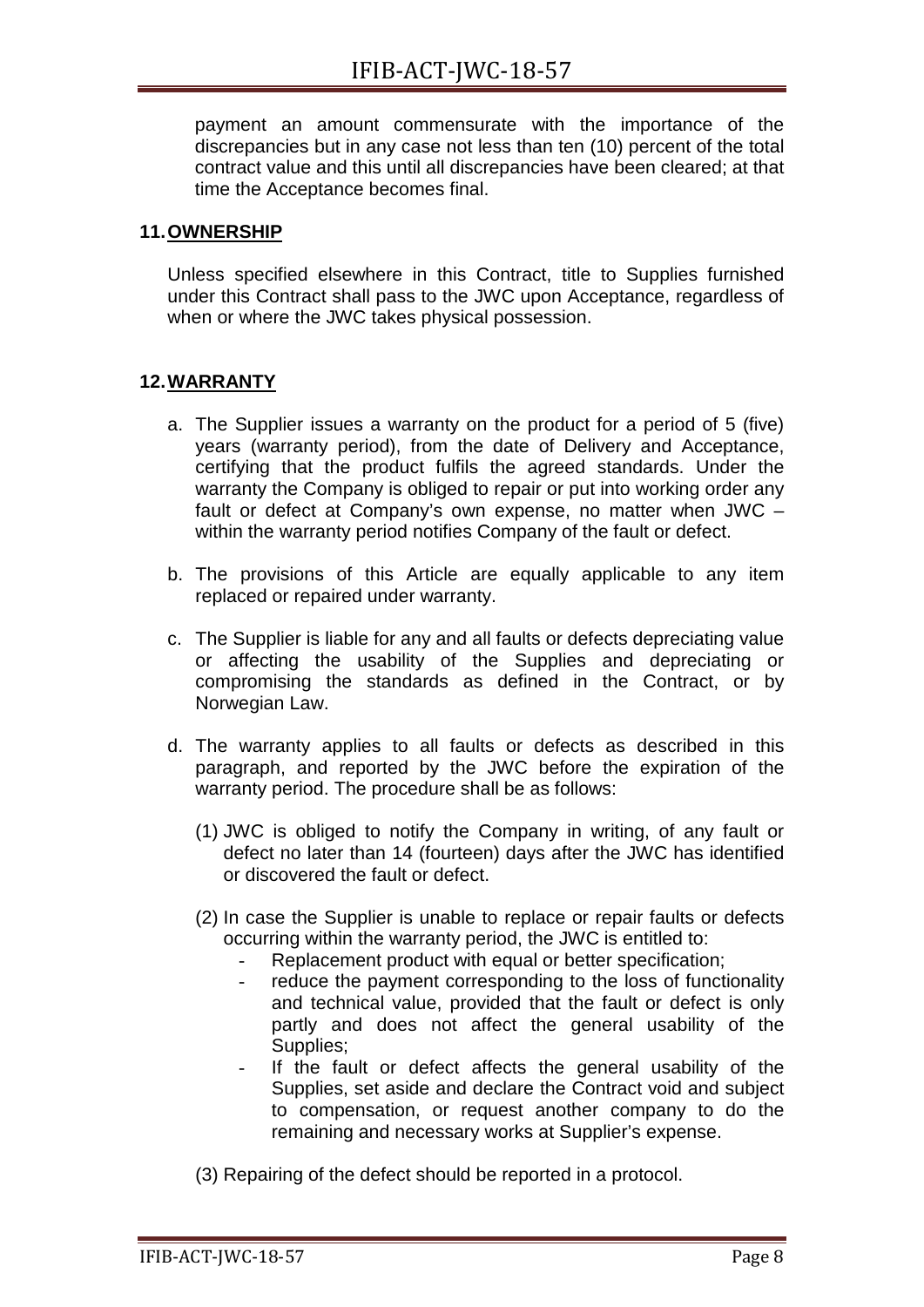- (4) In case of a provisional acceptance the warranty period starts at the date of provisional acceptance and ends 5 (five) years after the date of provisional acceptance.
- (5) Failure to agree upon any determination to be made under this Article shall be a dispute concerning a question of fact within the meaning of the "Disputes" Article of this Contract.
- (6) The rights and remedies of the JWC provided in this Article are in addition to and do not limit any rights afforded to the JWC by any other Article of the Contract.
- (7) The warranty period shall be extended by a period equal to the time taken by the Supplier to repair or replace the item (Supplies) under warranty.

#### <span id="page-24-0"></span>**13.EXPORT CONTROL**

The Supplier warrants that, if applicable all necessary permits related to export control or other associated arrangements shall be valid prior to contract award. Should the Supplier require export pre-approval the JWC Legal Office will be provided a preview of said Suppliers request PRIOR to the Supplier submission to a Government entity. Upon validation of request by the JWC Legal Office, subject agreement or request may be submitted to appropriate authority.

#### <span id="page-24-1"></span>**14.JWC REGULATIONS**

The Supplier shall comply with the applicable provisions of JWC regulations and Directives as communicated to it by the Contracting Officer.

#### <span id="page-24-2"></span>**15.SUPPLIER NOTICE REGARDING DELAY**

In the event the Supplier encounters difficulty in meeting performance requirements, or when he anticipates difficulty in complying with the Contract delivery schedule or date, he shall immediately notify the Contracting Officer in writing, giving pertinent details; provided, however, that this data shall be informational only in character and that this provision shall not be construed as a waiver by the JWC of any delivery schedule or date, or of any rights or remedies provided by law or under this Contract.

#### <span id="page-24-3"></span>**16.NOTICE OF ASSISTANCE WITH RESPECT TO PATENT AND COPYRIGHT INFRINGEMENT**

a. The Supplier shall report to the Contracting Officer, promptly and in reasonable written detail, each notice or claim of patent or copyright infringement based on the performance of this Contract of which the Supplier has knowledge.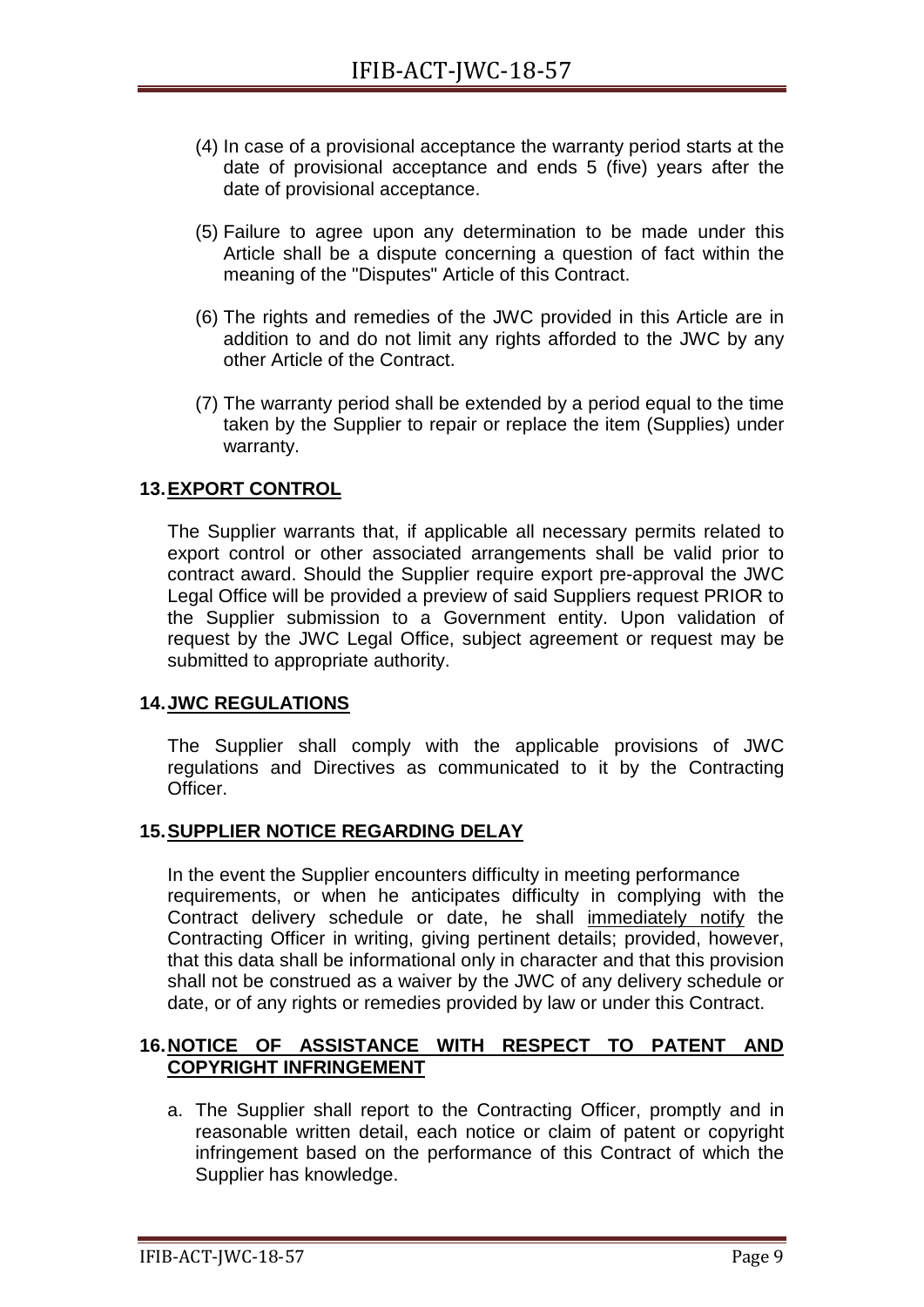- b. In the event of any claim or suit against the JWC on account of any alleged patent or copyright infringement arising out of the performance of this Contract or out of the use of any Supplies furnished or Work or Services performed hereunder, the Supplier shall furnish, free of charge, to the JWC, when requested by the Contracting Officer, all evidence and information in possession of the Supplier pertaining to such suit or claim.
- c. This Article shall be included in all Sub-Contracts.

#### <span id="page-25-0"></span>**17.INTELLECTUAL PROPERTY**

- a. Unless the Supplier has advised the JWC before the acceptance of the Contract on existing third parties or Supplier's rights arising otherwise than by virtue of this Contract, and with due regard to national security regulations, all rights in the results of work undertaken by, or on behalf of, the JWC for the purpose of this Contract, including:
	- (1) any technical data specifications, report, drawings, computer software data, computer programs, computer databases, computer software, to include source code, resulting from performance of experimental, developmental, integration, testing, or research work which was specified as an element of performance in this Contract, documentation including software documentation;
	- (2) design data, specifications, instructions, test procedures;
	- (3) training material produced or acquired in the course of such work without prejudice to the residual rights of the Supplier to use the same or similar materials on future occasions in connection with work carried out for the JWC;
	- (4) Plans, drawings, manuals or instructional materials prepared or required to be delivered under this Contract for implementation management, installation, operation, maintenance and training purposes; and
	- (5) in particular, all rights, including copyright therein,

will vest in and be the sole and exclusive property of the JWC.

b. Technical data and software delivered under this Contract shall be marked with the number of this Contract, name of the Company and the rights transferred to JWC.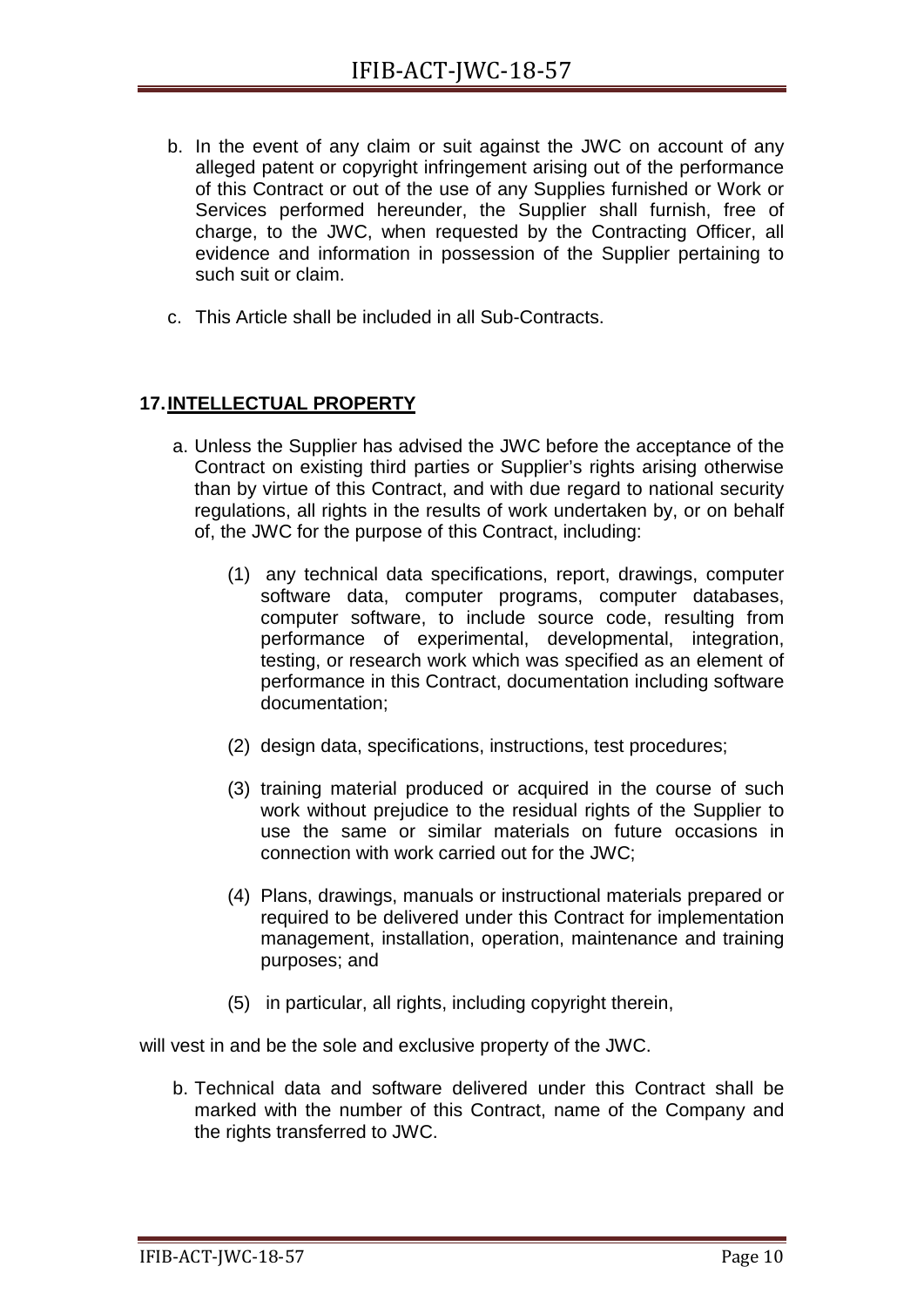#### <span id="page-26-0"></span>**18.SOFTWARE RELEASES AND UPDATES**

- a. All software implemented on or delivered with the Supplies shall be at the start of Acceptance, the most recent versions or releases as available.
- b. The Supplier shall for duration of minimum five (5) years after Acceptance, and upon their availability, offer to the JWC all software changes, fixes and new releases. These shall be offered at no cost when they are offered free of charge on the commercial market.

#### <span id="page-26-1"></span>**19.QUALITY ASSURANCE AND CONTROL; AUDIT**

- a. The Supplier shall have established a quality assurance system based on ISO 9000 Standards as applicable to the work, describing in which manner the Supplier will secure that the work will satisfy all quality requirements. Such system shall be subject to JWC's review and the JWC has the right to audit the Supplier's quality assurance system at any time during the term of the Contract.
- b. As a part of the quality assurance system the Supplier may be required to issue a Status Report on a regular basis. Typically such Report should contain the following:
	- (1) Summary of work completed in the reporting period,
	- (2) Current and/or anticipated problems/deficiencies, if any;
	- (3) Closing date(s) for open issues, if any;
	- (4) Comments/Queries.
- c. JWC reserves the right to inspect any facilities required by the Supplier or to fulfil the obligations of this Contract, at any time.
- d. The JWC audit personnel or any person designated by the Contracting Officer shall have the right to inspect or audit the Supplier's account books and to make such inspections or audits as may be considered necessary to verify and ensure strict compliance with all provisions of this Contract and with the applicable JWC Directives.
- e. The Supplier agrees that the JWC or any of its duly authorized representatives shall, until the expiration of 5 (five) years after final payment under this Contract, have access to and the right to examine any pertinent books, documents, papers, and records of the Supplier involving transactions related to this Contract. The Supplier further agrees to include in all his Sub-Contractor(s) hereunder a provision substantially set for in this paragraph.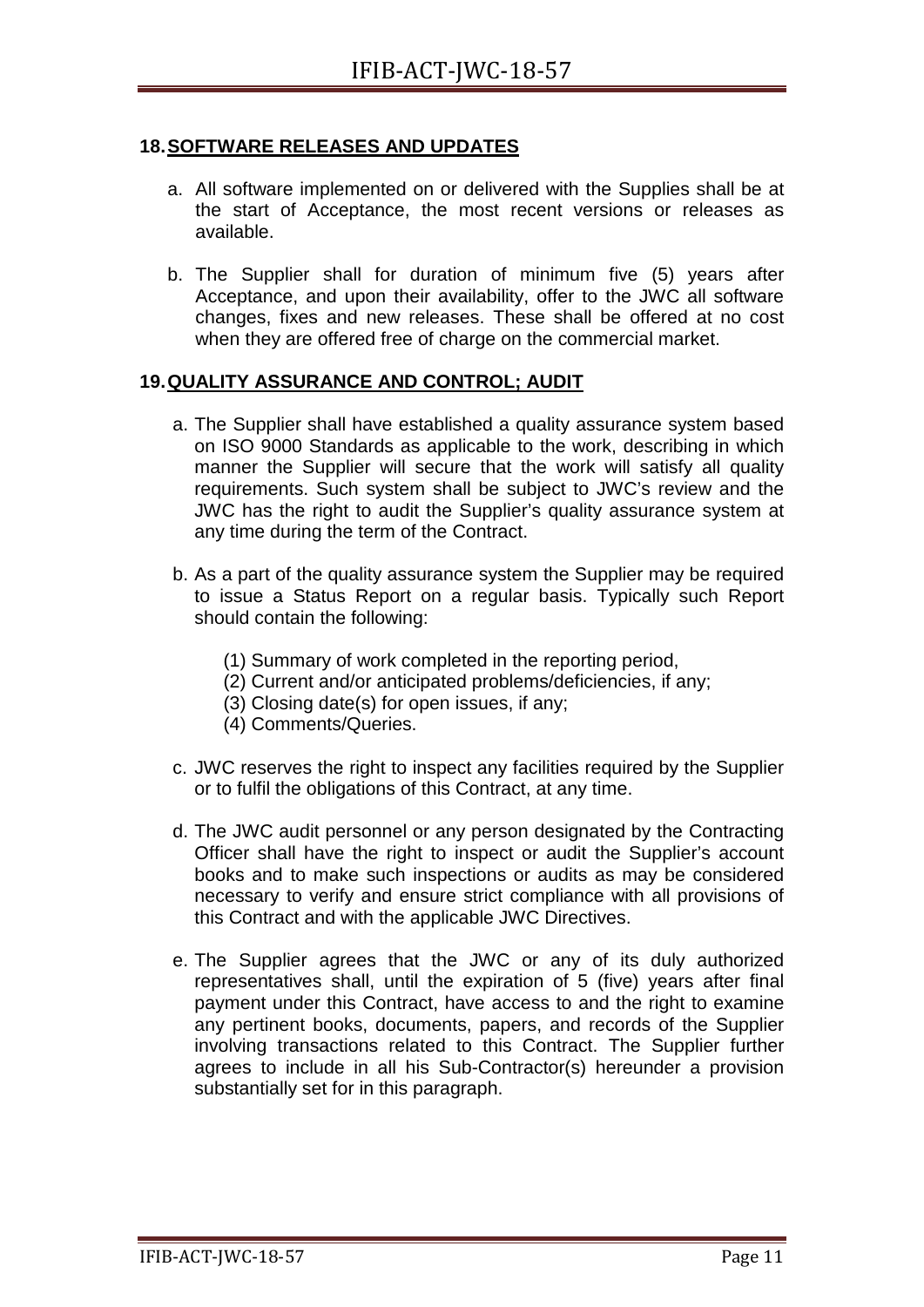#### <span id="page-27-0"></span>**20. QUALITY IMPROVEMENT**

- a. If the quality inspections and assessments show a need for improvement the Supplier shall submit an action plan to the Contracting Officer. The plan shall contain information on how the Supplier will solve the issues and a time schedule for implementation of the improvements. The plan must be approved by the Contracting Officer in writing.
- b. The Supplier shall keep up with developments in its professional field and, subject to the written approval of the Contracting Officer, make changes to improve and develop the services provided to the JWC.

#### <span id="page-27-1"></span>**21. HEALTH, SAFETY AND INCIDENT PREVENTION**

The Supplier is obligated to ensure that personnel working inside the JWC areas are working in accordance with applicable national or local laws, codes and/or regulations as well as JWC Directives and Standard Operating Procedures (SOPs). If the Contracting Officer notifies the Supplier in writing of any non-compliance in the performance of this Contract, with safety and health rules and requirements and the Supplier fails to take immediate corrective actions, the Contracting Officer may order the Supplier to stop all or part of the Work until satisfactory corrective action has been taken. Such order to stop Work shall not entitle the Supplier to an adjustment of the price or other reimbursement for resulting increased costs, or to adjustments of the delivery or performance schedule.

#### <span id="page-27-2"></span>**22.PENALTIES**

If, JWC impose penalties on the Supplier, such penalties shall amount to 0.5% (zero point five percent) of the total contract price for each Day following the delivery date(s) specified in the Contract, not to exceed 10% (ten percent) of the total contract price. The penalties for the delay may be deducted by the JWC from any sum(s) due, or to become due, to the Supplier.

#### <span id="page-27-3"></span>**23.DELAY NOT ATTRIBUTABLE TO THE SUPPLIER**

If at any time the Supplier is delayed in providing the Supplies or in fulfilling any other obligation under the Contract due to any cause beyond the Supplier's reasonable control, including but not limited to Force Majeure, the Contracting Officer may, by written notice, extend the delivery date(s) or fulfilment of any other obligation for such period of time as the JWC grants at its sole discretion.

#### <span id="page-27-4"></span>**24.INDEMNITY**

The Supplier shall indemnify and hold the JWC and its personnel, agents and employees harmless from any and all claims, suits, demands, liabilities, damages, losses and expenses of any nature or kind arising from: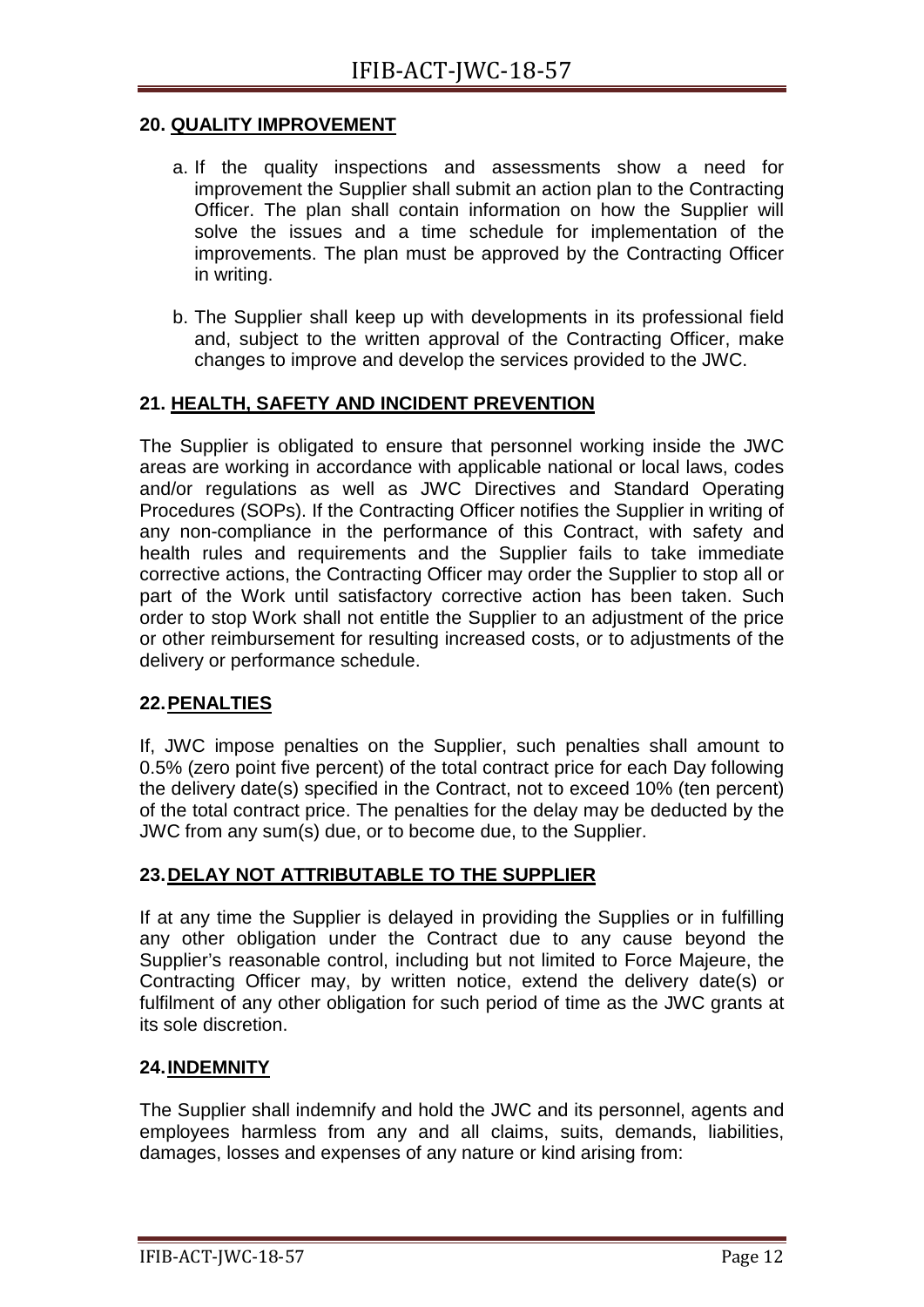- (1) any personal injury or damage of any property arising out of or in any way connected with any act or omission by the Supplier and/or the Contractors in the provision of services under the Contract, unless it is caused from negligence on the part of the JWC and/or JWC's personnel;
- (2) any taxes or other payments owed by the Supplier and/or the Contractors to any governmental agency as a result of any services provided hereunder, and any compensation owed to any employee of the Supplier for services provided hereunder;
- (3) any claim by any third party that the Supplies, the Work or materials provided hereunder infringes a copyright, patent, trade secret or other intellectual property right of such third party;
- (4) acts or omissions of the Supplier or its employees, agents and Sub-Contractors in the performance of the Contract.

#### <span id="page-28-0"></span>**25.TERMINATION**

#### <span id="page-28-1"></span>**25.1. TERMINATION FOR CONVENIENCE OF JWC**

- a. The Contracting Officer reserves the right to terminate this Contract, or any part hereof, for its sole convenience by serving a 30 (thirty) Day written notice to the Supplier.
- b. In the event of such termination, the Supplier shall immediately stop all Work hereunder and shall immediately cause any and all of its suppliers and Sub-Contractors to cease work.
- c. Subject to the terms of this Contract, the Supplier shall be paid a percentage of the Contract price reflecting the percentage of the Work performed prior to the notice of termination, plus reasonable charges the Supplier can demonstrate to the satisfaction of the JWC using its standard record keeping system have resulted from the termination, but in no case shall the total amount of payment to the Supplier exceed the agreed Contract price.
- d. The Supplier shall have no claim for damages, compensation, loss of profit or otherwise except as provided in this Article.
- e. The Supplier shall continue the performance of this Contract to the extent not terminated under the provision of this Article.

#### <span id="page-28-2"></span>**25.2. TERMINATION FOR DEFAULT**

a. The Contracting Officer may, subject to the provisions of paragraph c. below, by written notice of default to the Supplier, terminate the whole or any part of this Contract in any one of the following circumstances: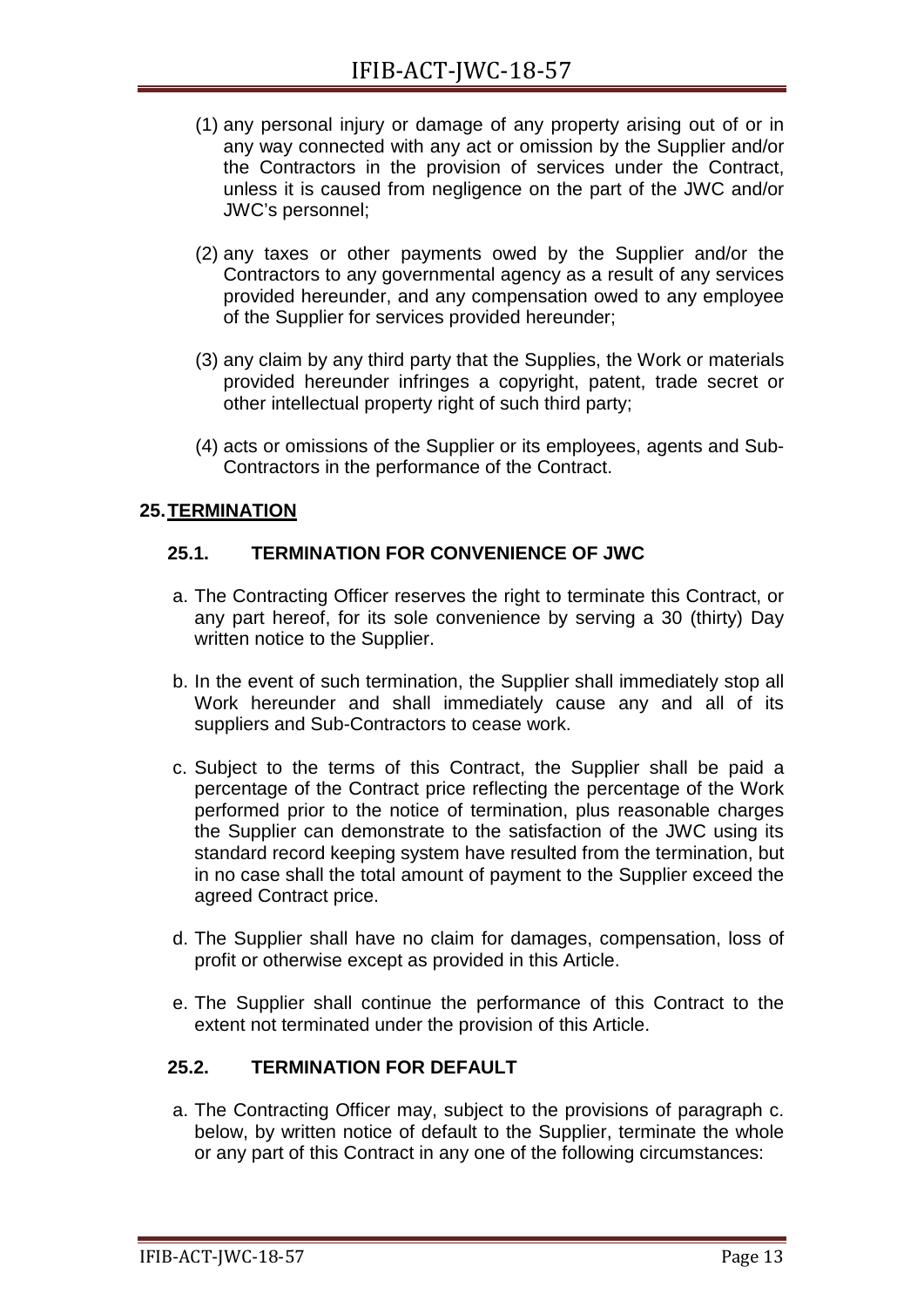- i. If the Supplier fails to make delivery of the Supplies or to perform the Work within the time specified herein or any extension thereof; or
- ii. If the Supplier fails to perform or comply with any or all of the other provisions of this Contract, or does not make adequate progress such that failure endangers performance of this Contract in accordance with its terms and in either of these two circumstances does not cure such failure within a period of 10 (ten) Days (or such longer period as the Contracting Officer may authorize in writing) after receipt of notice from the Contracting Officer specifying such failure.
- b. In the event the JWC terminates this Contract in whole or in part as provided in paragraph a, of this Article, the JWC may impose penalties in accordance with Article [22](#page-27-2) of this General Terms and Conditions. The JWC may also procure Supplies or Work similar to those so terminated and the Supplier shall be liable to the JWC for any excess costs for such similar Supplies or Work. The Supplier shall continue the performance of this Contract to the extent not terminated under the provisions of this Article.
- c. If this Contract is partly terminated as provided in paragraph a. of this Article, the JWC, in addition to any other rights provided in the Article, may require the Supplier to transfer the ownership and deliver to the JWC in the manner and to the extent directed by the Contracting Officer:
	- (1) Any completed Supplies and
	- (2) Such partially completed Supplies and materials, parts, tools, die, jigs, fixtures, plans, drawings, information and contract rights (hereinafter called "Manufacturing materials") as the Supplier has specifically produced or specifically acquired for the performance of such part of this Contract as has been terminated; and the Supplier shall, upon direction of the Contracting Officer, protect and preserve property in the possession of the Supplier in which the JWC has an interest. Payment for completed Supplies delivered to and accepted by the JWC shall be at the contract price. Payment for manufacturing materials delivered to and accepted by the JWC and for the protection and preservation of property shall be in an amount agreed upon by the Supplier and the Contracting Officer; failure to agree such amount shall be a dispute concerning a question of fact within the meaning of the Article of this Contract entitled "Dispute". The JWC may withhold in accordance with Norwegian law from amounts otherwise due the Supplier for such completed Supplies or manufacturing materials such sum as the Contracting Officer determines to be necessary to protect the JWC against loss.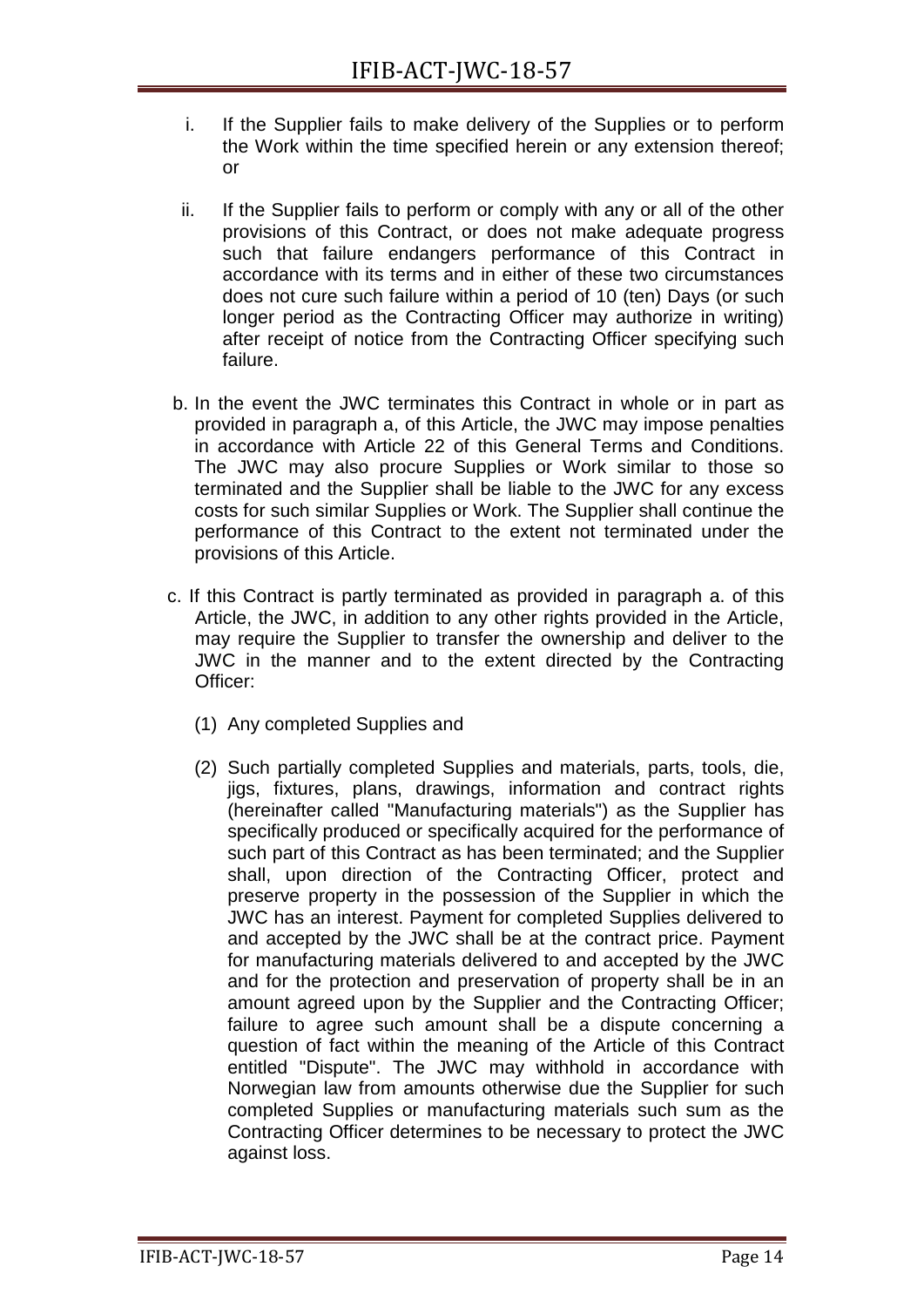- d. If, after notice of termination of this Contract under the provisions of this Article, it is determined for any reason that the Supplier was not in default under the provisions of this Article, or that the default was excusable under the provisions of this Article, the rights and obligations of the parties shall be the same as if the notice of termination had been issued pursuant to such Article.,
- e. Both Parties are under duty of good faith. The Contract includes not only the specific terms, but also law and customary practice applicable in the place where the Contract is to be carried out and to the Type of Trade to which the Contract relates.

#### <span id="page-30-0"></span>**25.3. TERMINATION FOR INSOLVENCY, BANKRUPCY, ETC.; NOTICE**

- a. Should the Supplier become insolvent or should control of the Supplier change by virtue of insolvency, the Contracting Officer may with immediate effect and without prejudice to any other right or remedy available to it, suspend performance or the Supplier's obligations or terminate the Contract with immediate effect, by providing the Supplier with written notice thereof.
- b. Should the Supplier be adjudged bankrupt, or should the Supplier make a general assignment for the benefit of its creditors, or should a receiver be appointed on account of the Supplier's insolvency, the Contracting Officer may, without prejudice to any other right or remedy available to it, terminate the Contract with immediate effect providing the Supplier with written notice thereof.
- c. The Supplier shall immediately give written notice to the Contracting Officer of the occurrence of any circumstance known or likely to alter materially the Supplier's legal or financial status, including but not limited to actual or pending liquidation, reorganization, change of ownership, insolvency or bankruptcy.

#### <span id="page-30-1"></span>**26.CORRUPTION AND ILLICIT GRATUITIES**

- a. The Supplier certifies that neither it nor its agents, employees or representatives have offered or given any gratuity whatsoever to any JWC personnel, with a view to securing a Contract or favorable treatment with regard to the award, modification or execution of this Contract.
- b. The Contracting Officer may, by registered letter, terminate this Contract without notice if it is found, after an investigation instituted by the JWC, that gratuities (in the form of entertainment, gifts or others) were offered or given by the Supplier, its agents, employees or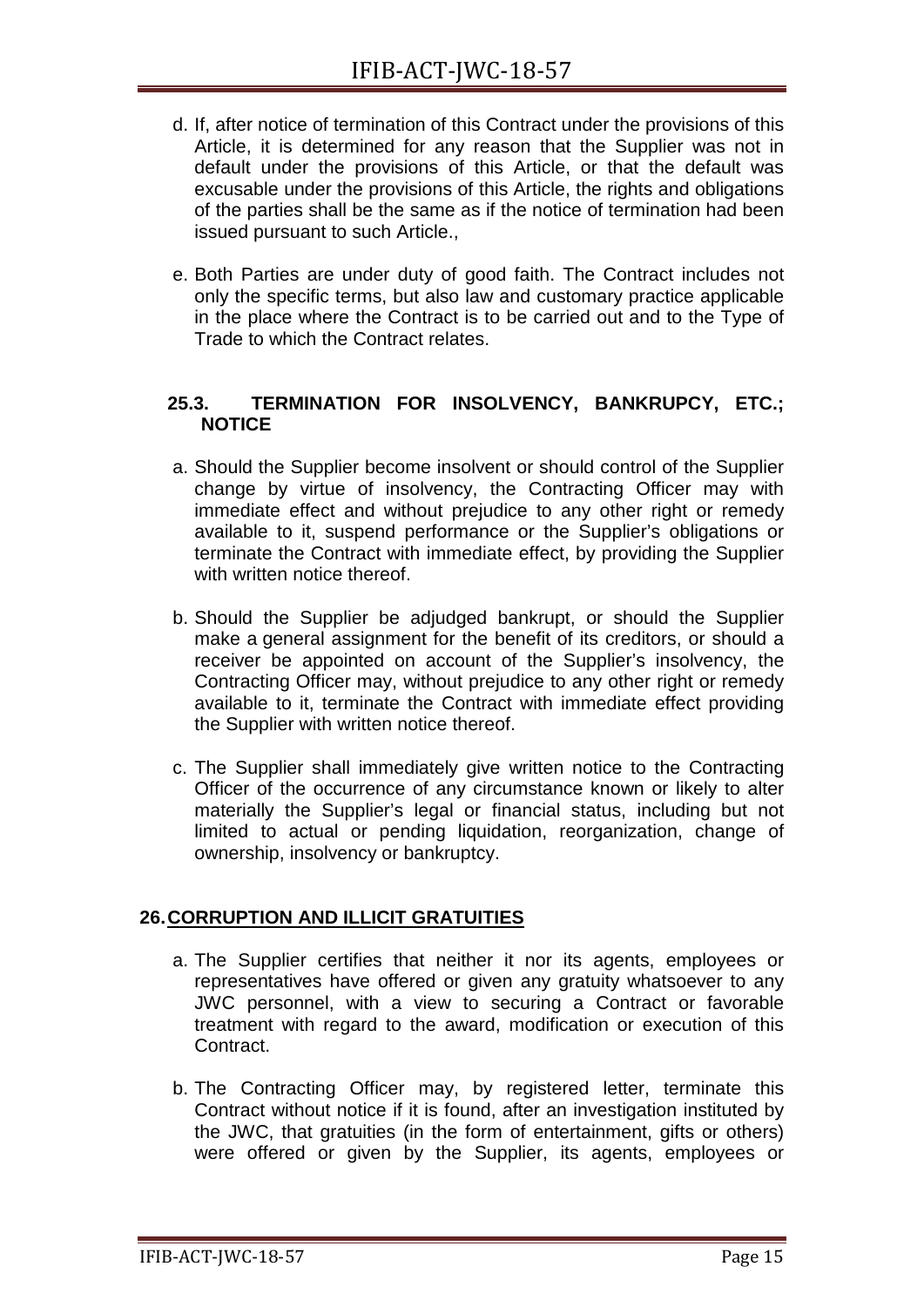representatives to JWC personnel with respect to the award of this Contract or to the taking of any decision regarding its executions.

#### <span id="page-31-0"></span>**27.INSURANCE**

The Supplier shall be responsible for holding any required insurances under Norwegian Law at own cost.

#### <span id="page-31-1"></span>**28.TAXES AND CUSTOMS CHARGES**

Specifically, under Article 14, paragraph 14-2, sub-item g) (1) of the Supplementary Agreement between the Kingdom of Norway and<br>Headquarters Allied Command Transformation and Supreme Headquarters Allied Command Transformation and Supreme Headquarters Allied Powers Europe, the Supplier, acting on behalf of the JWC, is granted tax exemption on sales under this Contract.

#### <span id="page-31-2"></span>**29.PURCHASE ORDERS**

- a. JWC Purchase Order(s), shall form an implemented part of this Contract. All Purchase Orders must be confirmed in writing by the Supplier. Purchase Order confirmations stating the agreed price and delivery date shall be sent to the JWC within 2 (two) days from the Purchase Order.
- b. All JWC's Purchase Orders contains an eight-digit Purchase Order number and are duly signed by the JWC's Contracting Officer. Purchase Orders which does not contain a Purchase Order Number and/or the Contracting Officer's signature shall be refused by the Supplier and promptly notified to the JWC.

#### <span id="page-31-3"></span>**30.INVOICES & PAYMENTS**

- a. In order for the JWC to make timely payment, the Supplier will provide an original invoice, which must be exclusive of al taxes VAT and all other taxes (Article VIII of Paris Protocol, dated 28 August 1952, applies).
- b. **Note**; the text above is not applicable to Norwegian companies. **Norwegian companies must explicitly define VAT in each invoice**.
- c. All invoices must contain:
	- (1) Name and address of the Supplier
	- (2) Invoice Date and Number
	- (3) Description, quantity, unit of measure, unit price of the items delivered
	- (4) All relevant Banking Details including SWIFT- and/or IBAN-code
	- (5) Relevant Purchase Order number and Purchase Order or Contract line item number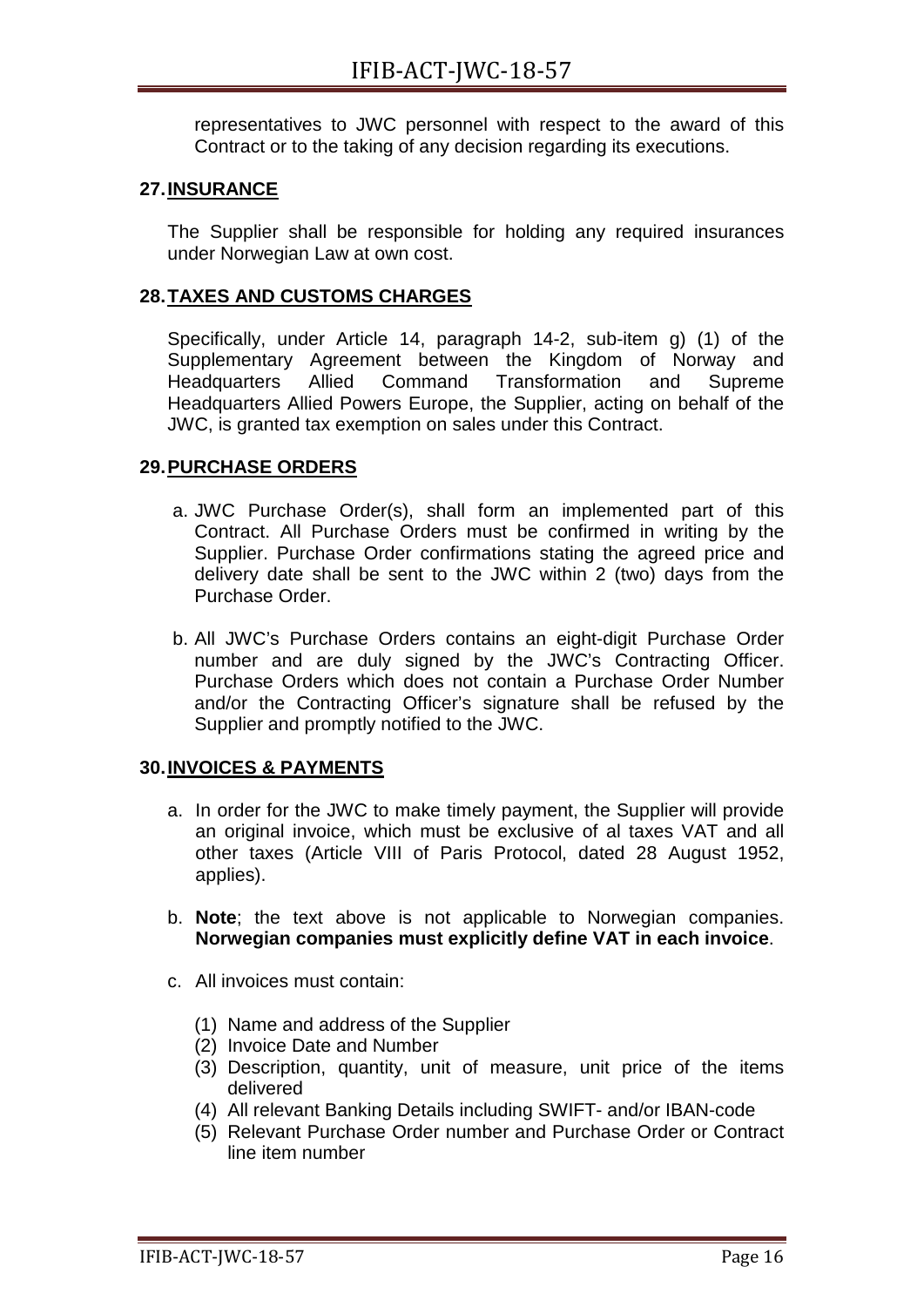- (6) Name, title and contact details of person to be notified of any matters related to the subject invoice
- d. Invoices are to be submitted to:

#### **EMAIL**

**Send your invoice(s) to: [invoice@jwc.nato.int](mailto:invoice@jwc.nato.int) The invoice needs to be one document, all pages in one file. Use .pdf files only Please ensure your invoice includes:** 

**1) Purchase Order (PO) Number**

- **2) PO Amount 3) PO Description 4) Invoice Date**
- **5) Bank Info**
- e. Standard terms of payment are 30 (thirty) days net upon completion of service and the JWC receipt of invoice. All invoices must be accompanied by supporting documents. Invoice-fees and/or any other administration charges or fees will not be accepted.
- f. Payment for any Supplies by the JWC shall not be deemed an Acceptance thereof.
- g. Electronic Fund Transfer is the prescribed method of payment for the JWC. All Suppliers to the JWC must complete and submit a Supplier Registration Form which can be found at [www.jwc.nato.int.](http://www.jwc.nato.int/)

#### <span id="page-32-0"></span>**31.WITHOLDING OF PAYMENT**

Without prejudice to any other right or remedy the JWC may have, the JWC may withhold any payment or part(s) thereof to the Supplier to the extent necessary to protect the JWC from loss under the Contract on account of any breach or default by the Supplier. Any such withholding by the JWC shall not affect the Supplier's obligation to continue performance under this Contract. The JWC shall inform the Supplier in writing of its intent to withhold payment. No interest shall accrue on payments withheld by the JWC in accordance with this Article.

#### <span id="page-32-1"></span>**32.CURRENCY AND EXCHANGE RATES**

- a. Unless otherwise stipulated in the Contract or required by applicable law, each payment shall:
	- (1) be made in Norwegian Kroner (NOK); or
	- (2) if transferred on a currency other than NOK, be calculated in accordance with the monthly JWC exchange rate then in effect; and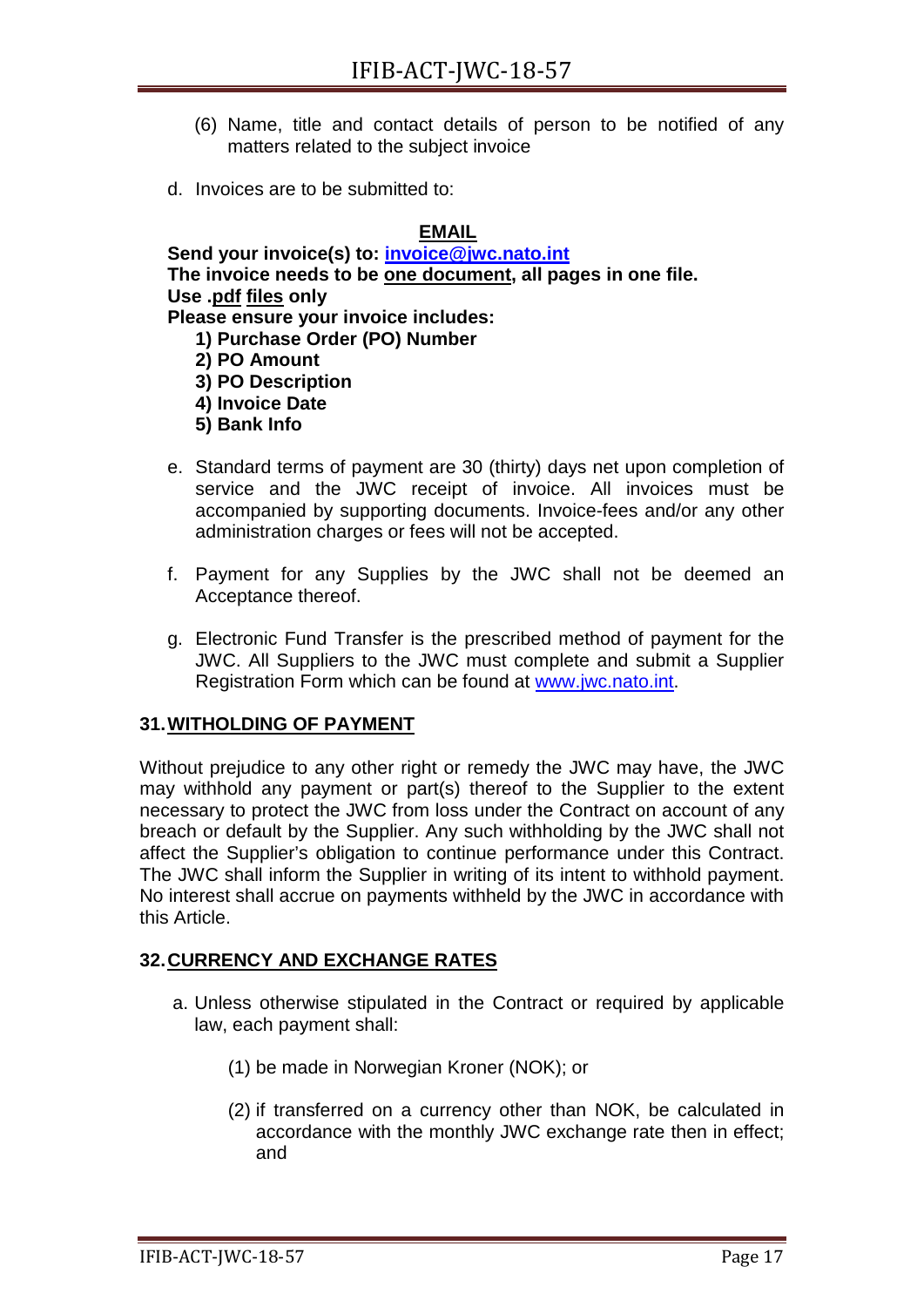- (3) be transferred to the bank account belonging to the Supplier which is accepted by the JWC.
- b. The Supplier shall bear all costs, fees and commissions that its bank imposes on any payment made by bank transfer.

#### <span id="page-33-0"></span>**33.CONFIDENTIALITY**

The Supplier shall keep confidential any information obtained under or in connection with the Contract and shall not divulge the same to any third party without the prior written consent by the JWC. The provisions of this Article shall continue in force notwithstanding the completion, expiration, cancellation or termination of this Contract.

#### <span id="page-33-1"></span>**34.CODE OF CONDUCT**

The Supplier recognizes and agrees that the employees shall conduct themselves in a manner suitable for the purpose of the Contract and in accordance with the NATO Code of Conduct as well as with the JWC's Standard of Personnel Conduct. These can be made available upon request.

#### <span id="page-33-2"></span>**35.CONTRACT ADMINISTRATION AND AMENDMENTS**

a. All notices and communications between the Supplier and the JWC shall be written in English and may be personally delivered, emailed to the following address:

JOINT WARFARE CENTRE BUDFIN, Purchasing & Contracting Branch P.O. Box 8080 N-4068 Stavanger, **Norway** e-mail: [pcs@jwc.nato.int](mailto:pcs@jwc.nato.int)

Or, to any address otherwise designated in writing.

- b. Any official discussion/negotiation between the Supplier and the JWC Representatives shall be recorded in Minutes, which shall be signed by authorised representatives of both the Supplier and the JWC. All minutes are considered to be a summary record of discussions and specific actions to be undertaken by the Parties as a result of meetings.
- c. No modification, amendment or change to the Contract, or waiver of any its provisions, or any additional contractual relationship with the Supplier shall be valid unless approved in the form of a written amendment to the Contract, signed by a duly authorized representative of each Party.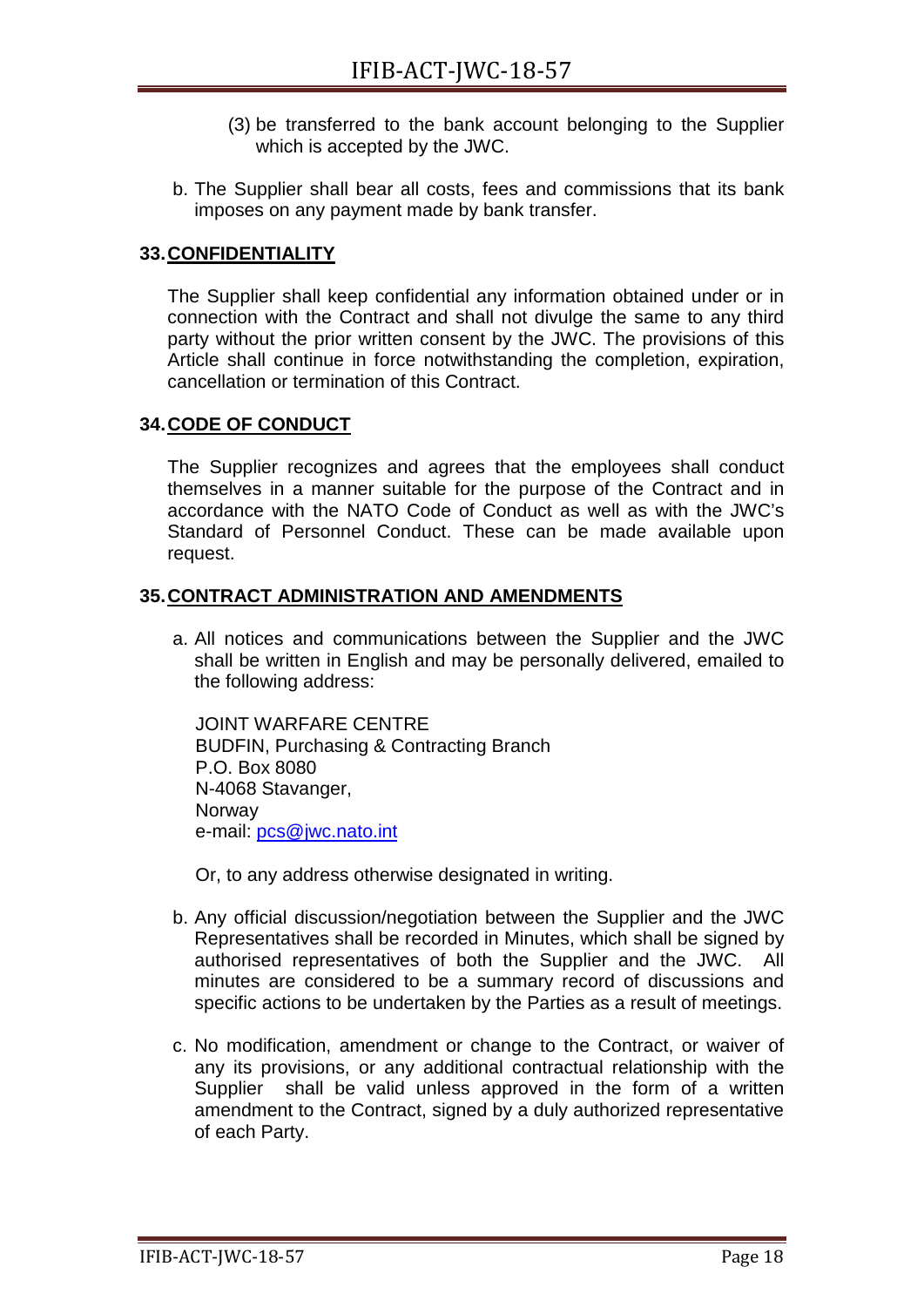d. Unless otherwise specified in the Contract, a change to the person(s) acting as a Party's contractual or technical focal point(s) does not require a formal amendment, and may be affected by a means of a written notification.

#### <span id="page-34-0"></span>**36.PUBLICITY AND PUBLIC RELATIONS**

Unless authorized in writing by the Contracting Officer, the Supplier shall not advertise or otherwise make public for the purpose of commercial advantage the fact that it is a contractor to the JWC, or use the name, emblem, logo, official seal or any abbreviation of the JWC. This obligation shall survive the completion, expiration, cancellation or termination of the Contract.

#### <span id="page-34-1"></span>**37.PREFERRED CUSTOMER**

The Supplier warrants that the prices set forth in this contract are as favourable as those extended to any Government, Agency, Company, etc. In the event the Supplier offers services to other customers at prices lower than those set forth herein, the Supplier shall so notify the JWC and the prices of such items shall be correspondingly reduced by a modification to this contract.

#### <span id="page-34-2"></span>**38.LANGUAGE**

The Contract has only been issued in the English language.

#### <span id="page-34-3"></span>**39.ENFORCEMENT**

Failure by either party to enforce any provision of this Contract will not be deemed a waiver of future enforcement of that or any other provision. The invalidity or unenforceability of any provision of this Contract shall not affect the other provisions hereof, and this Contract shall be construed in all respects if such invalid or unenforceable provisions were omitted.

#### <span id="page-34-4"></span>**40.FORCE MAJEURE**

Neither of the Parties hereto shall be considered in default in the performance of its obligations to the extent that it proves that such performance has been prevented by a Force Majeure situation; such as, but not limited to, fire, war floods, strikes, etc. The party affected by a Force Majeure shall immediately notify the other party.

#### <span id="page-34-5"></span>**41.DISPUTES**

a. Both parties are under duty of good faith. The contract includes not only the specific terms, but also Norwegian law and customary practice to the type of trade to which the contract relates.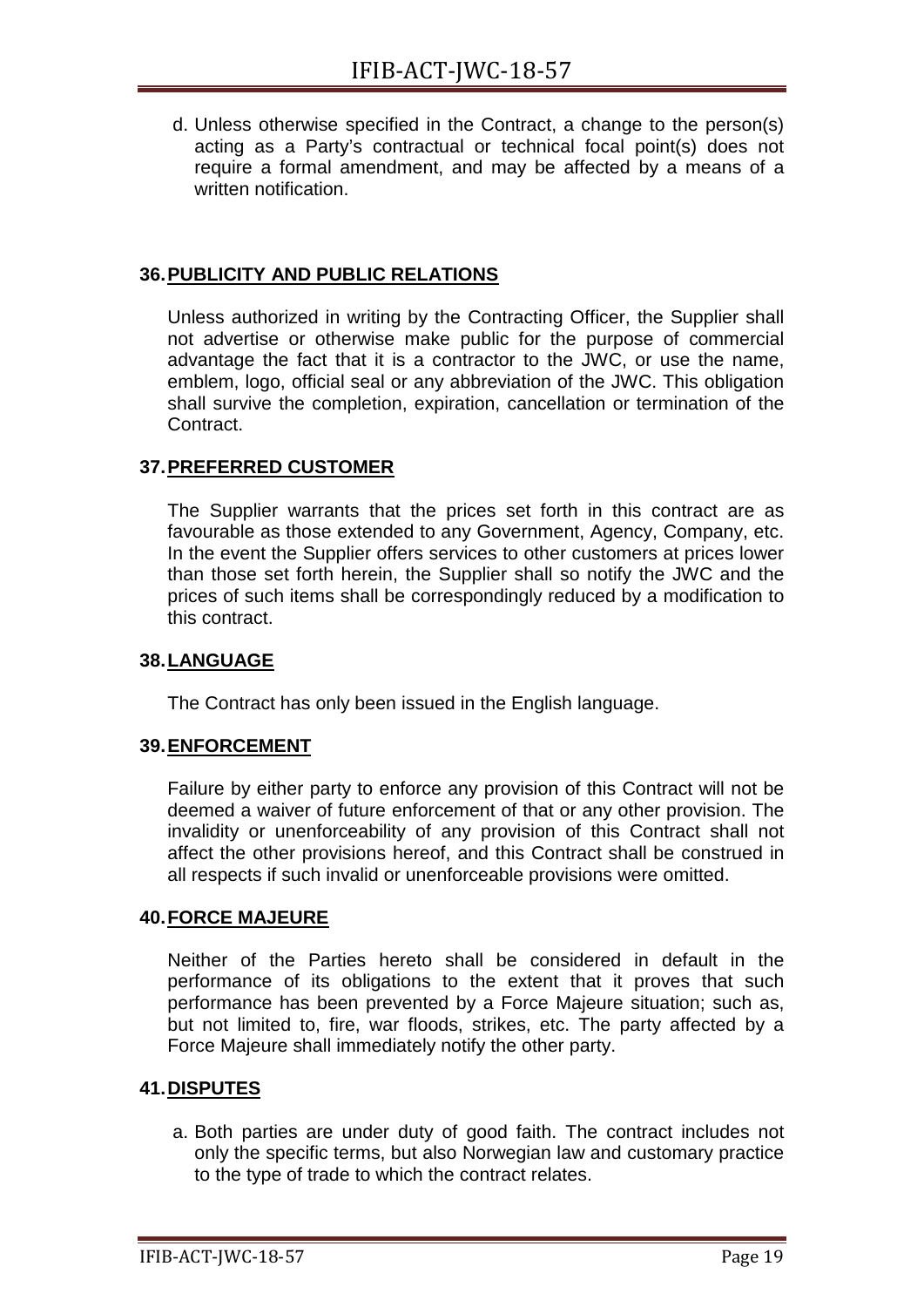- b. All disputes arising out of the performance of this Contract will be settled through amicable settlement between the Contracting Officer and the Supplier.
- c. Should the Contracting Officer and the Supplier fail to reach an amicable settlement of the dispute; the dispute will be settled in the competent Court of Norway, unless otherwise specified in this Contract.

#### <span id="page-35-0"></span>**42.APPLICABLE LAW**

This contract shall be governed, interpreted and construed in accordance with the laws of the Kingdom of Norway. When performing at NATO Installations the Supplier and his personnel (including also the Sub-Contractor's personnel, if any) shall comply with all applicable laws of the host nation and all relevant official NATO and local installation Directives.

#### <span id="page-35-1"></span>**43.JURISDICTION**

The Supplier and the JWC accept the city courts of Stavanger, Norway as the legal venue for any disputes that may arise and that cannot be settled by mutual agreement between the Parties.

#### <span id="page-35-2"></span>**44.ENTIRE AGREEMENT**

This Contract sets for the entire agreement between the Parties with respect to the subject matter hereof, and supersedes all prior agreements or representations, oral or written, regarding such subject matter. The JWC shall not be bound by, and specifically objects to any term, condition, or other provision inconsistent with or in addition to any provision of this Contract that is submitted by the Supplier in any correspondence or any document unless the JWC specifically agrees to such provision in a written instrument signed by an authorized representative of the JWC.

#### <span id="page-35-3"></span>**45.PRIVILEGES AND IMMUNITIES**

Nothing in or relating to the Contract shall be deemed, or interpreted as, a waiver of the privileges and immunities enjoyed by the JWC.

#### <span id="page-35-4"></span>**46.MISCELLANEOUS**

- a. By the signing this Contract, the Supplier and all other involved parties that may have an impact on this agreement, have read and understood the contents of the agreement.
- b. It is hereby stated that the Supplier and/or the Supplier's Sub-Contractor(s) and/or the Supplier's personnel are not involved in any other business relationships that may have instant or foreseeable future negative impact on the Contract.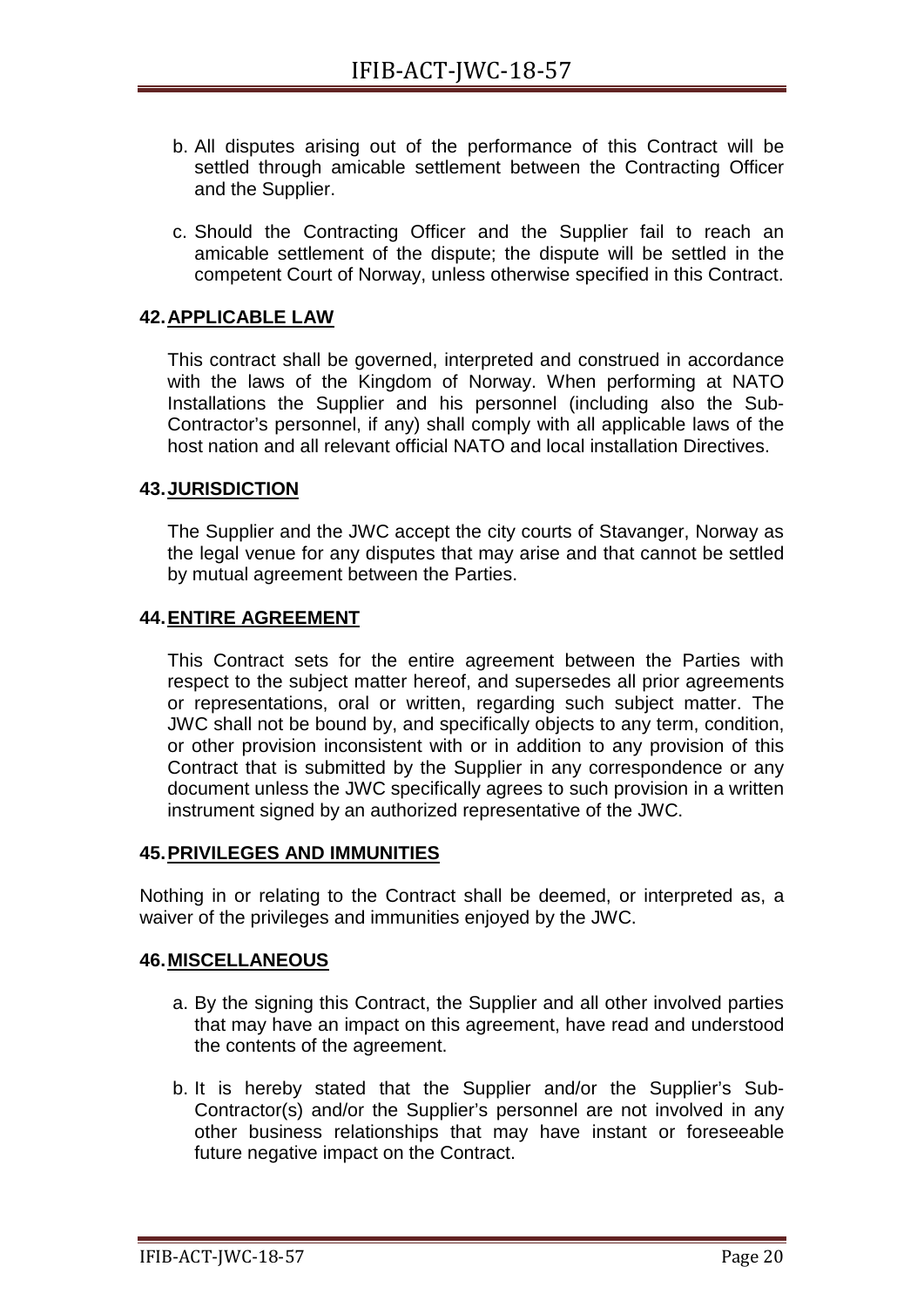c. Delivery of Supplies pursuant to the Contract, even if not signed, denotes full and formal acceptance by the Supplier of the Contract and its General Terms and Conditions.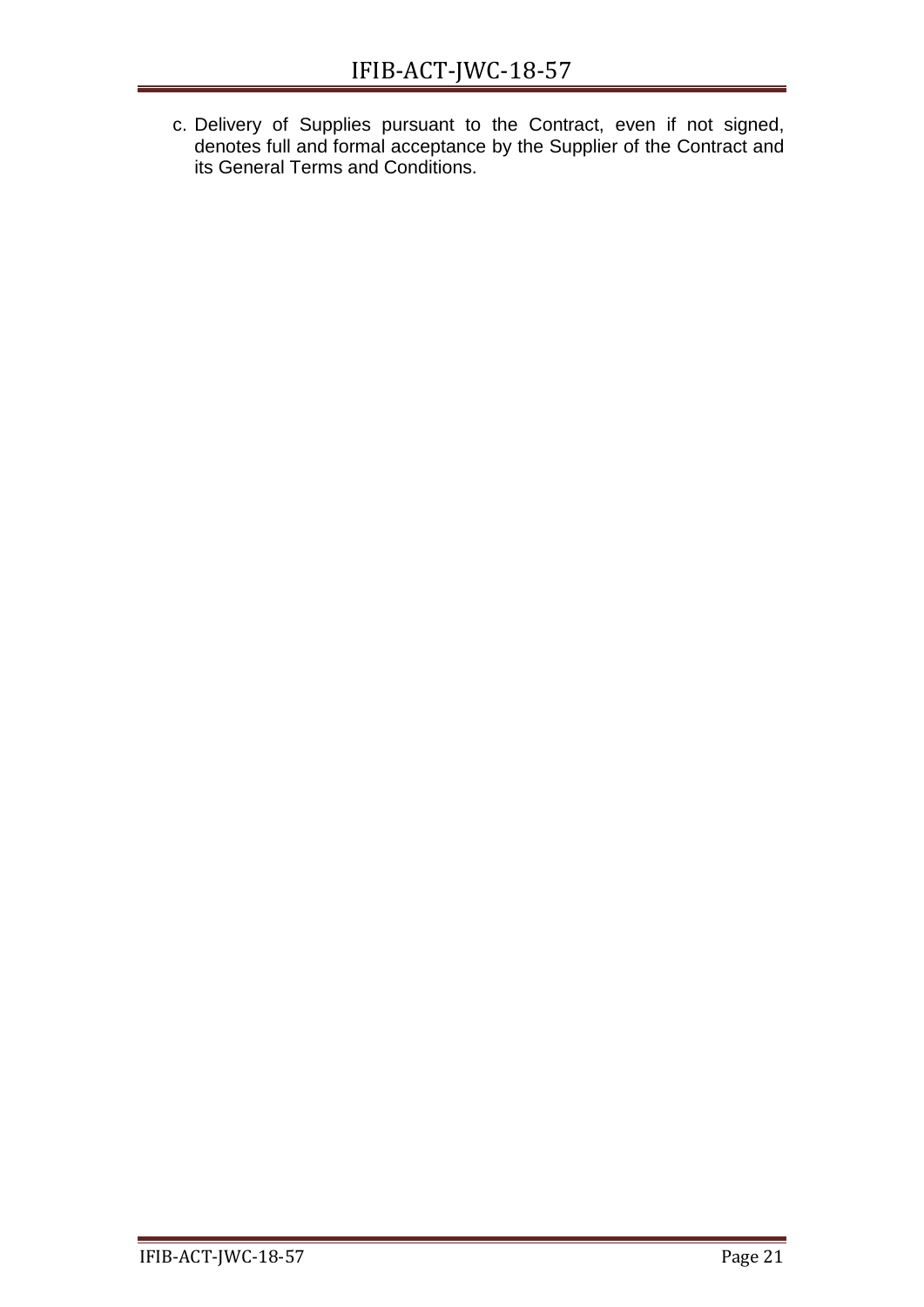#### **PART III - SECTION A and B**

#### **IFIB-ACT-JWC-18-57**

#### **PROCUREMENT of VEHICLES FOR JOINT WARFARE CENTRE**

#### **Table of Contents**

| PART III - SECTION A - CONTRACT MANAGEMENT DATA1                                                                                                                                                                              |  |
|-------------------------------------------------------------------------------------------------------------------------------------------------------------------------------------------------------------------------------|--|
|                                                                                                                                                                                                                               |  |
|                                                                                                                                                                                                                               |  |
|                                                                                                                                                                                                                               |  |
|                                                                                                                                                                                                                               |  |
| LOT 1: Mini van/ Passenger 9 seat, LONG version (estimated quantity: 5)3<br>LOT 2: Mini bus $16 + 1$ , LONG version with HIGH Roof (quantity: 1) 4<br>LOT 3: Cargo Van 3 seats, LONG version capable of transporting four (4) |  |

[Euro Size pallets, with extra HIGH Roof \(quantity: 1\)](#page-42-0) .......................................5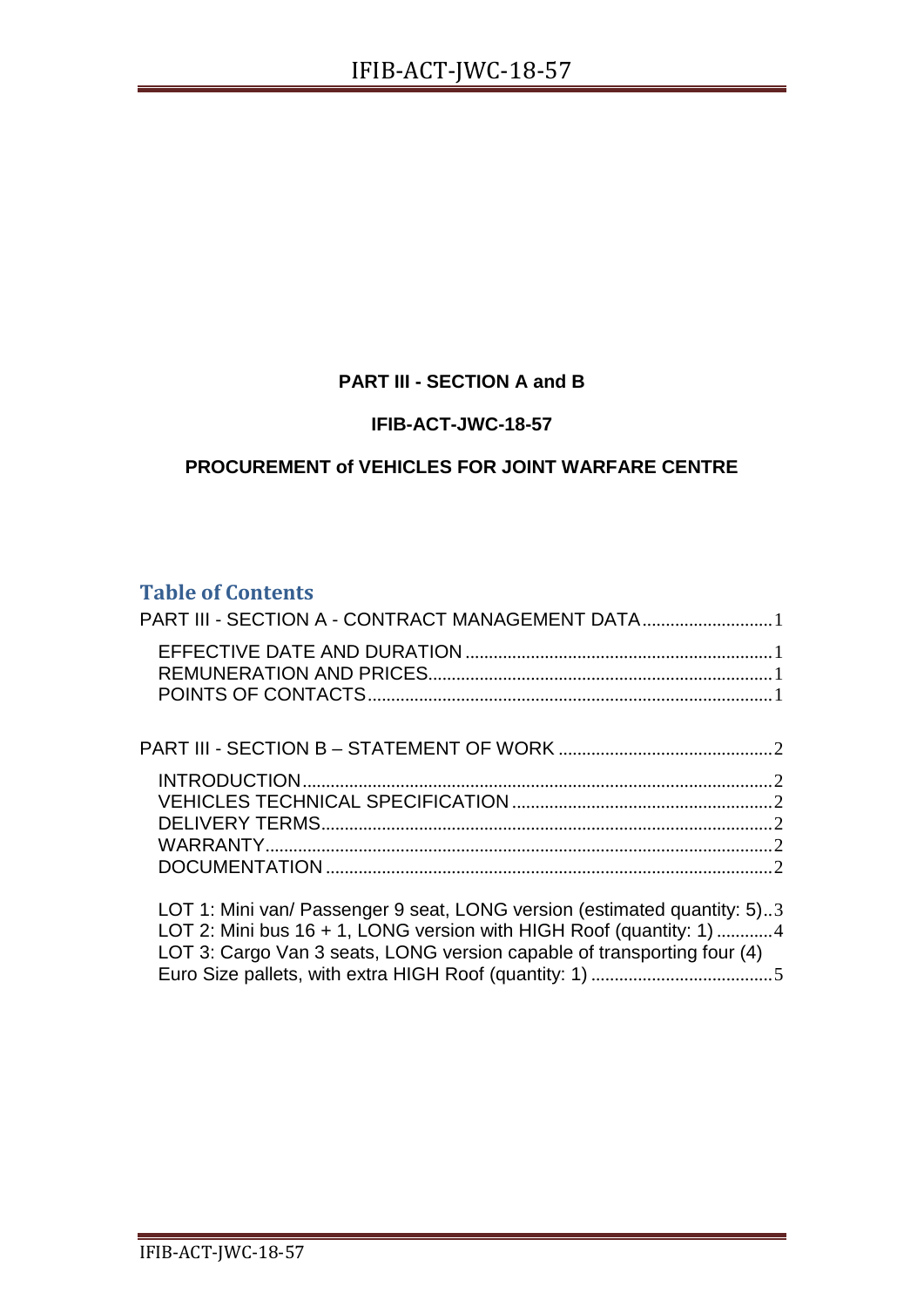#### <span id="page-38-0"></span>**PART III - SECTION A - CONTRACT MANAGEMENT DATA**

#### <span id="page-38-1"></span>**EFFECTIVE DATE AND DURATION**

This Contract will take effect from the time of signature from both parties and will expire after the warranty period has expired. (Five years from acceptance of delivery of the individual vehicles.)

#### <span id="page-38-2"></span>**REMUNERATION AND PRICES**

All prices shall be in accordance with **Part I Bidding Instruction Annex B Bid Form**. All prices are in **NOK** and exclusive of Value Added Tax (VAT). The prices are firm and fixed for the Contract until **31-JAN-2019**.

#### <span id="page-38-3"></span>**POINTS OF CONTACTS**

The SUPPLIER shall direct all inquiries, notices and communications regarding this Contract to the Contracting Officer, which may be personally delivered, mailed, or copied, to the following address:

Joint Warfare Centre, Purchasing & Contracting Branch P.O. Box 8080, 4068 Stavanger

The JWC POCs are:

Mr. Kjetil Sand, Contracting Officer Telephone: +47 5287 9290 Facsimile: +47 5287 9295 Email address: [kjetil.sand@jwc.nato.int](mailto:kjetil.sand@jwc.nato.int)

or

Mr. Torgeir Strand Contract Administrator Telephone: +47 5287 9296 Facsimile: +47 5287 9295 Email address: [torgeir.strand@jwc.nato.int](mailto:torgeir.strand@jwc.nato.int)

The SUPPLIER's POC is: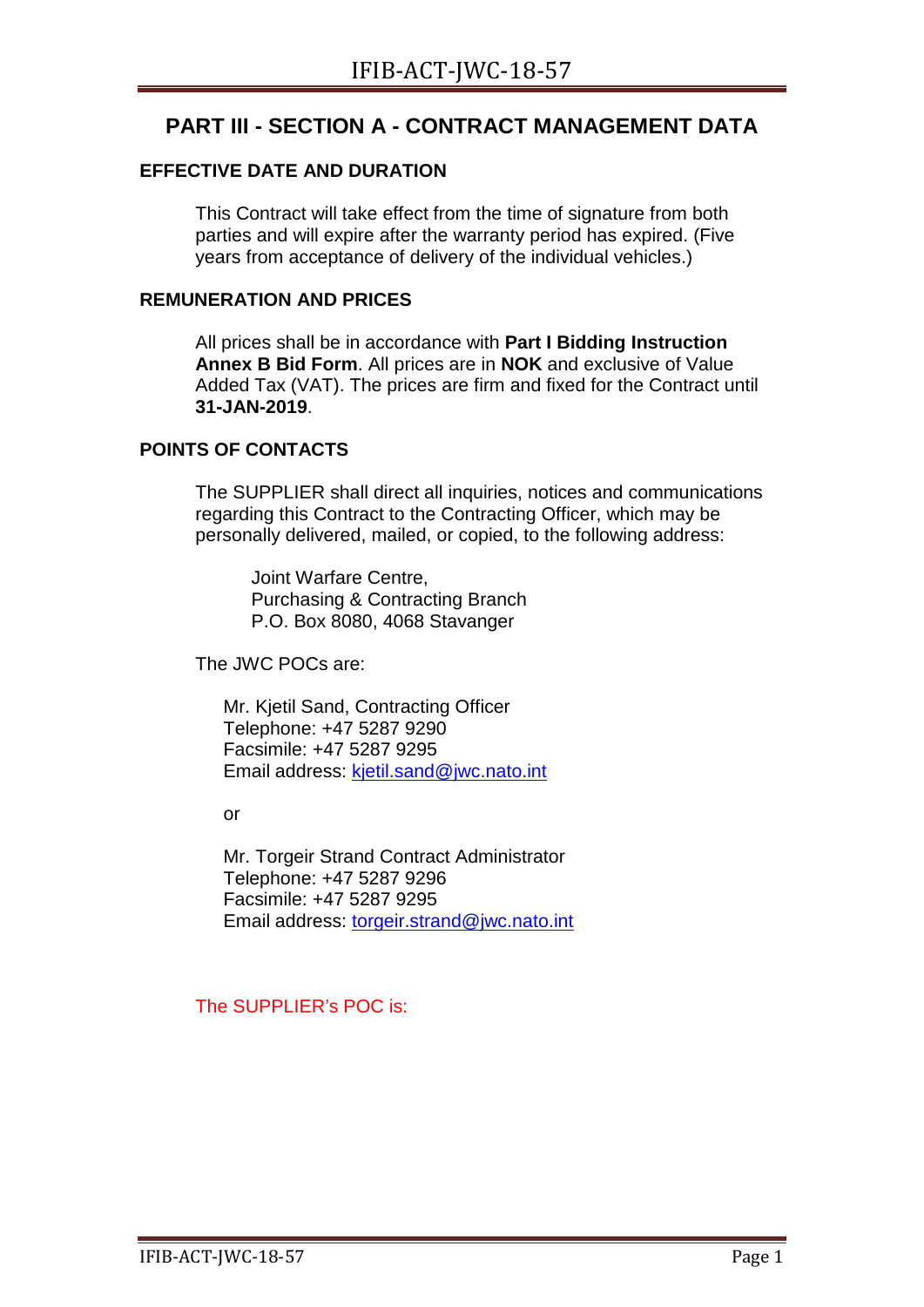#### **PART III - SECTION B – STATEMENT OF WORK**

#### <span id="page-39-1"></span><span id="page-39-0"></span>**INTRODUCTION**

The purpose of this Invitation For International Bidding (IFIB) is for the procurement of Passenger cars and Mini Bus, for JWC located in Stavanger Norway, in accordance with the technical specifications set out hereunder.

#### <span id="page-39-2"></span>**VEHICLES TECHNICAL SPECIFICATION**

Provide all technical specification on the vehicles selected for the bid. See Enclosed Vehicle minimum technical specification below.

#### <span id="page-39-3"></span>**DELIVERY TERMS**

Bidders shall clearly indicate in their offer the actual date for the delivery of the required vehicles and commit to it. This should be filled in to the Price Proposal as number of calendar days from order confirmation. (issue of PO from JWC to Contractor)

The Contractor is responsible for the final delivery of the vehicle at the following destination: JWC, Eikesetveien 29, 4032 Stavanger, Norway.

For the final delivery, the reference INCOTERMS is Delivered at Place (DAP), named place of destination.

The vehicles must be registered at the Norwegian motor vehicles office "Vegvesenet" with the following Codes:

Årsavgiftgruppe: 000

Vektårsavgiftgruppe: 000

Kjøringens art: **14 Egentransport NATO**

#### <span id="page-39-4"></span>**WARRANTY**

Contractors shall clearly indicate in their offer type and duration of warranty covering the vehicle from the date of final delivery acceptance. This warranty shall cover spare parts, labor and call- out charges, with the exception of normal wear and consumables.

They shall also indicate if there are any costs for maintenance during the warranty period.

#### <span id="page-39-5"></span>**DOCUMENTATION**

All administrative documents, the Certificate of Conformity (COC) or other documents / certificates foreseen by Norwegian legislation shall be supplied with the vehicles at the time of delivery.

Norwegian "Vognkort"

Two sets of "Vehicle manuals" shall be supplied with the vehicles, one in the English and Norwegian language. Electronic version.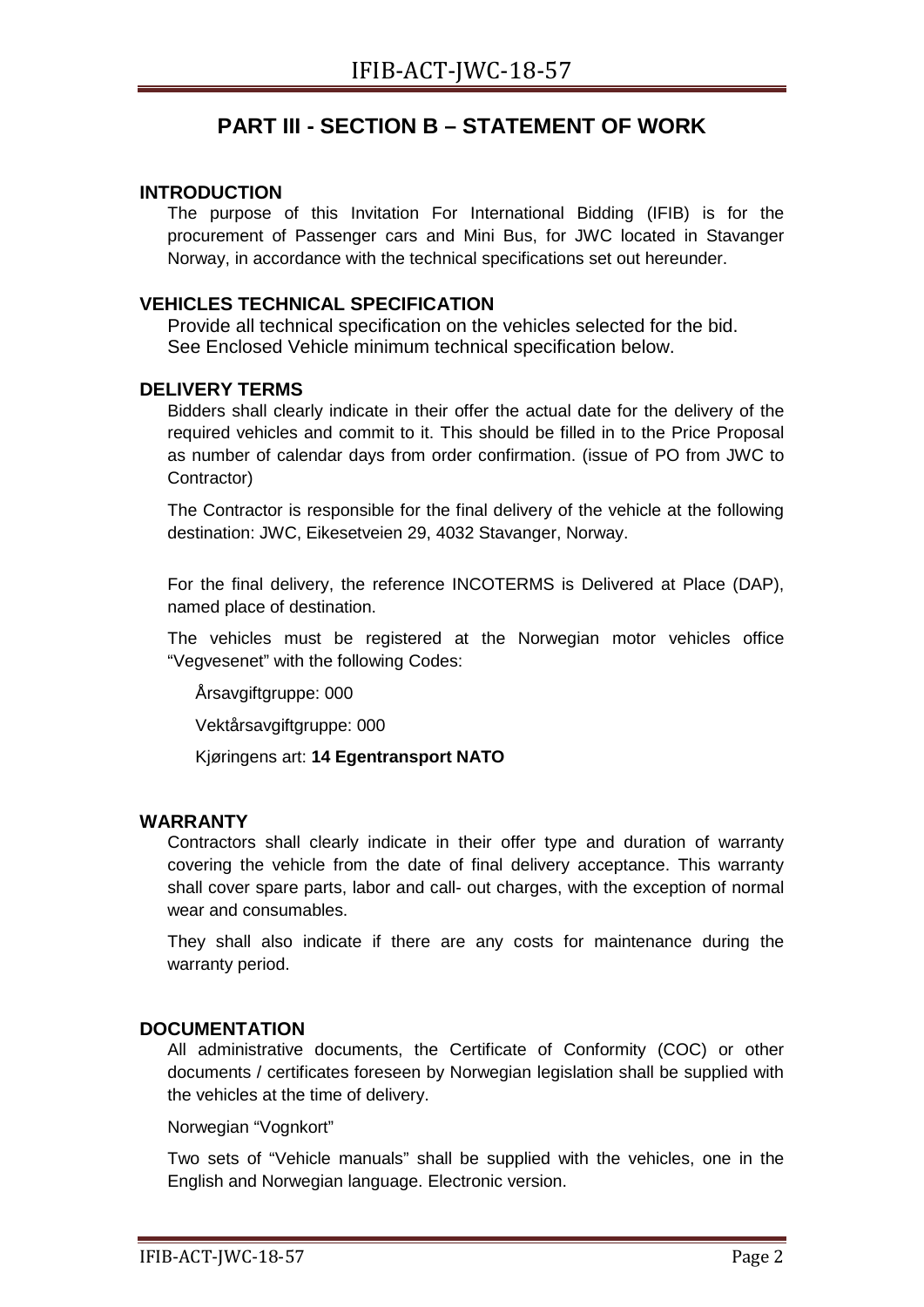#### <span id="page-40-0"></span>**LOT 1: Minivan/ Passenger vehicle, 9 seats, LONG version (estimated quantity: 5)**

The envisaged vehicles' minimum specifications are as follows:

| <b>Vehicles Technical Specification</b>                                     | <b>PASS</b>                    |
|-----------------------------------------------------------------------------|--------------------------------|
| Minivan 9 seats LONG version                                                |                                |
| Loading capacity for luggage with maximum seating: 9 big suitcases 23kg     |                                |
| each.                                                                       |                                |
| Diesel engine, EURO 6, with minimum 110 HP                                  |                                |
| <b>Automatic Transmission</b>                                               |                                |
| Temperature controlled AC, CFC (Chloro fluoro carbon free) air conditioning |                                |
| Rear view camera                                                            |                                |
| Parking sensors                                                             |                                |
| Central locking with remote control                                         |                                |
| Airbags: at least 6, front, side and window                                 |                                |
| Tyres: Summer and Winter Studded on Aluminium rims                          |                                |
| DAB Radio, audio system with Navigation                                     |                                |
| Mobile phone hands-free or Bluetooth HF                                     |                                |
| Rubber floor cover front and rear                                           |                                |
| Seats: Black leather                                                        |                                |
| Dark / tinted windows in passenger area.                                    |                                |
| Tow Hook, for trailer up to 2000 kg                                         |                                |
| Reading light on minimum first seat row behind driver                       |                                |
| Safety equipment in compliance with Norwegian safety regulation             |                                |
| Warranty for minimum 5 Years                                                |                                |
| Service agreement for minimum 5 Years                                       |                                |
| Vehicle Colour: NOT White                                                   |                                |
| <b>Preferred options, (Not Pass or Fail)</b>                                |                                |
| Colour: Dark blue                                                           |                                |
|                                                                             |                                |
| <b>Vehicles delivery option</b>                                             | <b>Delivery</b><br><b>DATE</b> |
|                                                                             |                                |
|                                                                             |                                |
|                                                                             |                                |
|                                                                             |                                |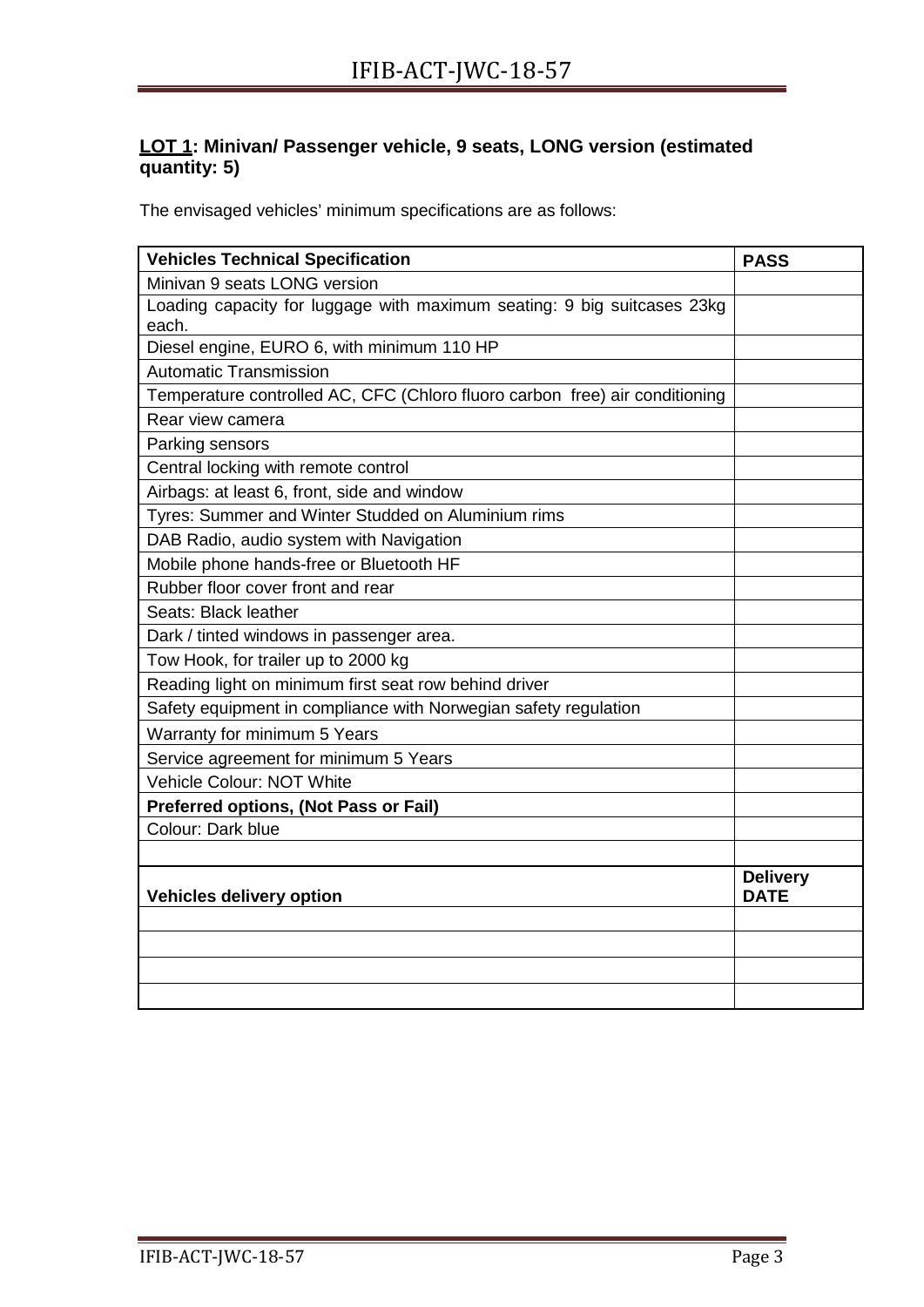#### <span id="page-41-0"></span>**LOT 2: Mini bus 16 + 1, LONG version with HIGH Roof (quantity: 1)**

The envisaged vehicles' minimum specifications are as follows:

| <b>Vehicles Technical Specification</b>                                     | <b>PASS</b>                    |
|-----------------------------------------------------------------------------|--------------------------------|
| Mini Bus 16 + 1 seats, LONG version with HIGH Roof                          |                                |
| Loading capacity for luggage: 15 suitcases                                  |                                |
| Diesel engine, EURO 6, with minimum 160 HP                                  |                                |
| <b>Automatic Transmission</b>                                               |                                |
| Temperature controlled AC, CFC (Chloro fluoro carbon free) air conditioning |                                |
| Rear view camera                                                            |                                |
| Parking censors                                                             |                                |
| Central locking with remote control                                         |                                |
| Airbags: at least 6, front, side and window                                 |                                |
| Tyres: Summer and Winter Studded on Aluminium rims                          |                                |
| DAB Radio, audio system with Navigation                                     |                                |
| Mobile phone hands-free or Bluetooth HF                                     |                                |
| Rubber floor cover front and rear                                           |                                |
| Dark / tinted windows in passenger area.                                    |                                |
| Tow Hook, for trailer up to 2000 kg                                         |                                |
| Safety equipment in compliance with Norwegian safety regulation             |                                |
| Warranty for minimum 5 Years                                                |                                |
| Service agreement for minimum 5 Years                                       |                                |
| Vehicle Colour: NOT White                                                   |                                |
| <b>Preferred options, (Not Pass or Fail)</b>                                |                                |
| Colour: Dark blue                                                           |                                |
|                                                                             |                                |
| Vehicles delivery option 1                                                  | <b>Delivery</b><br><b>DATE</b> |
| Delivery As Soon As Possible (ASAP)                                         |                                |
| <b>Vehicles delivery option 2</b>                                           | <b>Delivery</b><br><b>DATE</b> |
| Delivery 2019                                                               |                                |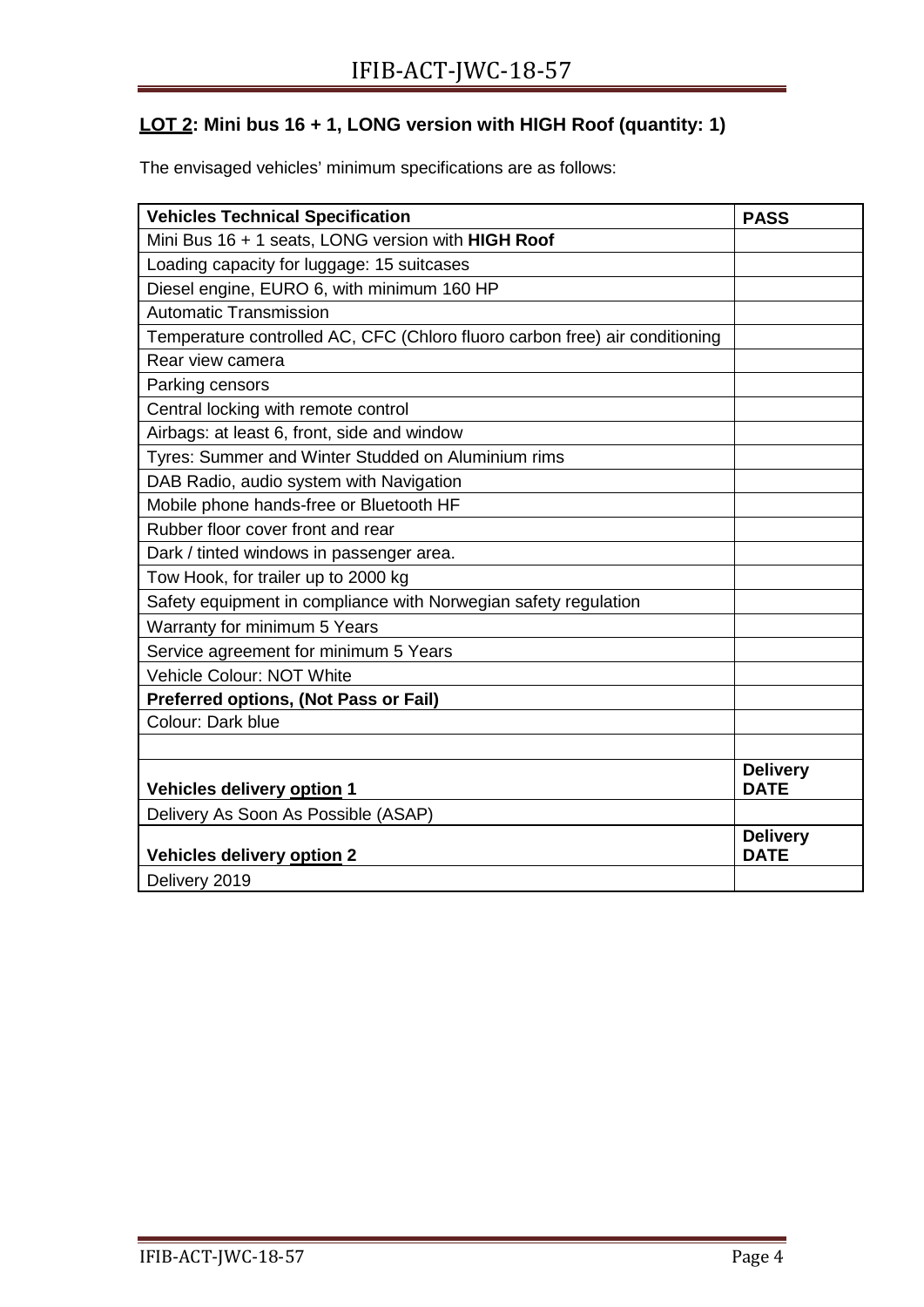#### <span id="page-42-0"></span>**LOT 3: Cargo Van 3 seats, LONG version capable of transporting four (4) Euro Size pallets, with extra HIGH Roof (quantity: 1)**

The envisaged vehicles' minimum specifications are as follows:

| <b>Vehicles Technical Specification</b>                                                                                                                                                     | <b>PASS</b>                    |
|---------------------------------------------------------------------------------------------------------------------------------------------------------------------------------------------|--------------------------------|
| Cargo Van, 3 seats, max. 3.5 metric ton                                                                                                                                                     |                                |
| Loading capacity:<br>Capable of loading up to four Euro Size Pallets (80x120 cm) with a height up<br>to 210 cm                                                                              |                                |
| Loading shall be possible from the back (two roof-height doors with an<br>opening angle of minimum 180°) supported by a fixed lifting device (tail<br>lift) capable of lifting up to 800 kg |                                |
| Sliding door right and left side. Loading unloading cargo accessible with a<br>forklift.                                                                                                    |                                |
| Diesel engine, EURO 6, with minimum 140 HP                                                                                                                                                  |                                |
| <b>Automatic Transmission</b>                                                                                                                                                               |                                |
| Temperature controlled AC, CFC (Chloro fluoro carbon free) air conditioning                                                                                                                 |                                |
| Rear view camera                                                                                                                                                                            |                                |
| Parking sensors                                                                                                                                                                             |                                |
| Central locking with remote control                                                                                                                                                         |                                |
| Airbags: at least 2. For driver and passenger.                                                                                                                                              |                                |
| Tyres: Summer and Winter Studded on rims                                                                                                                                                    |                                |
| DAB Radio, audio system with Navigation                                                                                                                                                     |                                |
| Mobile phone hands-free or Bluetooth HF                                                                                                                                                     |                                |
| Rubber floor cover front                                                                                                                                                                    |                                |
| Load securement: Load-lashing rails for the cargo compartment side walls                                                                                                                    |                                |
| Floor - cargo compartment: Shall ensure outstanding sturdiness<br>and resilience, minimum of six lashing points                                                                             |                                |
| Cargo compartment: must be completely separated from<br>seating compartment, roof-height side lining                                                                                        |                                |
| Safety equipment according to Norwegian safety regulation                                                                                                                                   |                                |
| Warranty for minimum 5 Years                                                                                                                                                                |                                |
| Service agreement for minimum 5 Years                                                                                                                                                       |                                |
| Vehicle Colour: NOT White                                                                                                                                                                   |                                |
| Preferred options, (Not Pass or Fail)                                                                                                                                                       |                                |
| Colour: Dark blue or equal                                                                                                                                                                  |                                |
|                                                                                                                                                                                             |                                |
| <b>Vehicles delivery option 1</b>                                                                                                                                                           | <b>Delivery</b><br><b>DATE</b> |
| Delivery As Soon As Possible (ASAP)                                                                                                                                                         |                                |
| <b>Vehicles delivery option 2</b>                                                                                                                                                           | <b>Delivery</b><br><b>DATE</b> |
| Delivery 2019                                                                                                                                                                               |                                |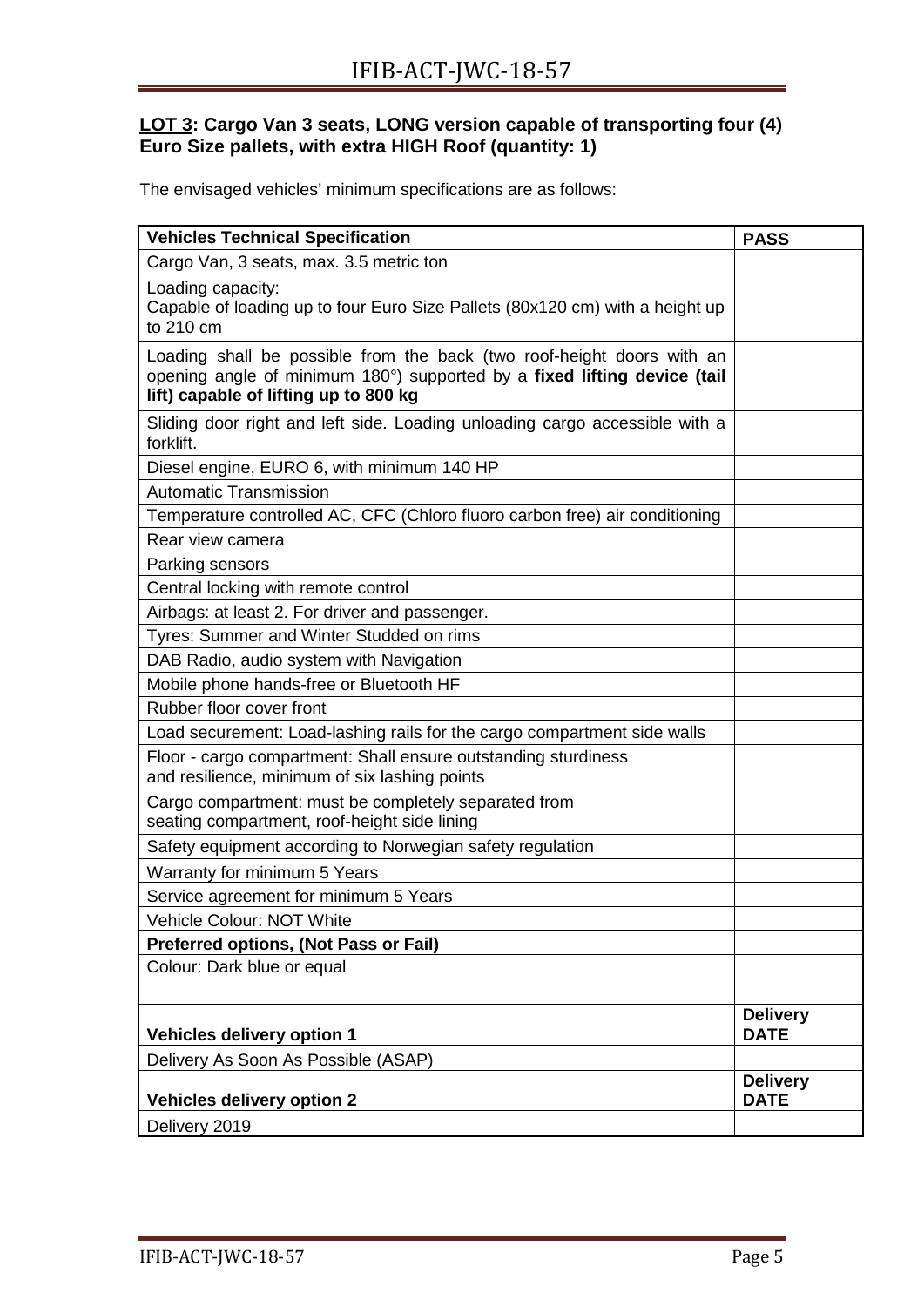#### **Annex A-2 CERTIFICATE OF LEGAL NAME OF BIDDER**

This Bid is prepared and submitted on behalf of the legal corporate entity specified below:

| FULL NAME OF CORPORATION:               |  |
|-----------------------------------------|--|
| DIVISION (IF APPLICABLE):               |  |
| SUB DIVISION (IF APPLICABLE):           |  |
| OFFICIAL MAILING ADDRESS:               |  |
|                                         |  |
|                                         |  |
| <b>E-MAIL ADDRESS:</b>                  |  |
| TELEFAX NO:                             |  |
| POINT OF CONTACT REGARDING<br>THIS BID: |  |
| NAME:                                   |  |
| POSITION:                               |  |
| TELEPHONE:                              |  |
| ALTERNATIVE POINT OF CONTACT:           |  |
| NAME:                                   |  |
| POSITION:                               |  |
| TELEPHONE:                              |  |
|                                         |  |

\_\_\_\_\_\_\_\_\_\_\_\_\_\_\_\_\_ \_\_\_\_\_\_\_\_\_\_\_\_\_\_\_\_\_\_\_\_\_\_\_\_\_\_\_\_\_\_\_\_\_\_\_\_\_\_\_\_\_

DATE SIGNATURE OF AUTHORISED REPRESENTATIVE

\_\_\_\_\_\_\_\_\_\_\_\_\_\_\_\_\_\_\_\_\_\_\_\_\_\_\_\_\_\_\_\_\_\_\_\_\_\_\_\_\_

\_\_\_\_\_\_\_\_\_\_\_\_\_\_\_\_\_\_\_\_\_\_\_\_\_\_\_\_\_\_\_\_\_\_\_\_\_\_\_\_\_

PRINTED NAME

TITLE

\_\_\_\_\_\_\_\_\_\_\_\_\_\_\_\_\_\_\_\_\_\_\_\_\_\_\_\_\_\_\_\_\_\_\_\_\_\_\_\_\_ COMPANY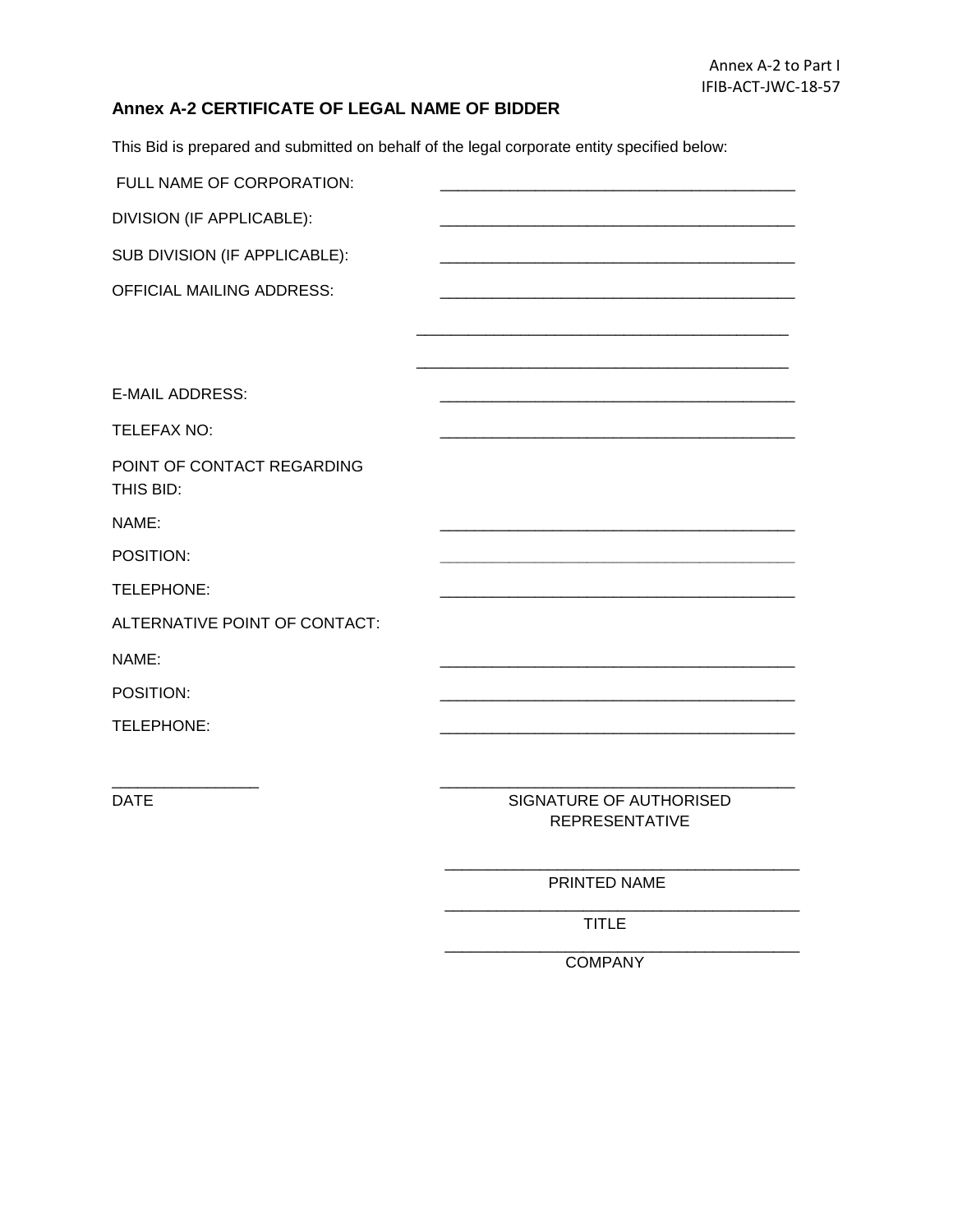#### **Annex A-3 CERTIFICATE OF INDEPENDENT DETERMINATION**

- 1. Each Bidder shall certify that in connection with this procurement:
	- a. This Bid has been arrived at independently, without consultation, communication or agreement, for the purpose of restricting competition, with any other Bidder or with any competitor;
	- b. The contents of this bid have not been knowingly disclosed by the Bidder and will not knowingly be disclosed by the Bidder prior to award, directly or indirectly to any other Bidder or to any competitor, and
	- c. No attempt has been made, or will be made by the Bidder to influence any other person or firm to submit, or not to submit, a Bid for the purpose of restricting competition.
- 2. Each person signing this Bid shall also certify that he is the person in the Bidder's organization responsible within that organization for the decision as to the bid and that he has not participated and will not participate in any action contrary to 1(a) through 1(c) above, or
	- a. They are not the person in the Bidder's organization responsible within that organization for the bid but that they have been authorized in writing to act as agent for the persons responsible for such a decision in certifying that such persons have not participated, and will not participate in any action contrary to 1(a) through 1(c) above, and as their agent does hereby so certify, and
	- b. They have not participated and will not participate in any action contrary to 1(a) through 1(c) above.

| Date | .<br>Signature of Authorized Representative |
|------|---------------------------------------------|
|      | Title                                       |
|      | Company                                     |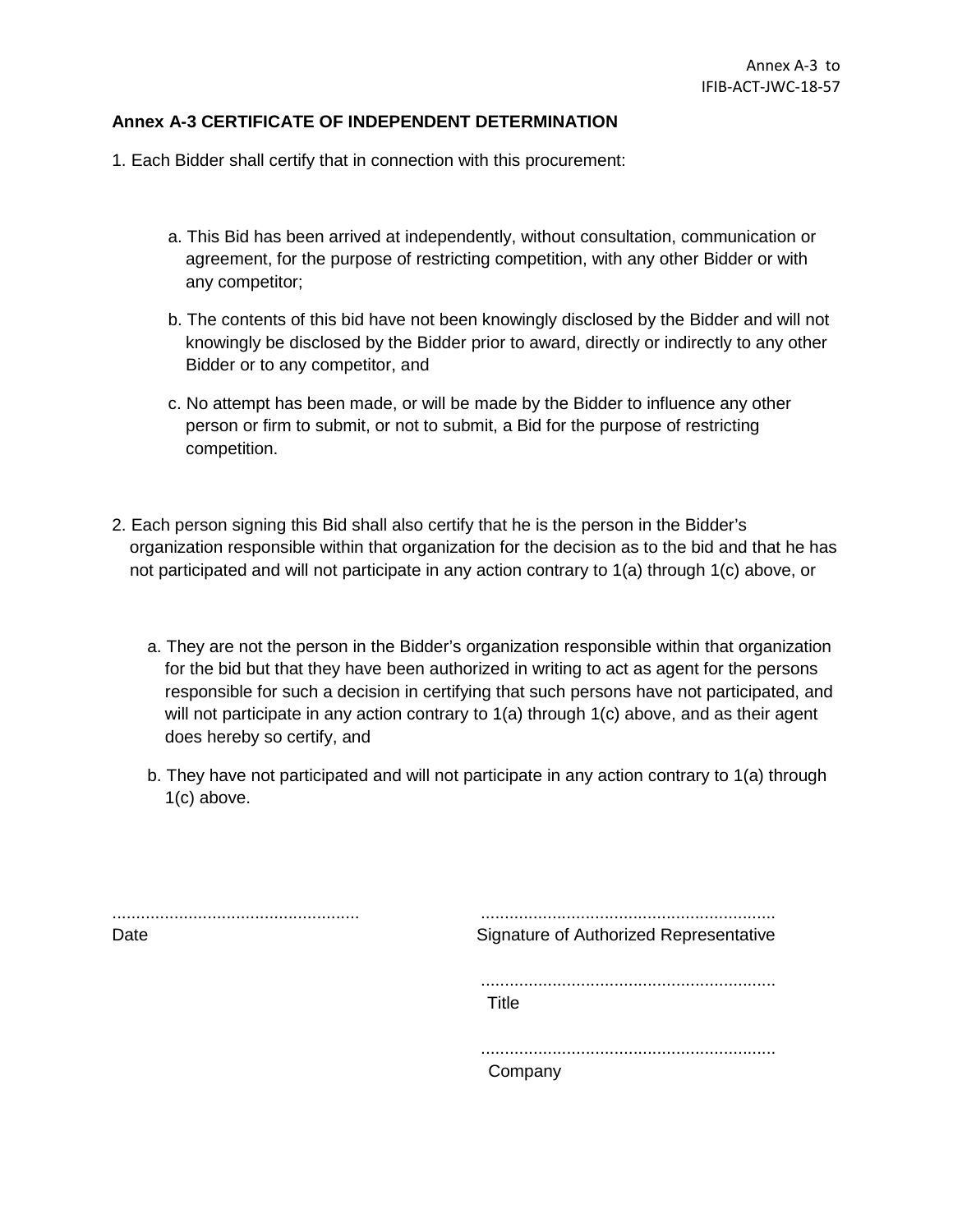#### **Annex A-4 CERTIFICATE OF BID VALIDITY**

I, the undersigned, as an authorized representative of the firm submitting this bid, do hereby certify that the pricing and all other aspects of our offer will remain valid until **31 January 2019.**

………………………………………..

Date

Signature of Authorized Representative

…………………………………………..

…………………………………………... **Title** 

………………………………………….. **Company**